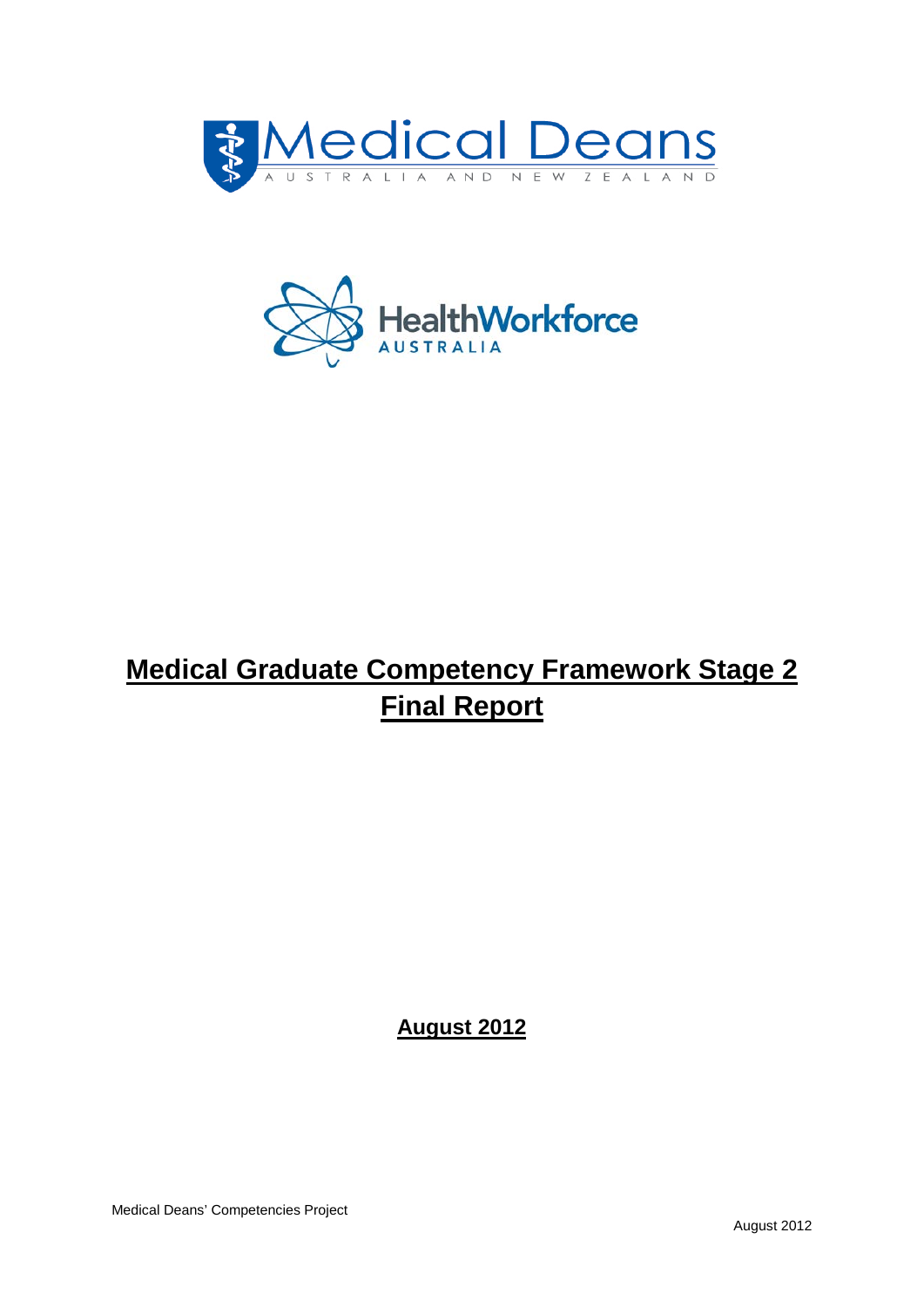Report prepared on behalf of Medical Deans Australia and New Zealand Inc and HWA by:

Professor Richard Hays Dean of Health Sciences & Medicine Bond University Professor of Medical Education

Health Sciences & Medicine Bond University QLD 4229

Tel: 07 5595 5499 Fax: 07 5595 4122 Email: [rhays@bond.edu.au](mailto:rhays@bond.edu.au) Monique Hourn Project Manager Competencies Project Medical Deans Australia and New Zealand Inc

Level 6, 173 – 175 Philip Street, Sydney NSW 2000

Tel: 02 9114 1680 Fax: 02 9114 1722 Email: [mhourn@medicaldeans.org.au](mailto:mhourn@medicaldeans.org.au)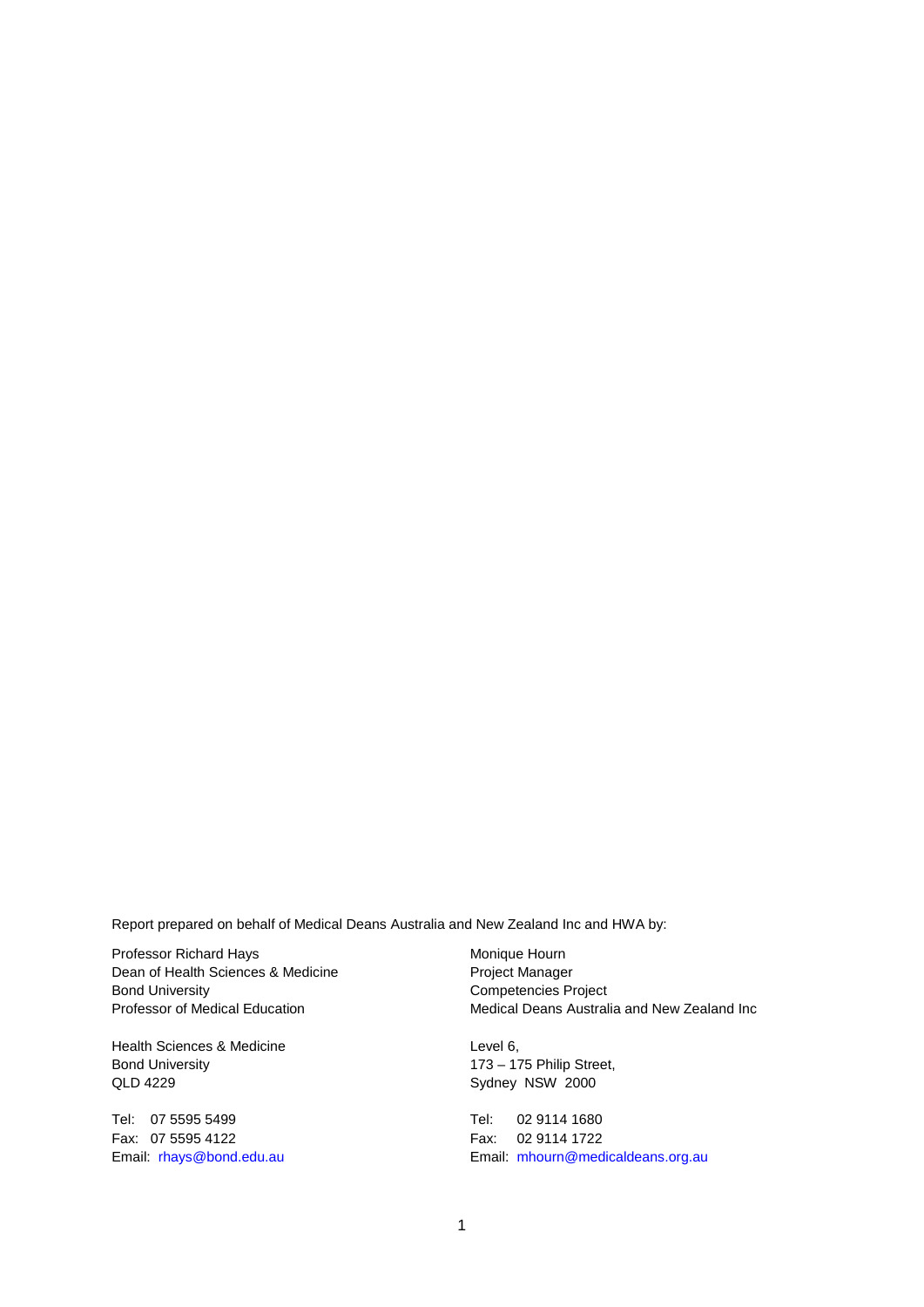## **Report - Table of Contents**

| Section 1 - Background, Methodology and reporting against the project deliverables |  |
|------------------------------------------------------------------------------------|--|
|                                                                                    |  |
|                                                                                    |  |
|                                                                                    |  |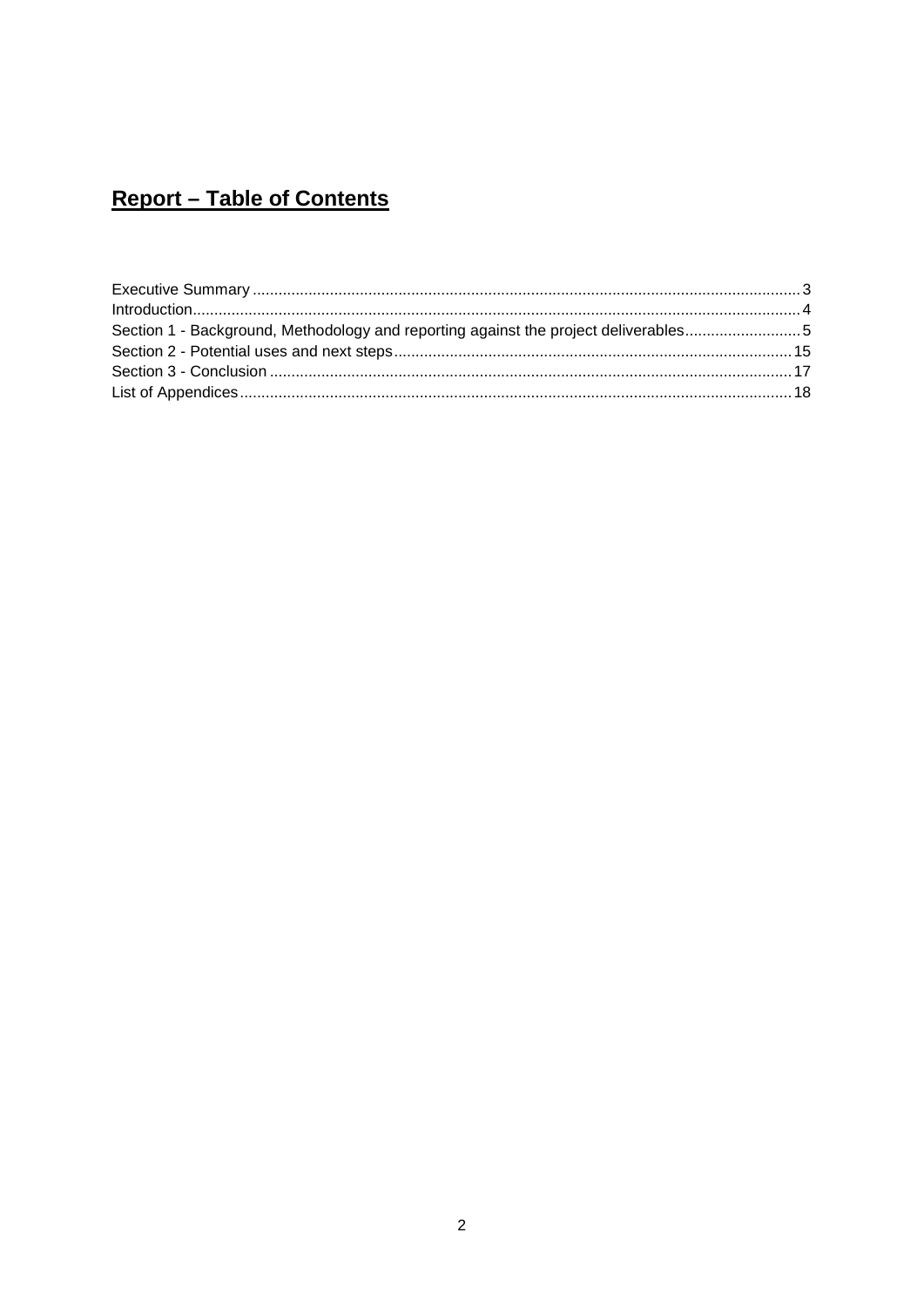## <span id="page-3-0"></span>**Executive Summary**

In 2011, Health Workforce Australia provided funding to Medical Deans Australia and New Zealand Inc (Medical Deans) to identify the common diagnostic and procedural requirements for the medical graduate and specify the level of achievement of these requirements. These requirements build upon work already conducted by Medical Deans to establish a framework of competencies using the attributes required by the Australian Medical Council of a medical graduate as the anchor point. The competencies developed were identified as those competencies which were acquired in a clinical placement.

From February to December 2011, a number of consultations rounds were conducted with a wide range of stakeholders to identify, the common diagnostic and procedural skills required for the medical graduate. These skills have now been agreed upon by all medical schools in Australia. These skills have been placed in a matrix which shows the expected level of achievement.

Specifying of the level of achievement of these skills was a robust process developed in consultation with medical schools and based around the well known Dreyfus and Dreyfus model for adult skill acquisition. The end result, the matrixes reflect the process of skill acquisition for medical graduates in a clinical training environment.

The diagnostic and procedural skills for the medical graduate were then mapped to the relevant sections of the Australian Curriculum Framework for Junior Doctors to aid vertical integration and to improve transparency in clinical education. The two frameworks show a high level of congruence which is encouraging for skill acquisition along the medical education continuum.

An electronic framework has also been developed which provides an interactive dynamic platform for which to view the outputs from Stage 1 and Stage 2 Competencies Project. The Framework of Competencies including the common diagnostic and procedural requirements for the medical graduate will be made available to medical schools and key stakeholder organisations through the Medical Deans' website.

The Framework of Competencies which now identifies the common diagnostic and procedural requirements for the medical graduate will be a valuable resource for medical schools to evaluate and plan their curriculum and for health service departments to benchmark academic standards of medical graduates.

These potential benefits of the work undertaken through this project to educators in both medical schools and jurisdictional health settings has recently been recognised at an international level with the acceptance of an abstract for presentation at the Ottawa Conference on the Assessment of Competence in Medicine and other the Healthcare Professions in Kuala Lumpur, Malaysia in early 2012.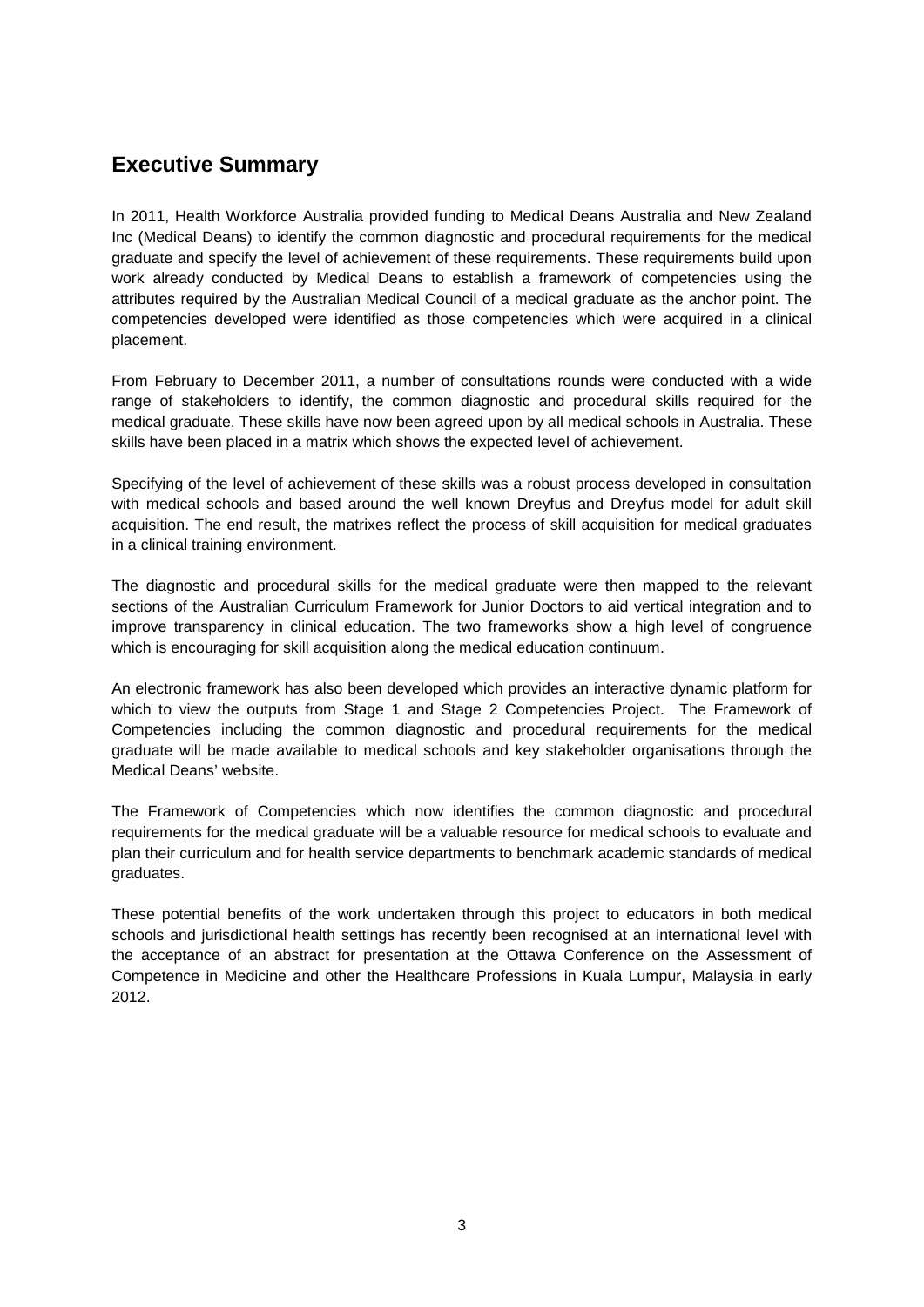## <span id="page-4-0"></span>**Introduction**

In early 2011, Medical Deans received funding from Health Workforce Australia (HWA) to fund a continuation of the Competencies Project to identify the common diagnostic and procedural requirements for the medical graduate, specifying the associated level of achievement.

The aims of the project were:

a) to further work already commenced in the Original Project to identify diagnostic and procedural skills for medical graduates, including mapping to the skills and procedures components of the Australian Curriculum Framework for Junior Doctors '(ACFJD)'and;

b) to refine components of the Competencies Framework to improve its functional use.

The project deliverables were as follows:

- 1. Identify the common diagnostic skills required of a medical student at graduation and specify the expected associated level of competency.
- 2. Identify the common procedural skills required of a medical student at graduation and specify the expected associated level of competency.
- 3. Map the identified diagnostic and procedural requirements to the Framework of Competencies which rely on clinical placements.
- 4. Map the diagnostic and procedural requirements for medical students at graduation to the skills and procedures section of the Australian Curriculum Framework for Junior Doctors (ACFJD) to improve transparency and vertical integration of these skills.
- 5. Additional work to improve the original Competencies Framework through:
	- The development of a glossary of terms
	- Integration of the outcomes from the diagnostic and procedural requirements into the Competencies Framework
	- Further refinement of the diagnostic and procedural competencies in relation to the development of skills necessary to work safely as an intern as specified in the National Patient Safety Education Framework
	- Mind mapping software to aid electronic delivery of the Competencies Framework
	- Identification of IT resources as they relate to attribute 25

The Final Report provides a comprehensive account of the project's achievements.

The report is divided into three sections: Methodology and Reporting against the project deliverables, future use and next steps, and Conclusion. There are also a number of Appendices attached.

A copy of the electronic framework is included as a PDF attachment with this report.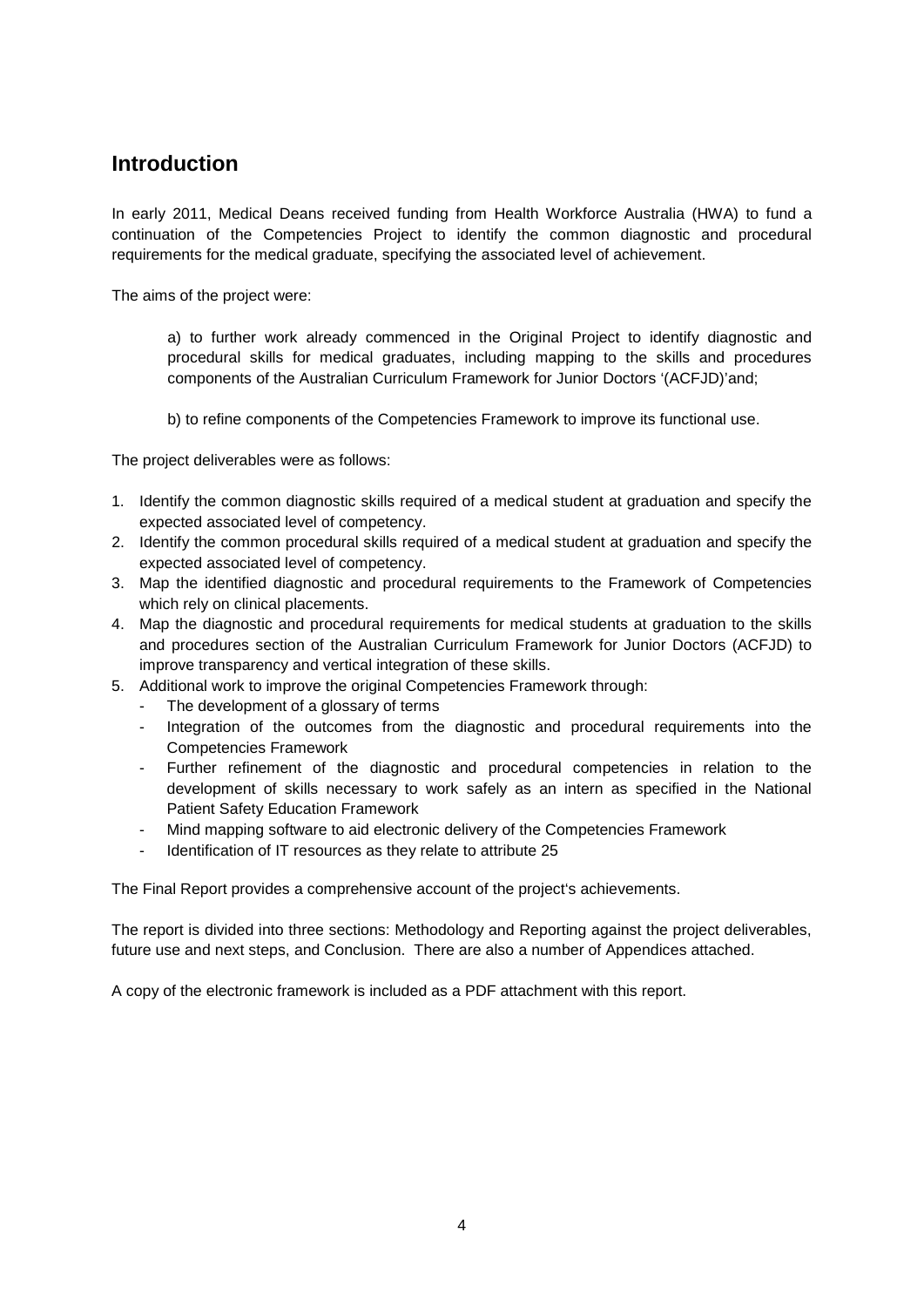## <span id="page-5-0"></span>**Section 1 - Background, Methodology and reporting against the project deliverables**

#### **Background**

The Medical Deans' Competencies Project grew out of the 2007 - 2008 Medical Deans' National Clinical Training Review which identified the need for sufficient and quality clinical placements in medical education. It was felt that by developing a Framework of Competencies which rely on clinical placements, a level of clarity and precision around the training that occurs in a clinical environment could be devised.

In 2010, the Australian Government's Department of Health and Ageing provided funding to Medical Deans to delineate the Australian Medical Council's (AMC) graduate attributes into Student Learning Outcomes and then competencies which rely on clinical placements. The project was a resounding success with thirty out of the forty AMC graduate attributes delineated into Student Learning Outcomes and then competencies to form the Framework of Medical Graduate Outcomes.

During the course of this project (now known as Stage 1 of the Competencies Project), it became apparent that key stakeholders in medical education would welcome further work being conducted on the identification of the common diagnostic and procedural requirements for the medical graduate with the level of achievement of these skills specified. The primary aim was to gain an understanding on a national level of the skills required by a medical graduate in order to work as a competent intern and to look at how medical schools were providing this experience to their students.

Through its Workforce Innovation and Reform Program, HWA provided funding to Medical Deans in early 2011 to identify the common diagnostic and procedural requirements for the medical graduate. Medical Deans was able to capitalise on the success from Stage 1 of the project and continue with strong stakeholder support into a second stage of the Competencies Project.

#### **Methodology and reporting against the project deliverables**

As Stage 2 of the Competencies Project was a continuation of existing work, the expertise of the already established Writing Group and Reference Group was able to be retained. These Groups were integral to achieving the project deliverables. A full list of membership is included in Appendix A.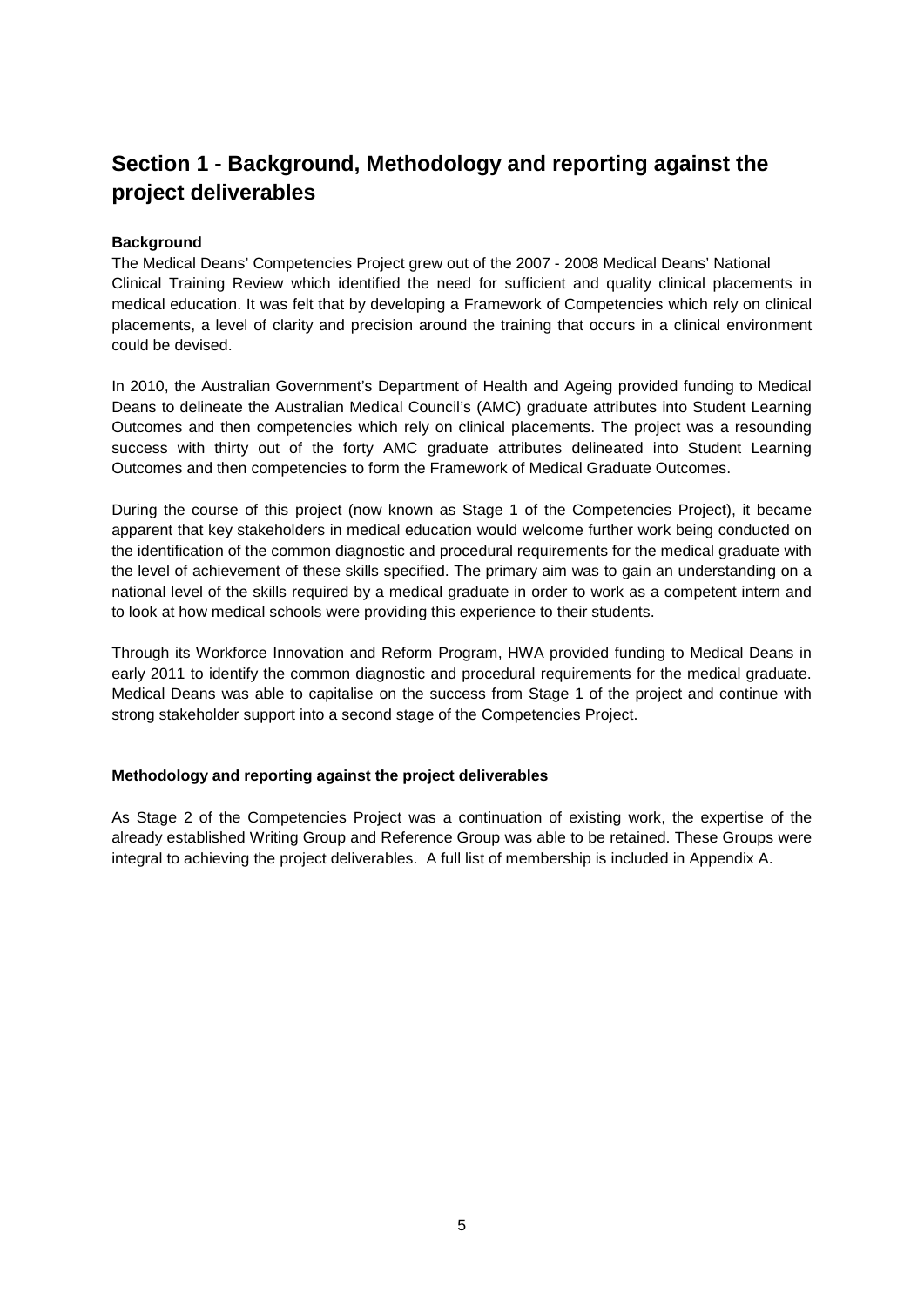#### *Deliverable 1 &2*

#### *Identify the common diagnostic and procedural skills required of a medical student at graduation and specify the expected levels of competency.*

The initial activities for identifying the common diagnostic and procedural skills for the medical graduate involved collating and analysing the significant amount of feedback received from the Consensus Conference of key stakeholders in medical education which was held in November, 2010 as part of Stage 1.

The Consensus Conference participants provided feedback on the draft list of diagnostic and procedural skills proposed in November 2010. The incorporation of this feedback into draft documents formed the basis of the draft diagnostic and procedural skills documents which were circulated for the first round of consultations with medical schools. This ensured that key stakeholders engaged in Stage 1 continued to be involved in the development of the draft documents.

A modified Delphi technique was conducted during three rounds of consultations with Australian and New Zealand medical schools to identify the common diagnostic and procedural skills for the medical graduate. Directors of Clinical Training were also consulted to provide comment on the diagnostic and procedural skills identified and also commented on the feasibility of medical students being exposed to these clinical experiences. The first two rounds of consultations were conducted as semi structured interviews. The interviews were with medical school staff, identified through the Deans, who have a direct role in clinical teaching. The first round of consultations had excellent participation rates with 19 medical schools interviewed. 17 medical schools participated in the second round of consultations.

The consultation rounds sought feedback on the following:

- What are the common diagnostic skills expected of a new graduate?
- What are the expected levels of interpretation of raw data from diagnostic investigations?
- What are the common procedural skills for the medical graduate?
- To what level do we expect medical students will be able to perform these procedural skills?
- Is the acquisition of these skills feasible given the opportunistic nature of clinical education?

It was the role of the Writing Group to consider these questions and to develop a document that would address the above considerations. The Writing Group met on two occasions to discuss the feedback received from the consultations. The group drew on their expertise as medical educators, clinicians, Doctors in Training and newly graduated medical students to develop documents that would be a useful resource for medical schools.

The final draft documents were circulated for a third and final round of consultation to each medical school staff member involved in the earlier interviews, the Dean and the Faculty Manager. This consultation round was conducted electronically. Medical Schools were invited to make comment on the draft documents and for their endorsement.

#### *Significant stages in the development of the common diagnostic requirements for the medical graduate.*

The diagnostic skills document had several key developmental stages which shaped the presentation of the final document. These stages included the incorporation of common conditions and anatomical regions, the development of four levels of achievement, the modification of the four levels of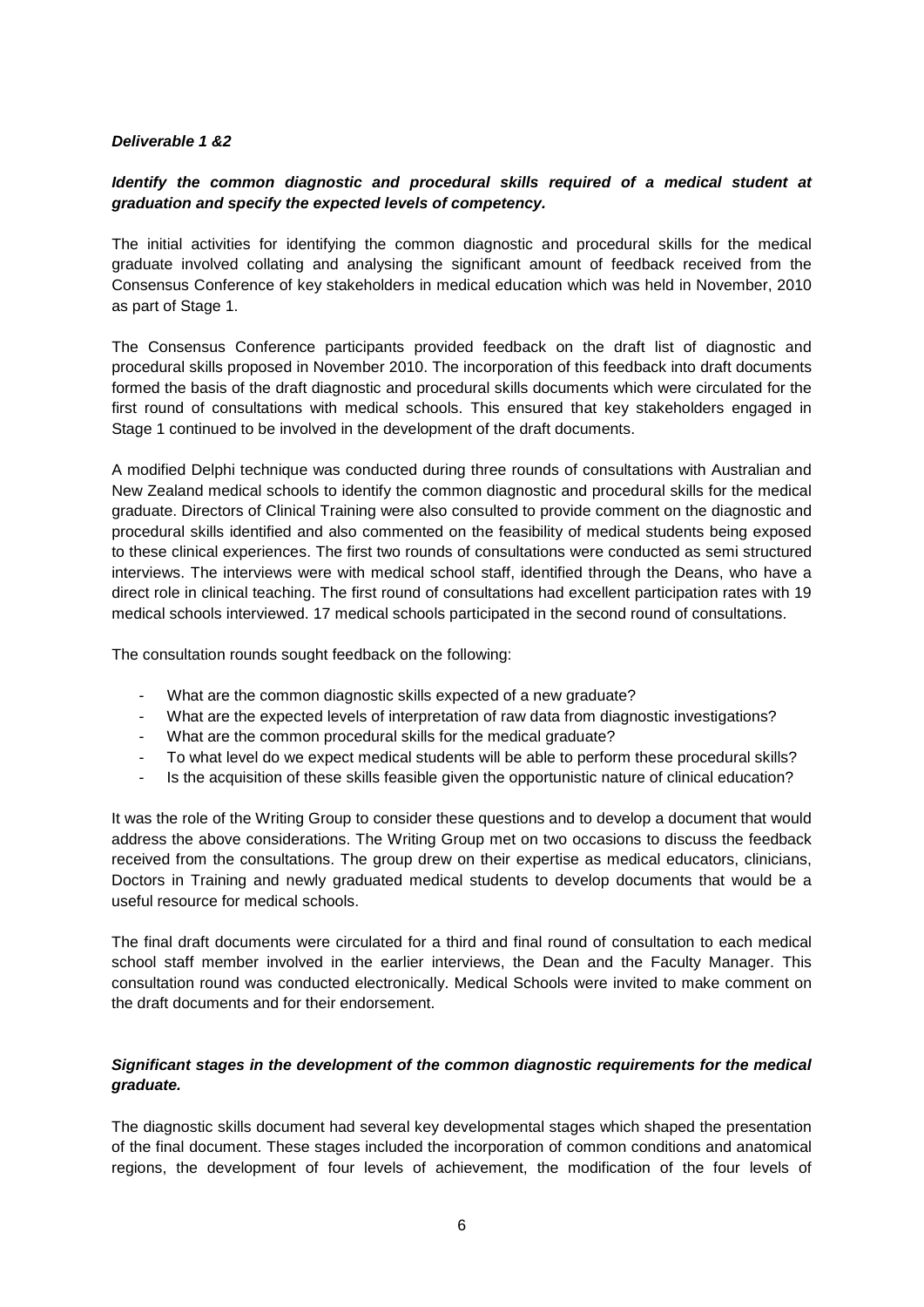achievement as each relates to different diagnostic investigation and the drafting of the clinical reasoning concept map.

#### *Inclusion of common conditions and anatomical regions*

From the outset of this project, the Writing Group felt that it was important to clearly state the types of diagnostic investigations that a medical graduate should understand and the conditions that the medical graduate will be able to identify from these investigations. The Writing Group did not want to develop broad sweeping statements about diagnostic skills which held little information. The Group also did not want to pursue a reductionist approach and list a myriad of conditions associated with different diagnostic investigations.

The result is that the common diagnostic skills document has listed a range of clinical conditions and anatomical regions that a medical graduate should be able to identify as 'normal' and 'abnormal' on the raw data from the diagnostic procedure.

*Development of the four levels of achievement for diagnostic requirements for the medical graduate.*  When discussing the levels of achievement of diagnostic skills the feedback obtained from medical schools fell into four broad categories; Observed, Report Interpretation, Image Interpretation and General Comments

The Writing Group developed a four point matrix for specifying the level of achievement for medical graduates, as follows:

- 1. Selects appropriately
- 2A. Interprets specialist report
- 2B. Interprets results directly, recognise normal and abnormal
- 3. Responds appropriately

The important distinction is the ability of the medical graduate to interpret raw data from an image or trace and recognise normal from abnormal as opposed to having to wait for the specialist report. This is a different look at diagnostic skills as it is identifies a medical graduate's ability to interpret raw data from diagnostic investigations.

The descriptors for the levels of achievement for the diagnostic requirements include examples for 2A and 2B which describe the difference between interprets specialist report compared to interprets raw data. The examples of Chest X-ray and Pathology results have been provided so that the reader can understand the distinctions between 2A and 2B for different diagnostic investigations.

#### *Modification of the four levels of achievement as it relates to electrocardiograms, imaging, pathology and 'other diagnostic investigations'*

One of the challenges with the development of the diagnostic skills document has been the 'one size fits all' approach to the specification of level of achievement. The levels of achievement were modified therefore according to the type of clinical investigation to address this problem. The level of achievement differs slightly for each of the diagnostic skills relating to electrocardiograms, imaging, pathology or 'other' diagnostic skills. This differentiation provides a clearer method for specifying the levels of achievement as they relate to different diagnostic skills.

#### *Clinical reasoning concept map*

A significant step in the development of the diagnostic skills document was the introduction of the clinical reasoning concept map. The feedback received from medical schools highlighted that the process of selecting an appropriate diagnostic investigation is a higher order cognitive decision and cannot be represented by a 'tick in a box'. The clinical reasoning concept map was developed to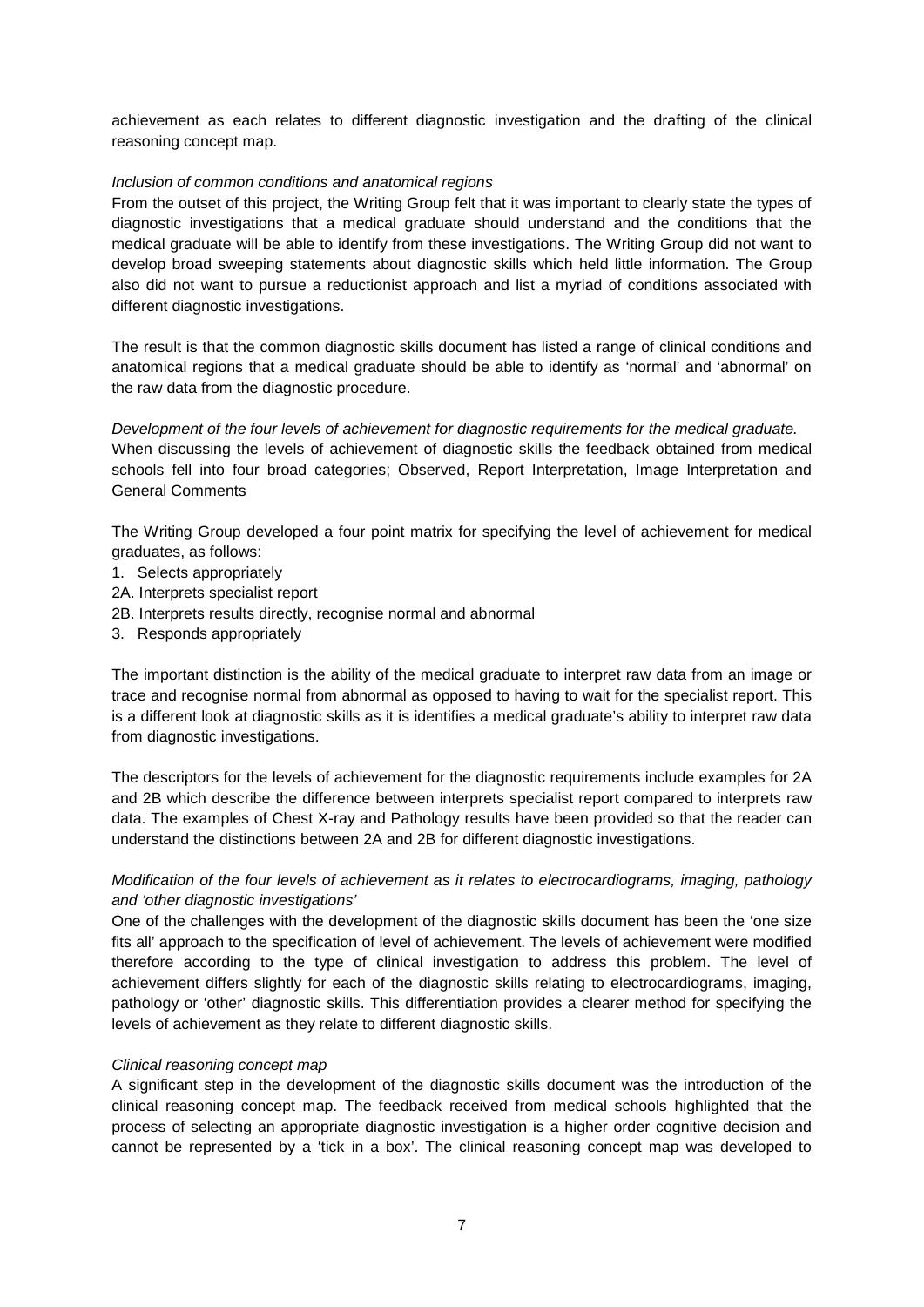demonstrate that the selection of a diagnostic investigation for a clinical scenario is a complex process dependant on many factors.

The common diagnostic requirements for the medical graduate, specifying the level of achievement is included as appendix B.

#### *Significant stages in the development of the common procedural requirements for the medical graduate*

The procedural skills document also had key stages in the development of the document which shaped the outcome of the final version. These stages included procedural requirements focussed on procedural skills rather than clinical skills and the development of the four levels of achievement.

#### *Procedural requirements = procedural skills not clinical skills*

An early scoping exercise determined that for the purposes of this project, the identification of procedural requirements would focus on procedural skills only and not clinical skills such as physical examination or history taking. The project does not discount the importance of the other clinical skills, it was merely an exercise to try to identify types of procedural skills a medical graduate will have acquired as result of their training and also determine a national level of achievement of these skills.

#### *Development of the four levels of achievement based on the Dreyfuss & Dreyfuss Novice to Expert model for skill acquisition*

When considering how to specify the levels of achievement for procedural skills the Writing Group drew on the Dreyfuss and Dreyfuss<sup>[1](#page-8-0)</sup> model for skill acquisition. The Dreyfuss and Dreyfuss model was adapted to suit the procedural requirements for the medical graduate.

The levels of achievement for the common procedural requirements for the medical graduate developed by the Writing Group are:

- 1. Observes
- 2. Performs in a simulated environment (Novice)
- 3. Performs in the clinical environment under structured supervision (Competent)
- 4. Performs routinely in the clinical environment under minimal supervision (Proficient)

Descriptors for the levels of achievement for procedural requirements are included in the document so that the levels of achievement are clearly defined.

The most important distinction in the level of achievement matrix is whether a medical graduate has performed the procedural skill in a simulated setting or on an actual patient under structured supervision. Making this distinction will assist medical schools with curriculum planning for procedural skills, especially those which are expected to be performed on an actual patient. Whilst this may have been an aspect of the curriculum which was previously implied, the procedural skills document explicitly states which procedural skills are expected to be performed on an actual patient. This is an important outcome as medical schools have agreed on a national level the skills a medical graduate must have had exposure to performing on an actual patient – not in a simulated setting.

<span id="page-8-0"></span> <sup>1</sup> Dreyfus, S. E. The Five-Stage Model of Adult Skill Acquisition *Bulletin of Science Technology & Society* <sup>2004</sup> 24: 177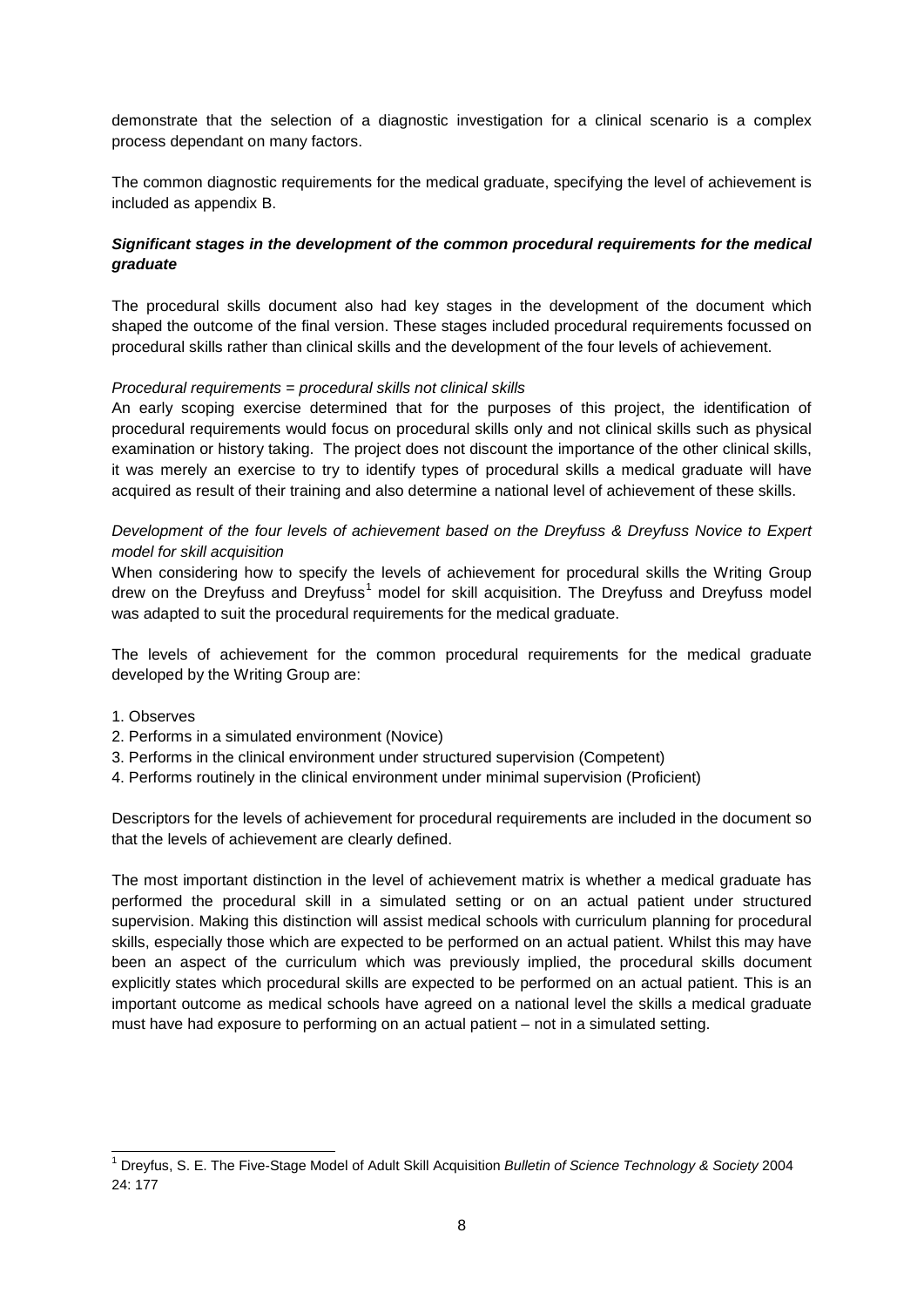#### *Points for consideration regarding the common procedural skills for the medical graduate*

#### *Catheterisation*

During the consultation rounds there was significant discussion regarding male and female catheterisation and the expected level of achievement. After three rounds of consultation and much debate, it was decided that the level of achievement for male and female catheterisation would be Level 2: Novice – 'Performs in a simulated environment'. This was due to the opportunistic nature of exposure to a catheterisation procedure and whether a medical student would be provided with the opportunity to perform catheterisation on an actual patient. Most medical schools could not guarantee that all their students would have performed catheterisation on an actual patient; let alone catheterisation on both male and female patients. Thus it was decided that the most realistic option was to have the level of achievement at Level 2 'Performs in a simulated setting'.

#### *Performance above the levels indicated is encouraged*

The identification of the common procedural skills and the level of achievement is a realistic analysis of the core procedural skills which medical graduates are required to commence work as an intern. The project work has been a study into the realistic clinical experiences available to medical students in clinical placements due to the dilution of clinical experiences as a result of the rise in student numbers. Not all medical graduates will have the opportunity to perform all the procedural skills identified on actual patients.

The levels of achievement specified in the procedural skills document are recommendations only: what a medical student will be able to achieve as a result of their clinical placements. However, performance above these levels is recommended and encouraged. For example, if a medical student has the opportunity to perform catheterisations on actual male and female patients during their time in clinical attachments then it is encouraged that they do so.

Performance of any of the skills above the levels mentioned in the document will enhance the student's clinical experience and will ultimately better equip the student with the skills necessary for internship.

The common procedural requirements for the medical graduate, specifying the level of achievement, are included as Appendix C.

#### *Outcomes from the identification of the common diagnostic and procedural requirements for the medical graduate specifying the level of achievement*

Overall there has been excellent participation from key stakeholders in medical education to identify the common diagnostic and procedural requirements. There has also been a high level of endorsement achieved. This is an outstanding result for the benchmarking of medical graduate standards.

Medical schools have been keen to better understand the curriculum of other schools and to identify the level of achievement of these skills. The consultation process provided medical schools with the opportunity to comment on how they can supply medical students with these clinical experiences on actual patients.

The process of determining the level of achievement for a medical graduate regarding the interpretation of raw data from diagnostic investigations has stimulated debate among medical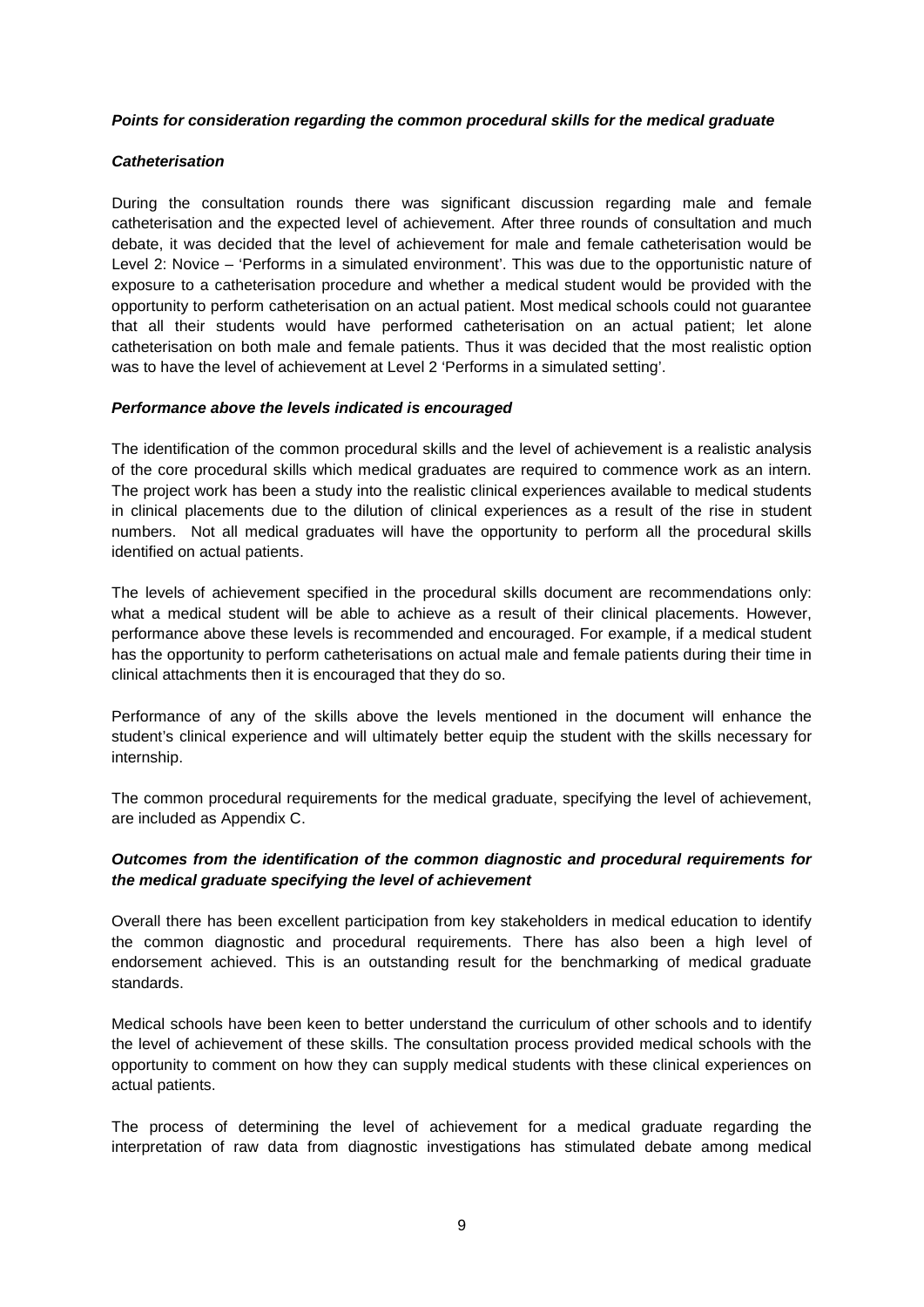schools. Most schools commented on the usefulness of this data for their curriculum planning and for understanding the level of interpretation of diagnostic investigations for their students.

Medical schools also noted that there are a number of diagnostic and procedural skills not covered in the common procedural and diagnostic skills identified which fall under the category of recommended observations. The observations of these skills are encouraged for the medical student as it will enhance their clinical experience. Most schools acknowledged that they could not guarantee that their medical students would all observe these skills but also did not want these important skills discounted.

A list of recommended observations of diagnostic and procedural skills is therefore included as Appendix D.

The common diagnostic and procedural requirements for the medical graduate specifying the level of achievement is not a curriculum for medical schools to implement. The documents are intended to be used as a resource for medical schools to assist with the benchmarking of academic standards and to assist with the evaluation of their curriculum.

The project working groups recognises that the documents are very hospital centric and do not capture the range of different clinical settings available for professional entry medical education. However, the documents will still be a valuable resource for medical schools to evaluate their clinical curriculum and can be adapted to suit the diversity in individual medical schools' clinical programs.

The common diagnostic and procedural skills identified will also be of interest to health service departments regarding the skill level of new interns as it is this environment in which the medical students will be exposed to these experiences. Health services will need to be involved in the planning and provision of these experiences to medical students if they expect new interns to be competent in these skills on actual patients.

An exciting development has been the acceptance of an abstract for a short presentation at the Ottawa Conference on the Assessment of Competence in Medicine and other Healthcare Professions in Kuala Lumpur, Malaysia in early 2012. The presentation *'Setting the standards for Australian and New Zealand medical graduates: From Novice to Proficient for diagnostic and procedural competencies' will* cover the work developed during this second stage of the project.

#### *Endorsement of the common diagnostic and procedural requirements identified for the medical graduate, specifying the level of achievement*

The process of identifying the core diagnostic and procedural skills has been extensive involving all medical schools, Directors of Clinical Training and key stakeholders in medical education. There has been a pleasing level of consensus reached regarding the common diagnostic and procedural requirements identified.

A project update was presented to all Deans at the Medical Deans' Annual Conference held in September, 2011. The Deans endorsed the general approach being considered by the Project governance group and were pleased with the findings presented. Overall, the stakeholder engagement has been positive with all medical schools welcoming the work and enthusiastic about the results. Most medical schools stated that the common diagnostic and procedural requirements identified aligned well with their curriculum which was encouraging for individual schools.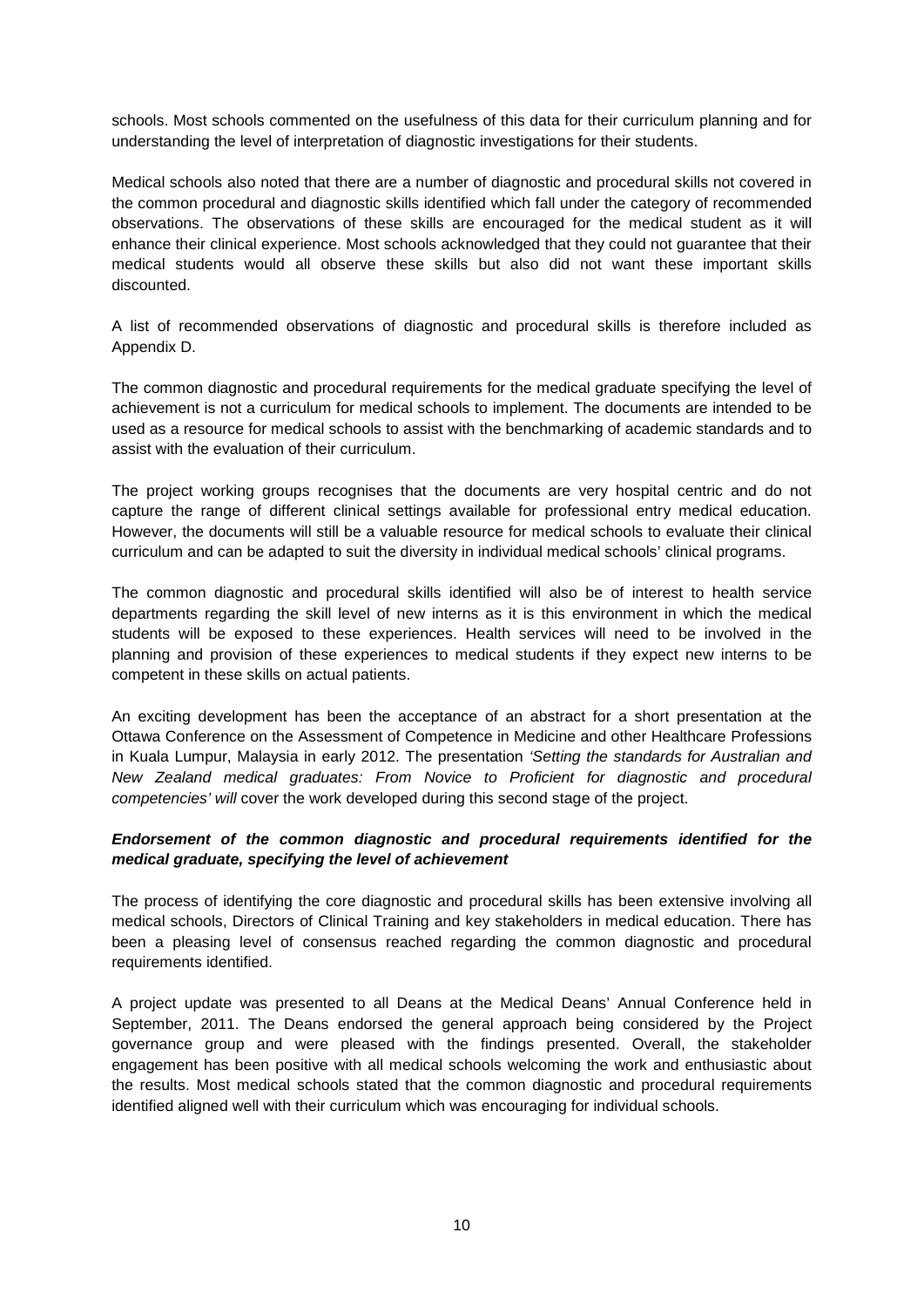#### *Deliverable 3*

### *Map the identified diagnostic and procedural requirements to the Framework of Competencies which rely on clinical placements*

The approach used for mapping the diagnostic and procedural skills back into the Competencies Framework (Stage 1) was to map the identified skills back to the AMC graduate attributes. Initial analysis of the common skills identified with the AMC graduate attributes has identified a number of attributes with concurrent themes concerning diagnostic and procedural skills. The mapping of the skills identified has been done on a global level to demonstrate the interrelatedness of these elements in medical education. This process is best shown in figure 1 which highlights that these common diagnostic and procedural requirements would be developed across a number of clinical placements.



*Figure 1: Diagnostic and procedural skills mapped back to the Competencies Framework (Stage 1)*

A more detailed version of the mapping process is attached as Appendix E.

There is also an electronic version of the mapping of the diagnostic and procedural requirements back into the Framework of Competencies accompanying this report.

#### *Deliverable 4*

#### *Map the diagnostic and procedural requirements for medical students at graduation to the skills and procedures section of the Australian Curriculum Framework for Junior Doctors (ACFJD) to improve transparency and vertical integration of these skills.*

The diagnostic and procedural requirements identified for the medical graduate were mapped to the Australian Curriculum Framework for Junior Doctors (ACFJD) in consultation with the ACFJD National Project Coordinator, Ms Deb Paltridge and the Project Director, Dr Greg Keogh.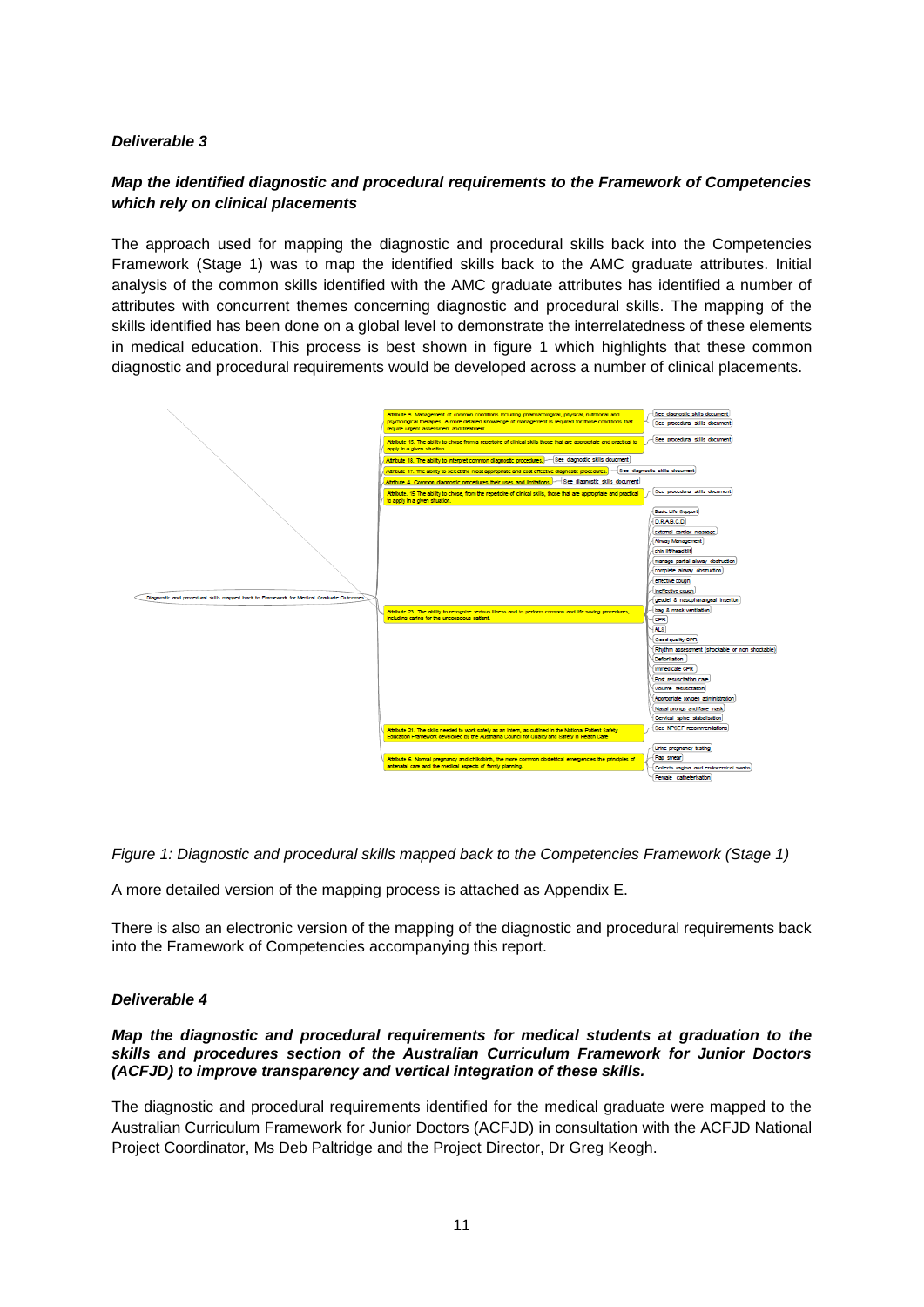The decision was made to map the diagnostic and procedural skills for the medical graduate to the entire ACFJD, not just the skills and procedures section. This was to illustrate that the skills identified for the medical graduate mapped to various sections of the ACFJD. These sections included; Interpretation of Results, Clinical problems and conditions, Clinical Management and the Skills and Procedures sections.

The mapping exercise demonstrated a level of congruence between the two frameworks and shows that there is vertical integration of these skills between the undergraduate and postgraduate medical curriculum.

A useful future body of work would be the specification of the level of achievement of the procedural skills identified after the PGY1 and PGY2 years. This would involve aligning the ACFJD with the Medical Deans' Competencies Project levels of achievement specifications. This study would be useful for determining how intern skills levels have improved after two years of training. This work would involve liaising with the ACFJD working party and the Medical Deans' Competencies Project Writing Group. There is significant overlap of membership between both groups so the collaboration would ensure that both projects were well represented in the process.

The mapping of the medical graduate diagnostic skills to the ACFJD is included as Appendix F.

The mapping of the medical graduate procedural skills to the ACFJD is included as Appendix G.

#### *Deliverable 5*

#### *Additional work to improve the original Competencies Framework through:*

#### *The development of a glossary of terms*

The development of a glossary of terms has helped improve the original competencies framework by defining the verbs used at the beginning of each competency. This has assisted making the competencies more explicit and measurable.

The glossary of terms has also helped to define the descriptors and the level of achievement of the common diagnostic and procedural skills. The project has drawn on the definitions used by Health Workforce Australia for clinical placements and clinical supervision.

A copy of the glossary of terms is included as Appendix H.

#### *Integration of the outcomes from the diagnostic and procedural requirements into the Competencies Framework*

The integration of the outcomes from the diagnostic and procedural requirements into the Competencies Framework has been covered under deliverable 3.

As mentioned previously, the diagnostic and procedural requirements for the medical graduate map back to multiple AMC graduate attributes. This demonstrates the interrelatedness of medical education curriculum. Medical students will be exposed to clinical skills in a range of settings and these skills will be developed across numerous clinical placements.

*Further refinement of the diagnostic and procedural competencies in relation to the development of skills necessary to work safely as an intern as specified in the National Patient Safety Education Framework*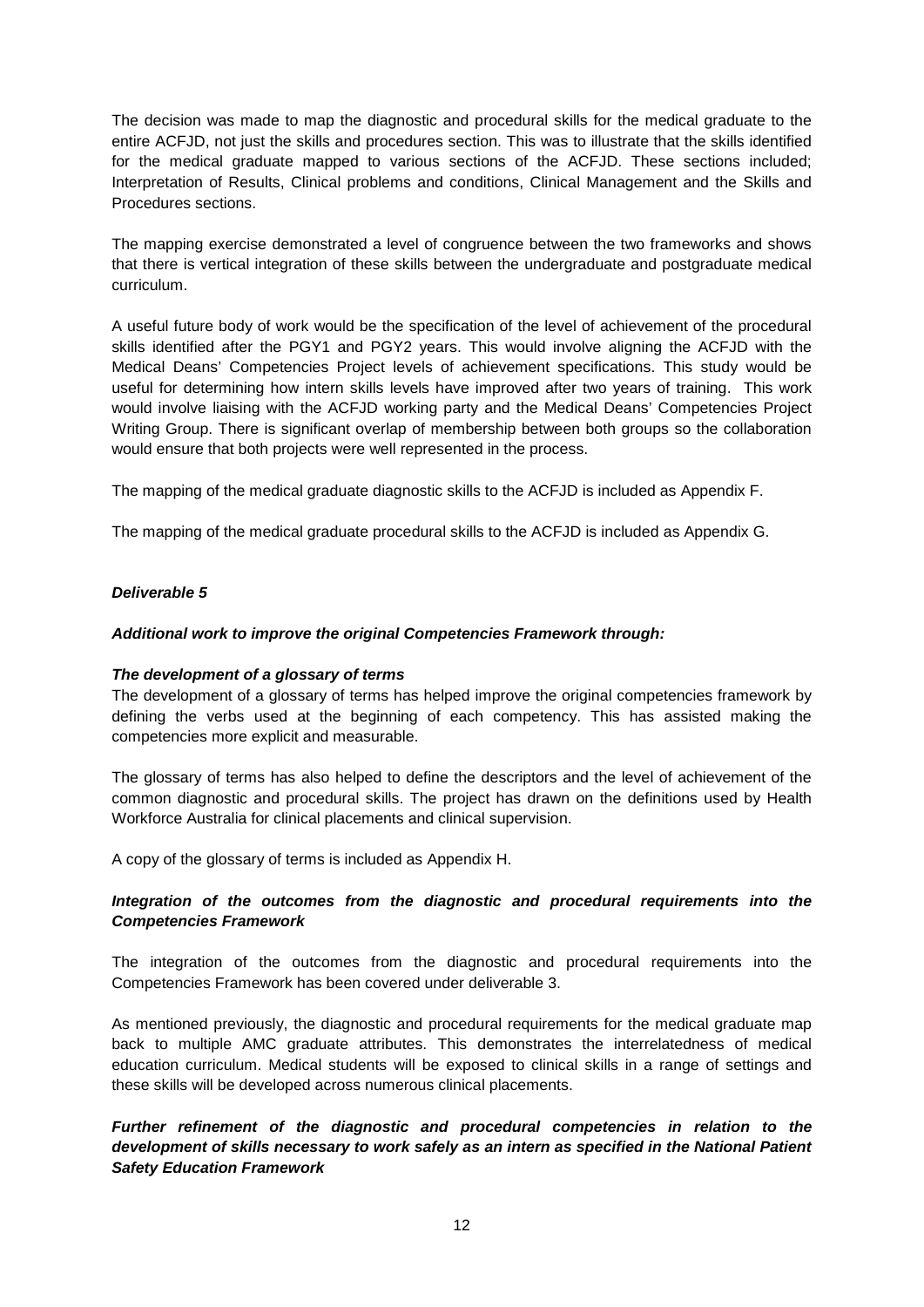The project Reference Group and Writing Group considered how to incorporate the NPSEF into the current body of work. The recommendation was made by both groups that the sections of the NPSEF which are not covered by the Competencies Project be linked to the Education Sector via developing assessment for how these practices occur in the healthcare sector.

The NPSEF is a substantive document with large variations in the learning objectives for the different categories of health care workers. Many of the learning objectives are above the level of the medical graduate and are more suitable for the postgraduate level.

Category 2 of the NPSEF was identified as the most relevant category for the medical graduate. Category 2 is defined as: *Health care workers who provide direct clinical care to patients and work under supervision.* 

The performance elements of the NPSEF are the most relevant to the Competencies Project as these elements relate to the observable abilities of a health care worker; this aligns with demonstrated ability in the workplace – what the doctor can actually do. These are the types of skills which translate easily to a Competencies Framework.

The approach taken was to align patient safety with the educational and healthcare sector by making recommendations on how to assess the performance elements of the NPSEF in a medical school setting.

The recommendations for assessment of the NPSEF as it relates to the Competencies Project are included as Appendix I.

A useful piece of follow up work would be to liaise with the NPSEF Project Director to discuss strategies for how the NPSEF could be better integrated into medical school's curriculum as it relates to AMC Attribute 21 *'The skills needed to work safely as an intern as outlined in the National Patient Safety Education Framework developed by the Australian Council for Quality and Safety in Health Care.'*

#### *Mind mapping software to aid electronic delivery of the Competencies Framework*

Stage 1 of the Competencies Project saw the introduction of the mind mapping concept to present the Framework of Competencies. The use of an electronic format to present the framework provides the user with an interactive and dynamic to view the framework.

The mind mapped framework allows the user to map the competencies back to the AMC graduate attributes and to the associated clinical placements. Figure 2 below outlines the concept of the mind mapped framework.



*Figure 2: Framework of competencies mind mapped*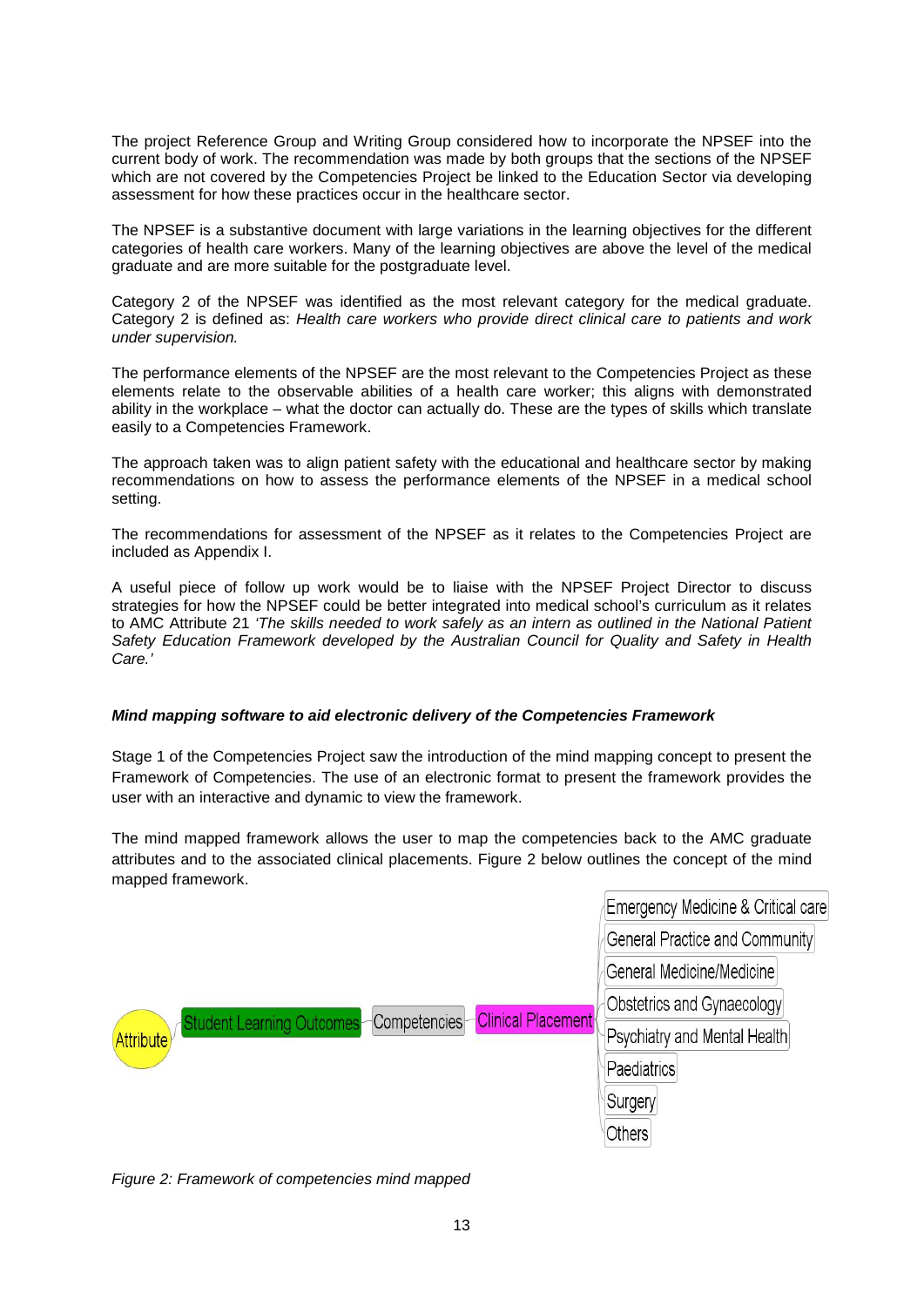An electronic copy of the Framework of Competencies mind mapped accompanies this report. A link will be provided via the Medical Deans' website to medical schools and to key stakeholders in medical education who are interested in downloading a copy of the Competencies Framework mind mapped.

#### **Identification of IT resources as they relate to attribute 25**

The Writing Group determined that the identification of Information Technology (IT) resources as they relate to attribute 25 falls into two broad categories:

- IT skills (common)
- Hospital IT skills (generic programs/non hospital specific)

A list of these skills is included in the mind mapped framework under attribute 25.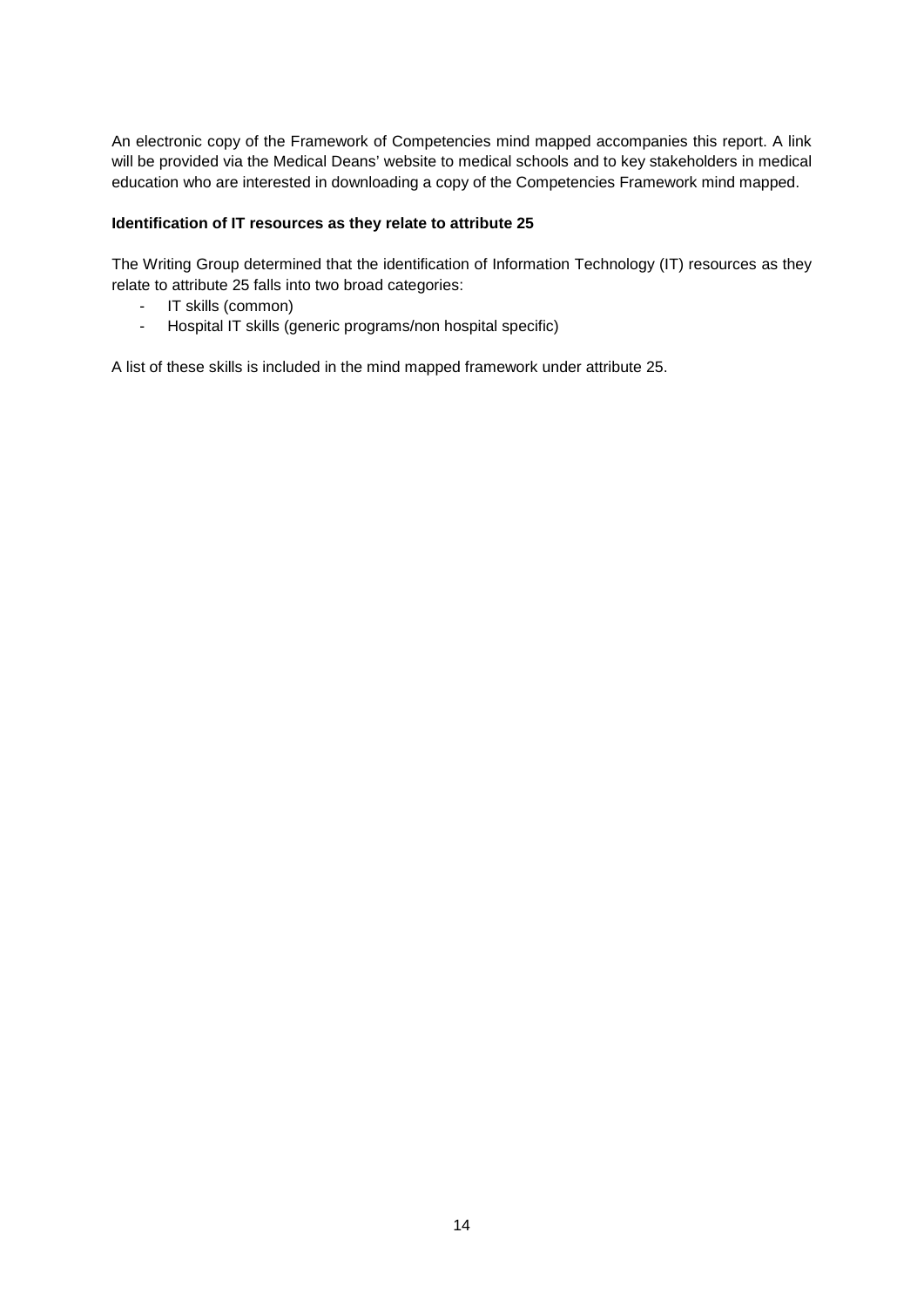## <span id="page-15-0"></span>**Section 2 - Potential uses and next steps**

The Framework of Competencies which now includes the common diagnostic and procedural competencies for the medical graduate will be a valuable resource for medical schools to benchmark standards , as a resource for curriculum planners in providing actual patients or simulated learning environments for procedural skills practice, and as a resource for the allocation of simulation equipment.

The common diagnostic and procedural requirements for the medical graduate will provide medical schools with a resource which benchmarks the academic standards of medical graduates on a national level. Medical schools will be able to cross reference their current curriculum with the common diagnostic and procedural skills identified for the medical graduate.

The use of the levels of achievement for these skills will assist curriculum planners with clinical placement allocation to ensure that medical students have the opportunity to perform procedural skills on an actual patient.

The use of 'Level 2 – Performs in a simulated environment' for procedural skills will assist medical schools in the allocation and provision of simulation equipment. Medical schools will be able to audit their simulation equipment against the common procedural skills document to ensure that they have the correct equipment for the recommended simulated scenarios.

#### **Next steps**

There are a number of initiatives that could be undertaken as an important follow on to the outputs from this project, including:

Liaison with the ACFJD working party to comprehensively align the two frameworks by specifying the level of achievement acquired for the procedural skills after the post graduate years of training. This should:

- 1. State the level of achievement of procedural skills after PGY1 & PGY2
- 2. Provide an understanding of the individual junior doctor's progression of skill level from the level achieved at the end of their undergraduate training
- 3. Align the two frameworks comprehensively to assist vertical integration
- 4. Assist curriculum coordinators develop assessment for the correct level of competence

Liaison with the NPSEF Project Coordinator to discuss how the two frameworks can articulate to assist in curriculum delivery whilst maintaining patient safety. This would ensure that related projects are communicating and not working in isolation.

Liaison with the health service departments to present the project findings. This would ensure that health service departments are aware of the benchmarking of diagnostic and procedural requirements for the medical graduate developed by Medical Deans. Health service departments are responsible for providing the clinical experiences to medical students covered in the common diagnostic and procedural requirements. Further involvement of the jurisdictions in discussing the provision of the clinical experiences to medical students and the capabilities of new medical graduates will ensure that the health services and the education sector are communicating to improve clinical education in health care settings.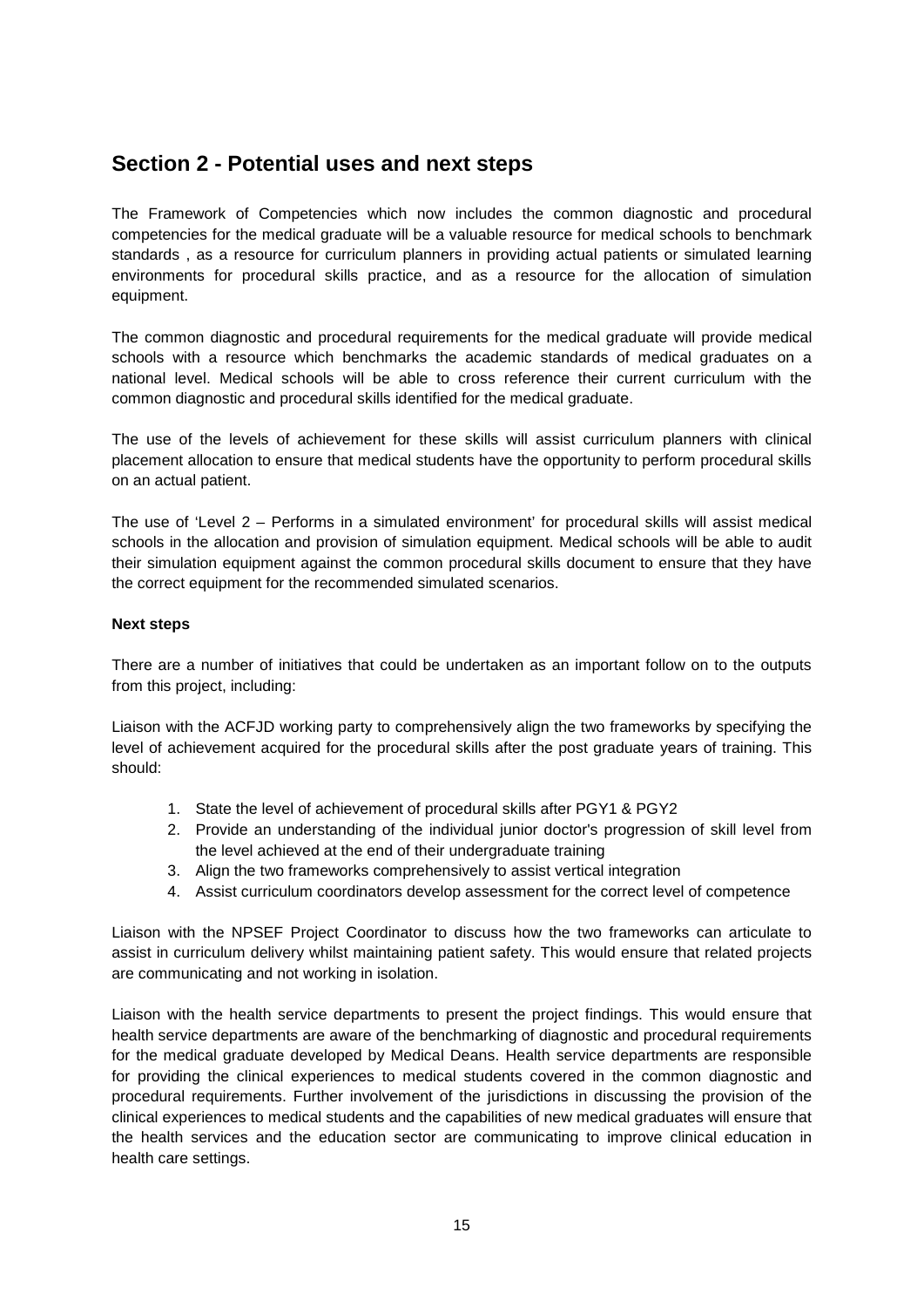Developing assessment for each of the competencies identified using Workplace Based Assessments. This work would greatly enhance Stage 1 & 2 of the Competencies Project. The assessment would provide a complete resource for medical schools to implement the framework should they choose to do so. The current work, without assessment, is limiting. Whilst it lends itself to medical schools reviewing the Framework of Competencies as a resource to help evaluate clinical placements and current curriculum, without the accompanying assessment for competencies the likelihood of schools adopting the Framework of Competencies is minimal. This is an unfortunate situation as the full investment of work into Stage 1 & 2 of the Competencies Project will not be realised.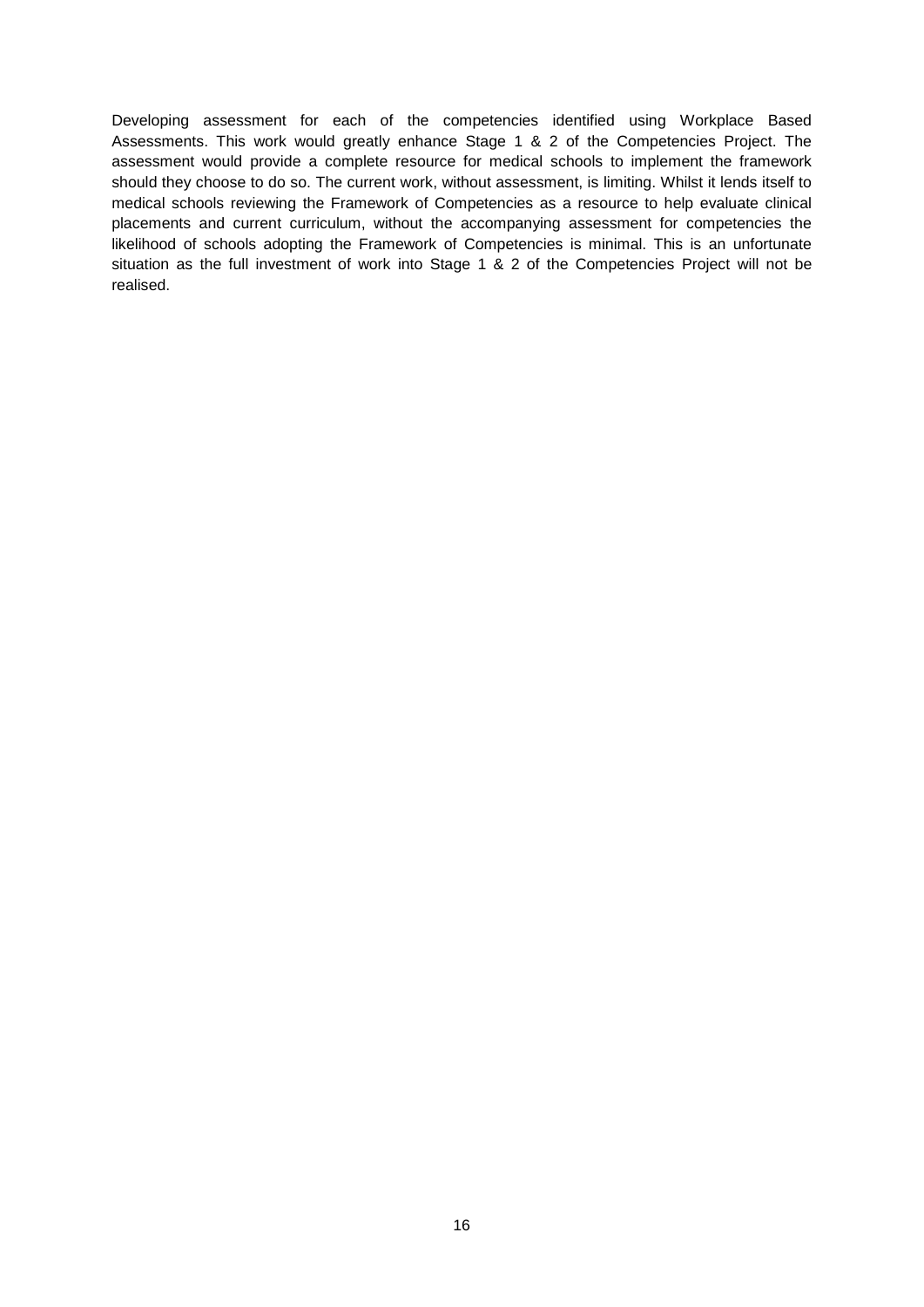## <span id="page-17-0"></span>**Section 3 - Conclusion**

Overall Stage 2, Competencies Project has been most successful with significant results being achieved in during 2011.

The common diagnostic and procedural requirements for the medical graduate, specifying the level of achievement have been identified and endorsed by all medical schools. The process has been comprehensive and robust and there has been a high rate of participation and involvement from medical schools.

It is hoped that the provision of the Framework of Competencies with the accompanying common diagnostic and procedural requirements will provide medical schools with a useful resource to evaluate their curriculum and to plan clinical placement allocation.

This project would not have been possible without the support of the Workforce Innovation and Reform Section of Health Workforce Australia. Medical Deans appreciates the support and looks forward to working with HWA on future collaborations.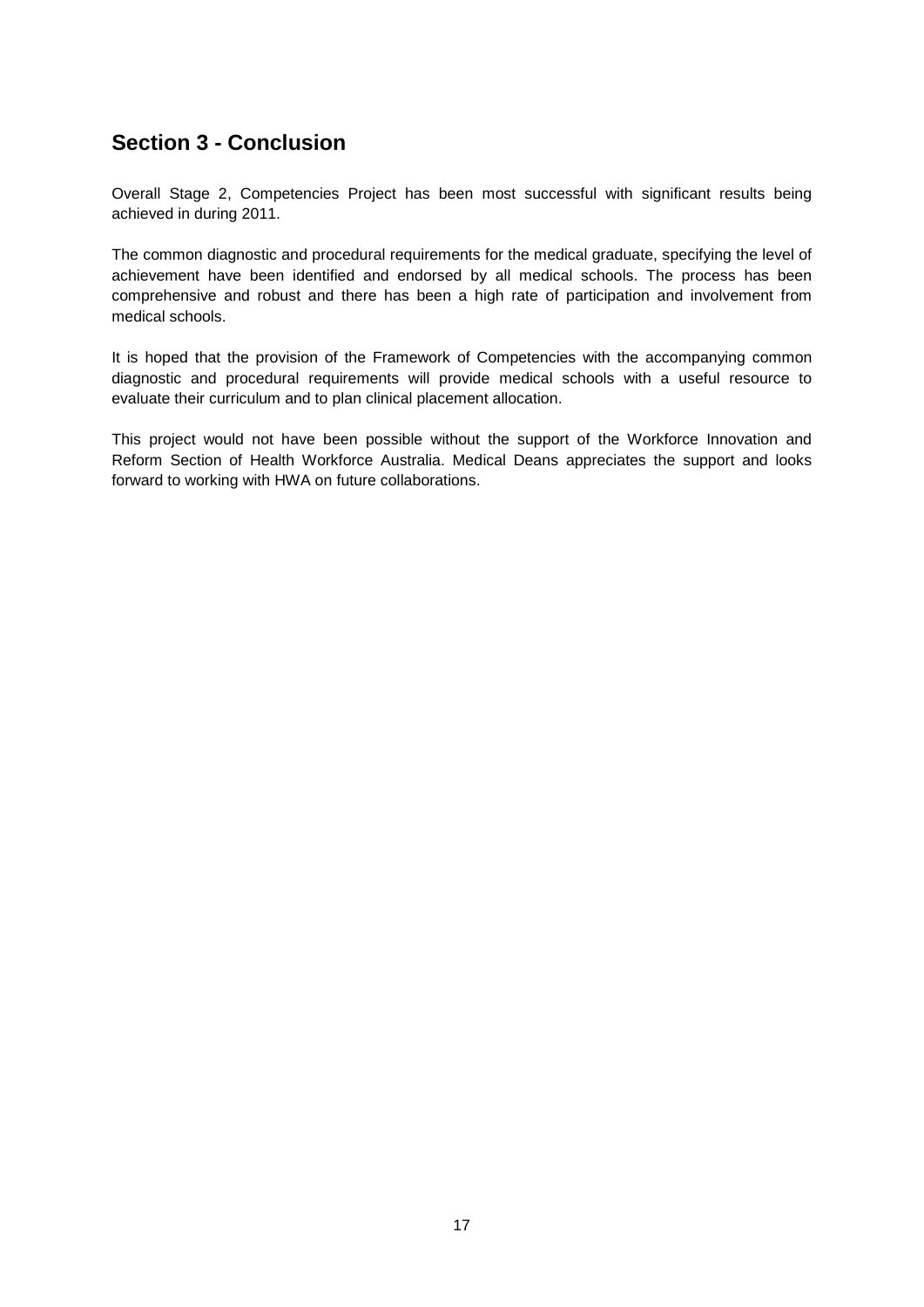## <span id="page-18-0"></span>**List of Appendices**

- **A. Reference Group and Writing Group Membership**
- **B. Common diagnostic requirements for the medical graduate specifying the level of achievement**
- **C. Common procedural requirements for the medical graduate specifying the level of achievement**
- **D. Recommended observations**
- **E. Common diagnostic and procedural requirements mapped back to the AMC graduate attributes**
- **F. Common diagnostic requirements for the medical graduate mapped to the Australian Curriculum Framework for Junior Doctors**
- **G. Common procedural requirements for the medical graduate mapped to the Australian Curriculum Framework for Junior Doctors**
- **H. Glossary of terms**
- **I. National Patient Safety Education Framework recommendations for aligning healthcare sector to the education sector**
- **J. Consultation Record**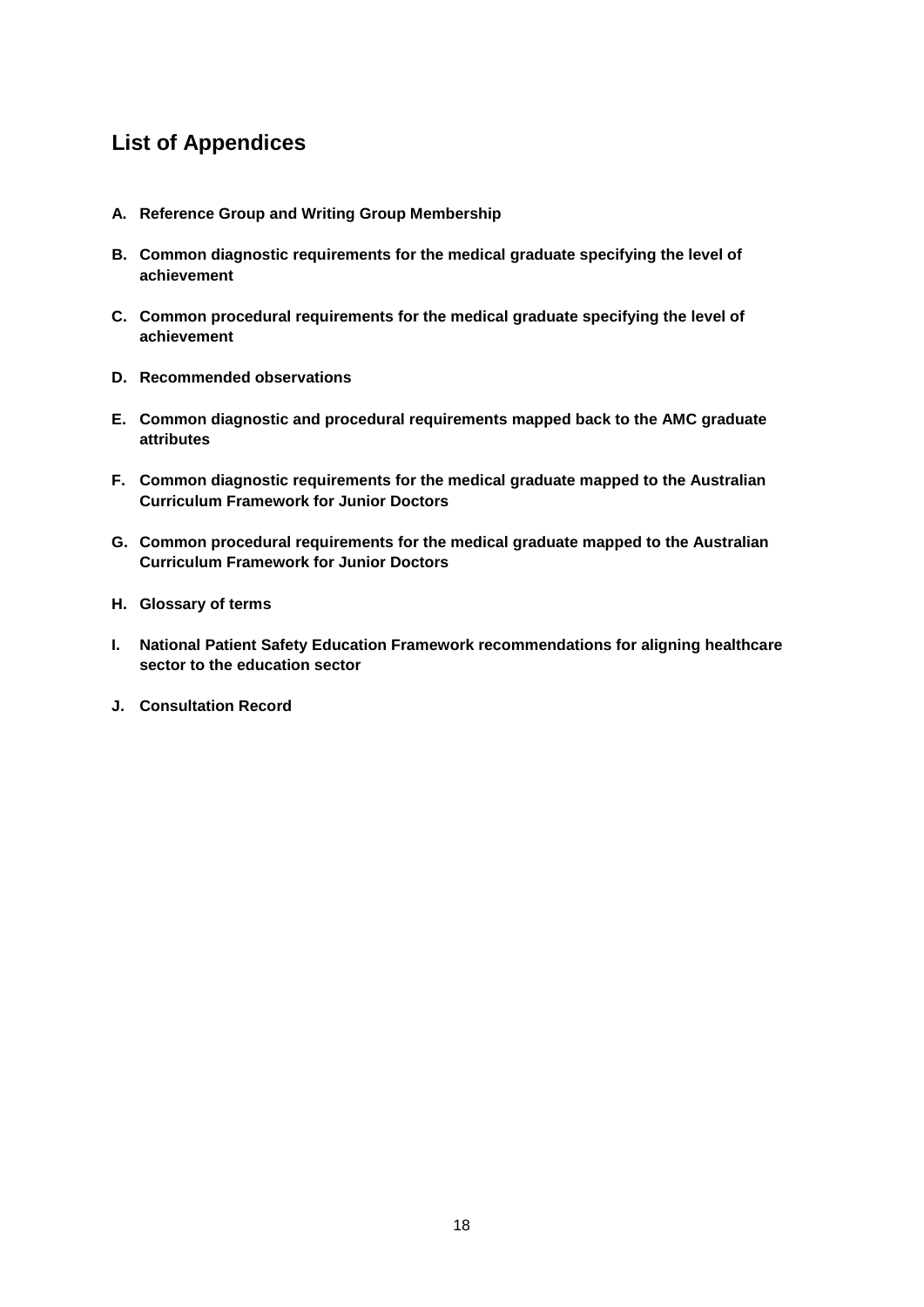#### **Reference Group**

Professor Richard Hays (Chair) Medical Deans Professor Allan Carmichael (Medical Deans Medical Deans Professor Nicholas Glasgow (Deputy Chair) Dr Andrew Singer Department of Health and Ageing<br>
Ms Deborah Paltridge Confederation of Post Graduate M

Associate Professor Andrew Hill Ms Teresa Valentine<br>
Ms Monique Hourn<br>
Medical Deans Ms Monique Hourn

#### **Writing Group**

**Member Representing** Professor Richard Hays (Chair) **Medical Deans**<br> **Professor Allan Carmichael** Medical Deans Professor Nicholas Glasgow (Deputy Chair)<br>Professor David Prideaux Professor David Prideaux Medical Educators/Flinders University<br>Ms Deborah Paltridge Medical Educators/Flinders University<br>Confederation of Postgraduate Medica

Mr Sam Whitehouse Ms Monique Hourn

#### **Member Representing**

Professor Nicholas Glasgow (Deputy Chair) Medical Deans and Australian Medical Council<br>Department of Health and Ageing Confederation of Post Graduate Medical Education Councils Dr Gregory Keogh Confederation of Post Graduate Medical Education Councils/Clinical Education and Training Professor David Prideaux Medical Educators/Flinders University<br>
Professor Fiona Lake Medical Educators/ University of West Professor Fiona Lake **Medical Educators/ University of Western Australia**<br>Dr Michael O'Sullivan Medical Association Council Doctors in Australian Medical Association Council Doctors in **Training** Mr Sam Whitehouse **Australian Medical Students' Association** Australian Medical Students' Association Dr Morton Rawlin **Dr Morton Rawlin** Committee of Presidents of Medical Colleges<br>
Dr Geoff Copland **Clinical Supervisors Clinical Supervisors**<br>**Clinical Supervisors** 

Professor Allan Carmichael **Medical Deans**<br> **Professor Nicholas Glasgow (Deputy Chair)** Medical Deans and Australian Medical Council Confederation of Postgraduate Medical Education Councils Professor Fiona Lake **Medical Educators/University of Western Australia**<br>
Dr Michael O'Sullivan Medical Association Council Doctors in Australian Medical Association Council Doctors in **Training** Australian Medical Students' Association Medical Deans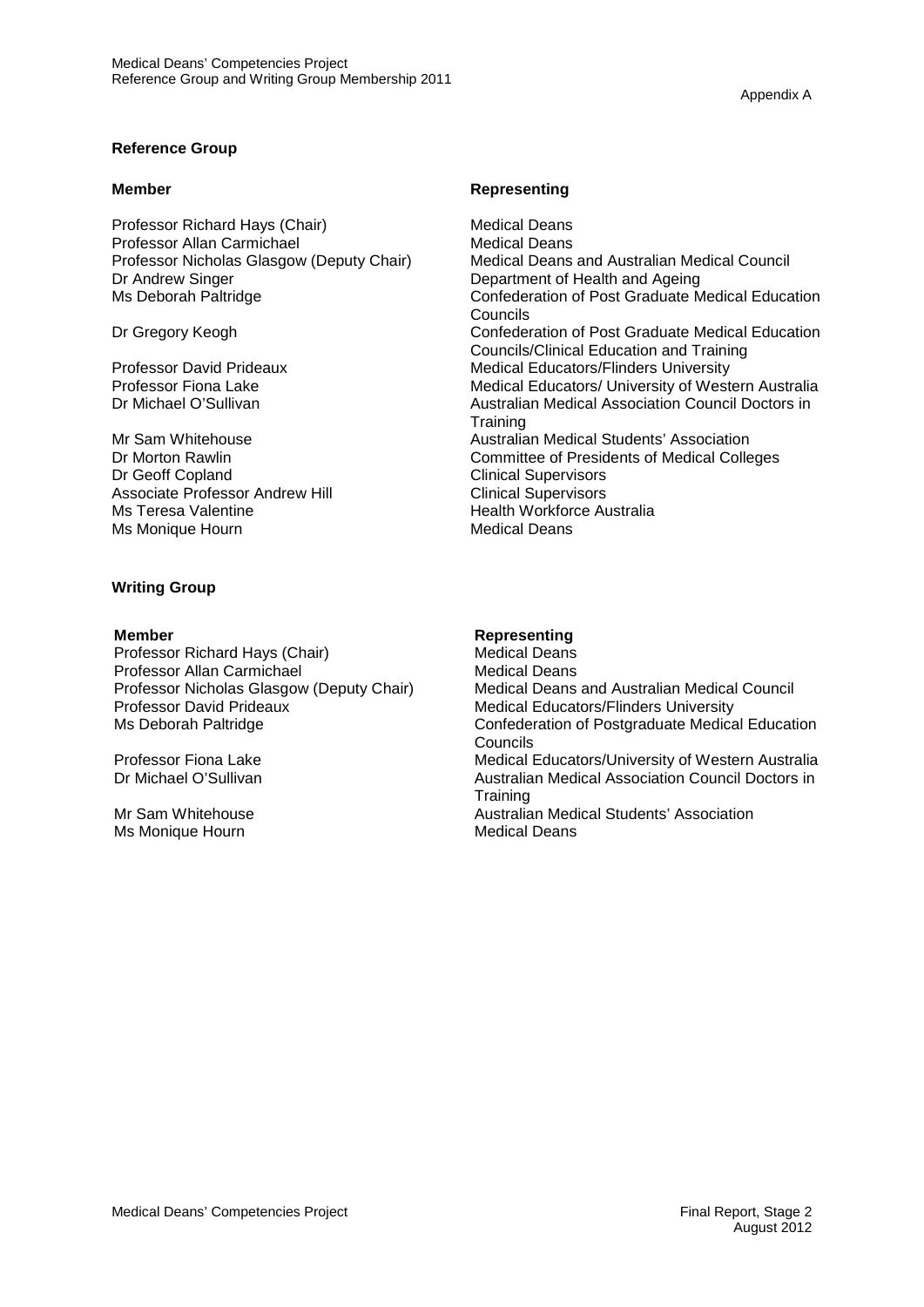# **Clinical reasoning process when a clinical investigation is required**

Appendix B



Medical Deans' Competencies Project **Final Report, Stage 2** and Medical Deans' Competencies Project

August 2012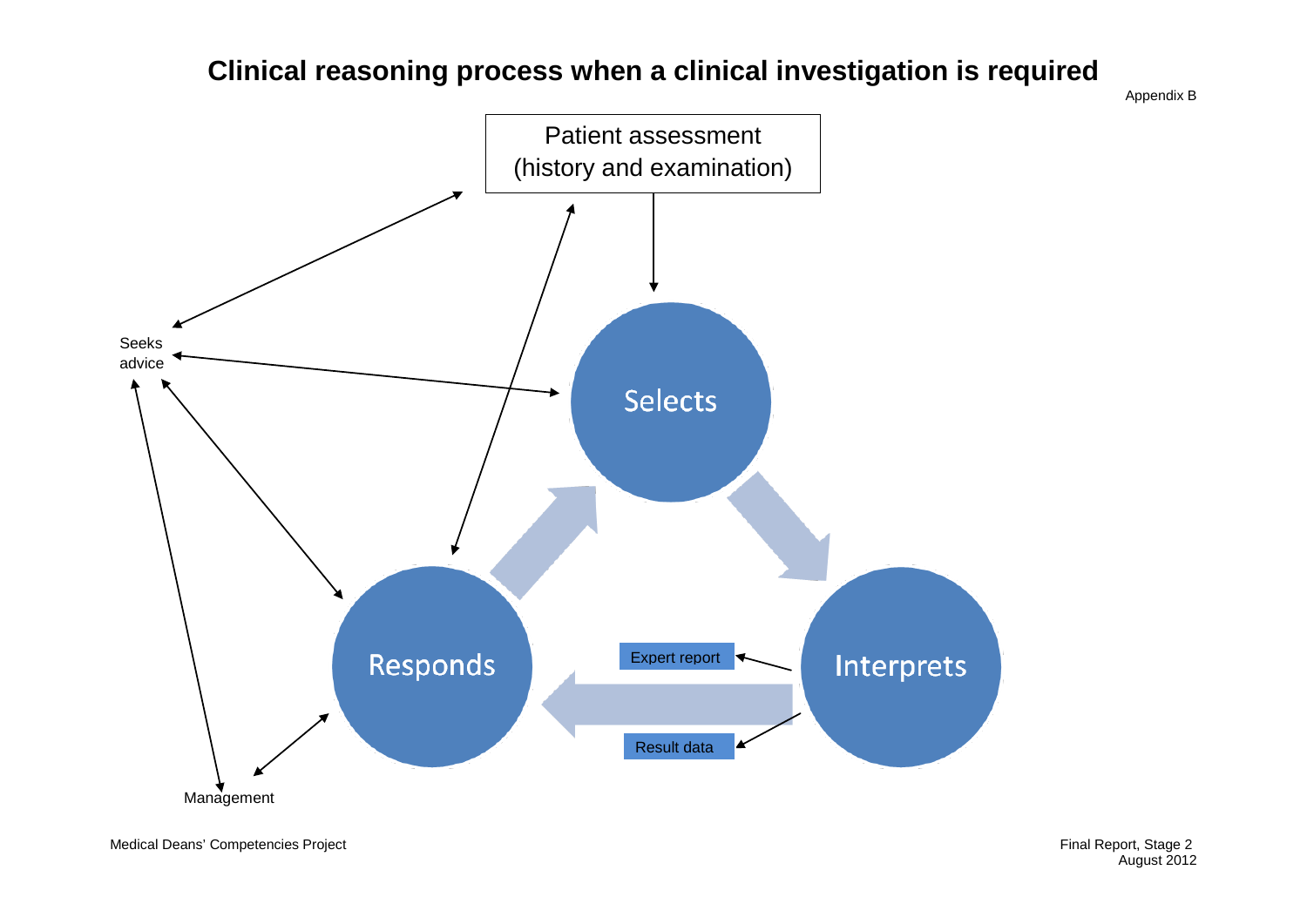### **Common diagnostic skills for the medical graduate and associated level of achievement**

#### **1. Selects appropriately:**

Understands the theory underpinning the diagnostic procedure, the rationale for use and the clinical indications; can select the most appropriate diagnostic procedure for the clinical situation and can organise procedures or samples/specimens for diagnostic testing.

#### **2A. Interprets specialist report:**

#### **\*See below**

Understands and deciphers results in specialist report, relating to the diagnostic procedure which has been selected to enhance patient assessment.

#### **2B. Interprets results directly, recognise normal and abnormal:**

#### **\*See below**

Understands and can explain the results arising from the diagnostic procedure without having to wait for the specialist report: correctly identifies normal from abnormal.

#### **3. Responds appropriately:**

Knows the next step to assist with patient assessment and the use of clinical investigations including seeking further advice, selecting and arranging further investigations and overall patient management.

### *\*Explanation of 2A Interprets specialist report:*

#### *Example for Chest X-ray*

A doctor orders chest X-ray for a patient who has decreased air sounds on the left side of the chest. The Chest X-ray shows multiple opaque shadows in the lung fields. The doctor is unable to decide on further investigations or management until the radiologist report is received.

#### *\*Explanation of 2B Interpret results directly, recognises normal and abnormal*

#### *Example for Chest X-ray*

A doctor orders chest X-rays for a patient who has decreased air entry on the left side of the chest. The doctor receives the chest X-ray without the report. The doctor can determine whether there is a chest infection, cardiac failure, pleural effusion or pneumothorax and can initiate further management.

#### *\*Explanation of 2A Interprets specialist report*

#### *Example for Full Blood Count*

A patient has right upper quadrant pain, nausea and fatigue. The doctor orders blood to be taken to assess liver function. The initial report indicates a moderately elevated Gamma – glutamyltransferase (GGT) and elevated liver enzymes (transaminases). The doctor feels they should await the pathologists report before they chose to investigate for hepatitis.

### *Explanation of 2B Interprets results directly, recognises normal and abnormal*

#### *Example for 2B Full Blood Count*

The same patient mentioned above has a blood test which shows only a moderately elevated level of GGT. The doctor feels confident in combining the clinical information with the results of the blood test to order an ultrasound of the gall bladder as the appropriate next step.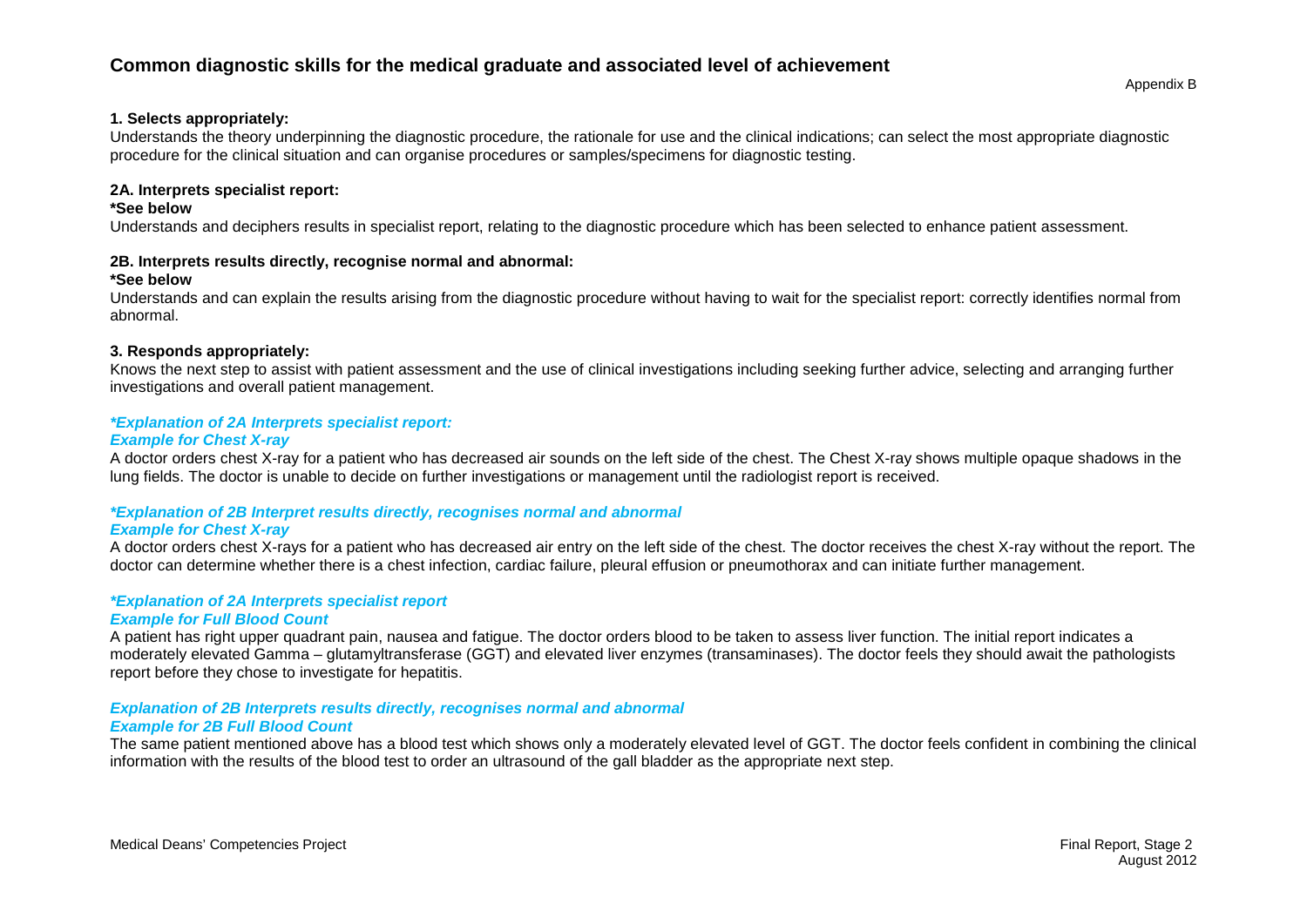| <b>Diagnostic Skill</b>            | 1. Selects<br>appropriately | 2A. Interprets<br>specialist report | 2B. Interprets results<br>directly, recognises<br>normal and abnormal. | 3. Responds appropriately |
|------------------------------------|-----------------------------|-------------------------------------|------------------------------------------------------------------------|---------------------------|
| <b>Electrocardiograms</b>          | $\checkmark$                | $\checkmark$                        | ✓                                                                      | ✓                         |
| Ventricular Tachycardia            |                             | $\checkmark$                        | ✓                                                                      | $\checkmark$              |
| <b>Atrial Fibrillation</b>         |                             |                                     |                                                                        | ✓                         |
| <b>Ventricular Fibrillation</b>    |                             | $\checkmark$                        | ✓                                                                      | $\checkmark$              |
| A flutter                          |                             | ✓                                   | $\checkmark$                                                           | $\checkmark$              |
| Complete heart block               |                             | $\checkmark$                        | ✓                                                                      | $\checkmark$              |
| <b>SVT</b>                         |                             | v                                   |                                                                        | $\checkmark$              |
| Ischaemia (acute)                  |                             | $\checkmark$                        | $\checkmark$                                                           | $\checkmark$              |
| Artefact                           |                             |                                     | ✓                                                                      | ✓                         |
| Bundle branch block (Left & Right) |                             |                                     |                                                                        | $\ddot{\phantom{0}}$      |
| 24 hour blood pressure monitoring  |                             |                                     |                                                                        | $\checkmark$              |
| <b>Holter Monitor</b>              |                             |                                     |                                                                        |                           |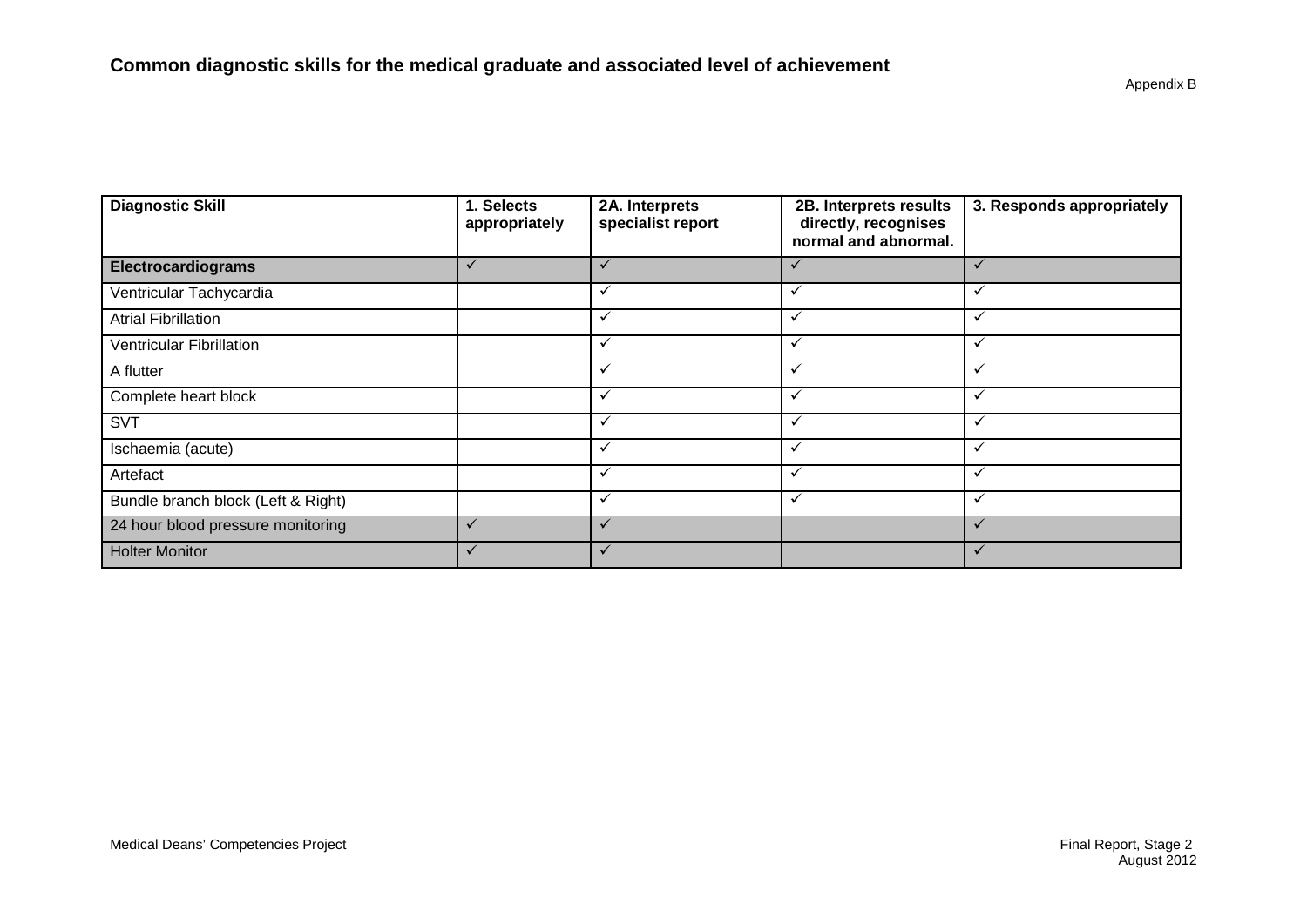| <b>Diagnostic Skill - Imaging</b>                                                              | 1. Selects<br>appropriately | 2A. Interprets<br>specialists report | 2B. Interprets image<br>directly recognises<br>normal and abnormal<br>$#$ = Major fractures<br>and gross<br>abnormalities | 3. Responds appropriately |
|------------------------------------------------------------------------------------------------|-----------------------------|--------------------------------------|---------------------------------------------------------------------------------------------------------------------------|---------------------------|
| Plain X-rays (routine & urgent)                                                                | $\checkmark$                | $\checkmark$                         |                                                                                                                           | ✓                         |
| Chest X-rays                                                                                   |                             | $\checkmark$                         | $\checkmark$                                                                                                              | $\checkmark$              |
| Abdominal                                                                                      |                             | $\checkmark$                         | $\checkmark$                                                                                                              | ✓                         |
| Musculoskeletal (all limbs)                                                                    |                             | $\checkmark$                         | $\sqrt{#}$                                                                                                                | $\checkmark$              |
| Pelvis                                                                                         |                             | $\checkmark$                         | $\sqrt{\frac{4}{7}}$                                                                                                      | $\checkmark$              |
| <b>Cervical Spine</b>                                                                          |                             | $\checkmark$                         | $\sqrt{#}$                                                                                                                | $\checkmark$              |
| <b>Thoracic Spine</b>                                                                          |                             | $\checkmark$                         | $\sqrt{\frac{4}{7}}$                                                                                                      | $\checkmark$              |
| Lumbar Spine                                                                                   |                             | $\checkmark$                         | $\checkmark$ #                                                                                                            | ✓                         |
| Facial                                                                                         |                             | $\checkmark$                         | $\sqrt{\frac{4}{7}}$                                                                                                      | $\checkmark$              |
| Skull                                                                                          |                             | $\checkmark$                         | $\sqrt{\#}$                                                                                                               | $\checkmark$              |
| <b>CT</b> scans<br>$# = can detect major abnormalities including$<br>SOL or internal bleeding) | $\checkmark$                | $\checkmark$                         | $\checkmark$                                                                                                              | $\checkmark$              |
| Head                                                                                           | $\checkmark$                | $\checkmark$                         | $\sqrt{\frac{4}{7}}$                                                                                                      | $\checkmark$              |
| Thoracic                                                                                       | $\checkmark$                | $\checkmark$                         |                                                                                                                           | ✓                         |
| Abdominal                                                                                      | $\checkmark$                | $\checkmark$                         |                                                                                                                           | $\checkmark$              |
| <b>MRI</b>                                                                                     | $\checkmark$                | $\checkmark$                         |                                                                                                                           | $\checkmark$              |
| <b>Ultrasound</b>                                                                              | $\checkmark$                | $\checkmark$                         |                                                                                                                           | $\checkmark$              |
| Echocardiogram                                                                                 | $\checkmark$                | $\checkmark$                         |                                                                                                                           | $\checkmark$              |
| Doppler and duplex - vascular                                                                  | $\checkmark$                | $\checkmark$                         |                                                                                                                           | $\checkmark$              |
| Angiography                                                                                    | $\checkmark$                | $\checkmark$                         |                                                                                                                           | $\checkmark$              |
| <b>Bone Densitometry</b>                                                                       | $\checkmark$                |                                      |                                                                                                                           | $\checkmark$              |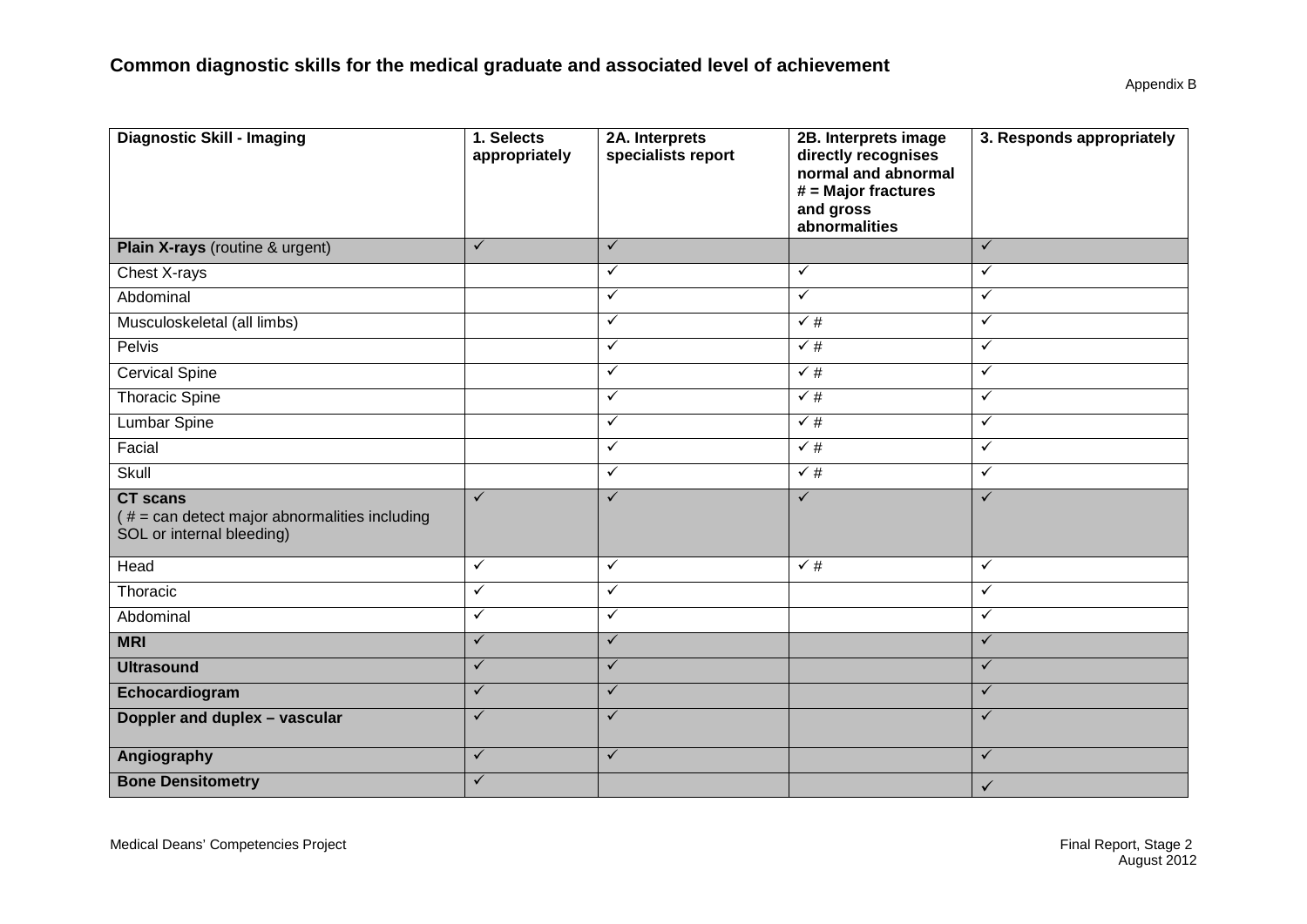## **Common diagnostic skills for the medical graduate and associated level of achievement**

| <b>Diagnostic Skill - Pathology</b>                         | 1. Selects<br>appropriately | 2.A Interprets<br>specialists report | 2.B Interpret<br>pathology results | 3. Responds appropriately |
|-------------------------------------------------------------|-----------------------------|--------------------------------------|------------------------------------|---------------------------|
| <b>Pathology Reports</b>                                    | $\checkmark$                |                                      | $\checkmark$                       | $\checkmark$              |
| Haematology                                                 |                             |                                      |                                    |                           |
| Full blood counts                                           | $\checkmark$                |                                      | $\checkmark$                       | $\checkmark$              |
| <b>Blood films</b>                                          | ✓                           | $\checkmark$                         |                                    | ✓                         |
| Coagulation tests/studies                                   | $\checkmark$                |                                      | ✓                                  | ✓                         |
| D dimer                                                     | $\checkmark$                |                                      | ✓                                  | $\checkmark$              |
| <b>Microbiology</b>                                         |                             |                                      |                                    |                           |
| <b>Blood culture</b>                                        | ✓                           | ✓                                    |                                    | ✓                         |
| HIV & hepatitis serology                                    | $\checkmark$                | $\checkmark$                         |                                    | $\checkmark$              |
| Urine microscopy and culture                                | $\checkmark$                | $\checkmark$                         |                                    | ✓                         |
| Faecal microscopy and culture                               | ✓                           | $\checkmark$                         |                                    | $\checkmark$              |
| CSF microscopy and culture                                  | $\checkmark$                | $\checkmark$                         |                                    | $\checkmark$              |
| Sputum microscopy and culture                               | $\checkmark$                | $\checkmark$                         |                                    | $\checkmark$              |
| Wound swab microscopy and culture                           | $\checkmark$                | $\checkmark$                         |                                    | $\checkmark$              |
| Pleural tap/Pleural effusion tests                          | $\checkmark$                | $\checkmark$                         |                                    | $\checkmark$              |
| <b>Biochemistry</b>                                         |                             |                                      |                                    |                           |
| Liver function tests                                        | $\checkmark$                | $\checkmark$                         | $\checkmark$                       | $\checkmark$              |
| Urinalysis (dipstick)                                       | $\checkmark$                |                                      | $\checkmark$                       | $\checkmark$              |
| Pregnancy testing                                           | $\checkmark$                |                                      | ✓                                  | ✓                         |
| Urea, creatinine, estimated GFR and electrolytes            | $\checkmark$                | $\checkmark$                         | ✓                                  | ✓                         |
| Cardiac enzymes                                             | $\checkmark$                | $\checkmark$                         | ✓                                  | $\checkmark$              |
| Iron studies including B12 & folate                         | $\checkmark$                | $\checkmark$                         | $\checkmark$                       | $\checkmark$              |
| Urinary electrolytes                                        | $\checkmark$                | $\checkmark$                         | $\checkmark$                       | $\checkmark$              |
| Glucose tests (random & fasting glucose, GTT<br>&/or HBA1C) | $\checkmark$                | $\checkmark$                         | $\checkmark$                       | $\checkmark$              |
| Urinary protein analysis                                    | $\checkmark$                | $\checkmark$                         | ✓                                  | ✓                         |
| Calcium levels                                              | $\checkmark$                | $\checkmark$                         | $\checkmark$                       | $\checkmark$              |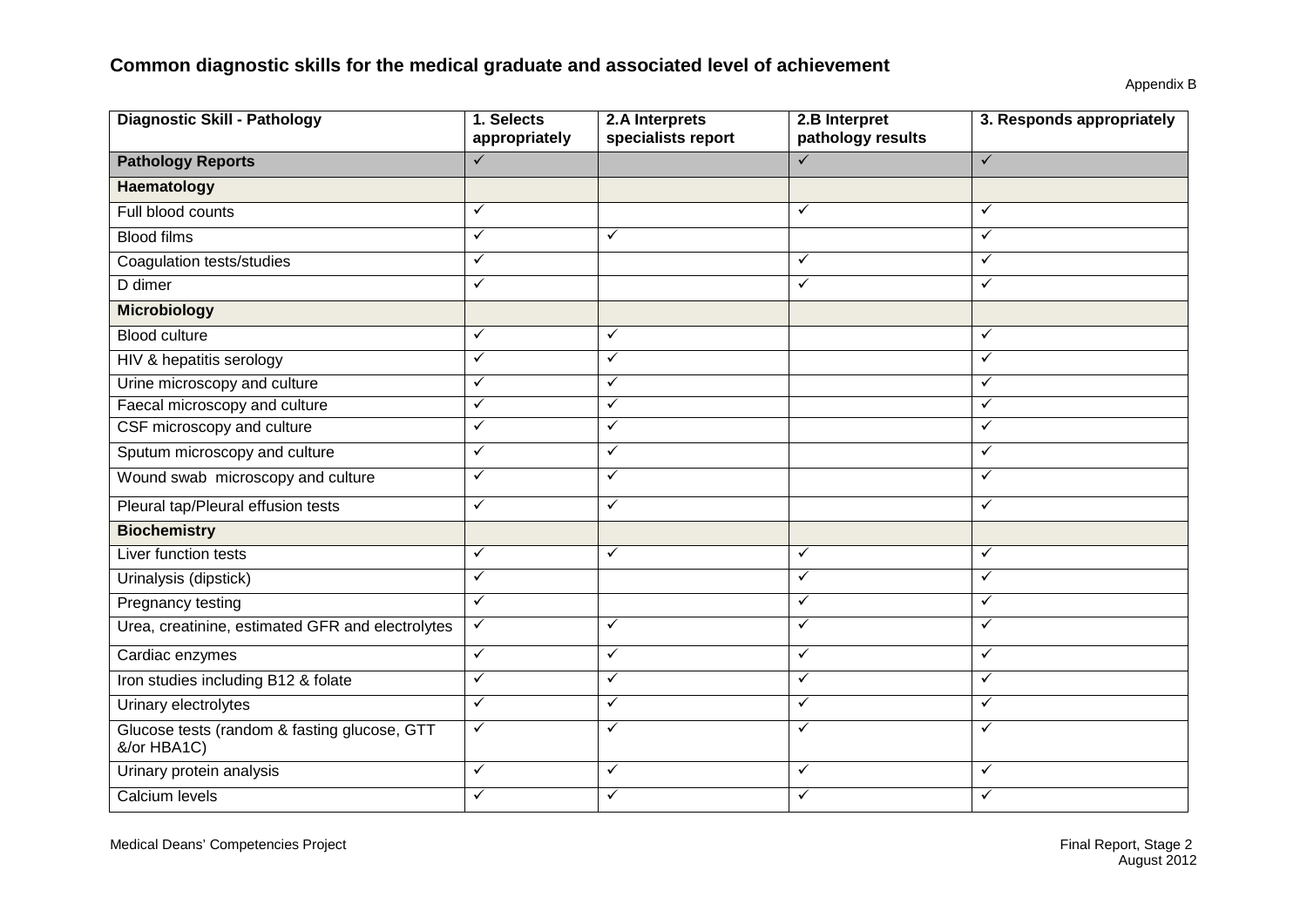## **Common diagnostic skills for the medical graduate and associated level of achievement**

| Metabolic bone markers eg (vitamin D,<br>phosphate, PTH)              | ✓                           | ✓                                    |                        | ✓                             |
|-----------------------------------------------------------------------|-----------------------------|--------------------------------------|------------------------|-------------------------------|
| Pancreatic enzymes                                                    | $\checkmark$                | ✓                                    | $\checkmark$           | $\checkmark$                  |
| Blood gas (arterial & venous)                                         | $\checkmark$                | $\checkmark$                         | $\checkmark$           | $\checkmark$                  |
| Cholesterol/triglycerides                                             | ✓                           | ✓                                    | $\checkmark$           | $\checkmark$                  |
| Acute phase reactants                                                 | $\checkmark$                | $\checkmark$                         | $\checkmark$           | $\checkmark$                  |
| <b>Endocrine</b>                                                      |                             |                                      |                        |                               |
| Thyroid functioning                                                   | $\checkmark$                | $\checkmark$                         | $\checkmark$           | $\checkmark$                  |
| Serum cortisol                                                        | ✓                           | $\checkmark$                         |                        | ✓                             |
| Serum parathyroid levels                                              | $\checkmark$                | $\checkmark$                         |                        | $\checkmark$                  |
| <b>Follicle Stimulating Hormone</b>                                   | $\checkmark$                | ✓                                    |                        | $\checkmark$                  |
| Luteinizing Hormone                                                   | $\checkmark$                | $\checkmark$                         |                        | $\checkmark$                  |
| Oestrogen                                                             | $\checkmark$                | ✓                                    |                        | ✓                             |
| Progesterone                                                          | $\checkmark$                | $\checkmark$                         |                        | $\checkmark$                  |
| Testosterone                                                          | $\checkmark$                | ✓                                    |                        | ✓                             |
| Histopathology                                                        |                             |                                      |                        |                               |
| Cytology                                                              | $\checkmark$                | ✓                                    |                        | $\checkmark$                  |
| tissue biopsy (including fine needle aspiration)                      | $\checkmark$                | $\checkmark$                         |                        | $\checkmark$                  |
|                                                                       |                             |                                      |                        |                               |
| <b>Diagnostic Skill - others</b>                                      | 1. Selects<br>appropriately | 2A. Interprets<br>specialists report | 2B. Interprets results | <b>Responds appropriately</b> |
| <b>Endoscopic procedures</b>                                          |                             | $\checkmark$                         |                        | $\checkmark$                  |
| upper GI                                                              | $\checkmark$                | $\checkmark$                         |                        | $\checkmark$                  |
| colonoscopy                                                           | $\checkmark$                | ✓                                    |                        | $\checkmark$                  |
| <b>Pulmonary function tests (Spirometry &amp; peak</b><br>flow meter) | $\checkmark$                | $\checkmark$                         |                        | ✓                             |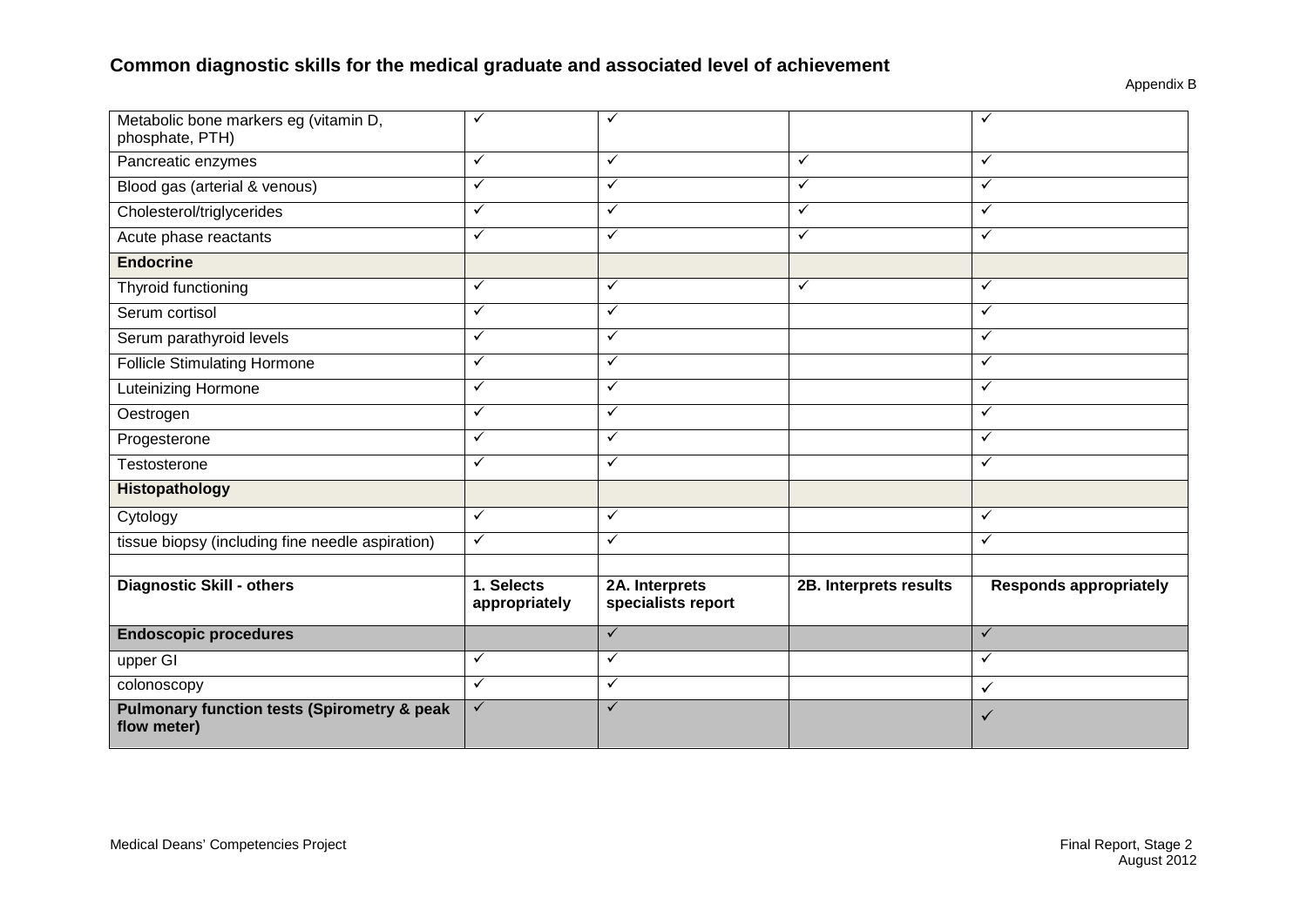

### **Common procedural skills for the medical graduate and associated level of achievement**

Appendix C

#### **Descriptors for 4 point matrix specifying level of achievement**

**1. Observes:** Observes the procedural skill being done.

**2. Performs in a simulated environment:** Performs in a simulated learning environment on mannequins, mock patients or on a fellow student.

**3. Performs in the clinical environment under structured supervision:** Performs on a real patient, in real time under direct clinical supervision.

**4. Performs routinely in the clinical environment under minimal supervision:** Performs the procedure on real patients, in real time, competently and with minimal supervision or guidance in the clinical environment.

|                                                  |              | Novice                                                   | Competent                                                                                    | Proficient                                                                                              |
|--------------------------------------------------|--------------|----------------------------------------------------------|----------------------------------------------------------------------------------------------|---------------------------------------------------------------------------------------------------------|
| <b>Procedural Skill</b>                          | 1. Observes  | 2. Performs in a<br>simulated<br>environment<br>(Novice) | 3. Performs in the<br>clinical environment<br>under structured<br>supervision<br>(Competent) | 4. Performs<br>routinely in the<br>clinical environment<br>under minimal<br>supervision<br>(Proficient) |
| <b>EMERGENCY</b>                                 |              |                                                          |                                                                                              |                                                                                                         |
| Basic First Aid (assumed entry requirement)      | $\checkmark$ | $\checkmark$                                             | $\checkmark$                                                                                 | $\checkmark$                                                                                            |
| <b>Basic Life Support (see ARC guideline)</b>    |              |                                                          |                                                                                              |                                                                                                         |
| D.R.S.A.B.C.D.                                   | $\checkmark$ | $\checkmark$                                             |                                                                                              |                                                                                                         |
| external cardiac massage                         | $\checkmark$ | $\checkmark$                                             |                                                                                              |                                                                                                         |
| Airway Management (see ARC guideline) including: | $\checkmark$ | $\checkmark$                                             |                                                                                              |                                                                                                         |
| chin lift/head tilt                              | ✓            | $\checkmark$                                             |                                                                                              |                                                                                                         |
| manage partial airway obstruction                | ✓            | $\checkmark$                                             |                                                                                              |                                                                                                         |
| or complete airway obstruction                   | $\checkmark$ | $\checkmark$                                             |                                                                                              |                                                                                                         |
| effective cough                                  | $\checkmark$ | $\checkmark$                                             |                                                                                              |                                                                                                         |
| ineffective cough                                | $\checkmark$ | $\checkmark$                                             |                                                                                              |                                                                                                         |
| guedel & nasopharyngeal insertion                | $\checkmark$ | $\checkmark$                                             |                                                                                              |                                                                                                         |
| bag & mask ventilation                           | ✓            | $\checkmark$                                             |                                                                                              |                                                                                                         |
| <b>CPR</b>                                       | $\checkmark$ | $\checkmark$                                             |                                                                                              |                                                                                                         |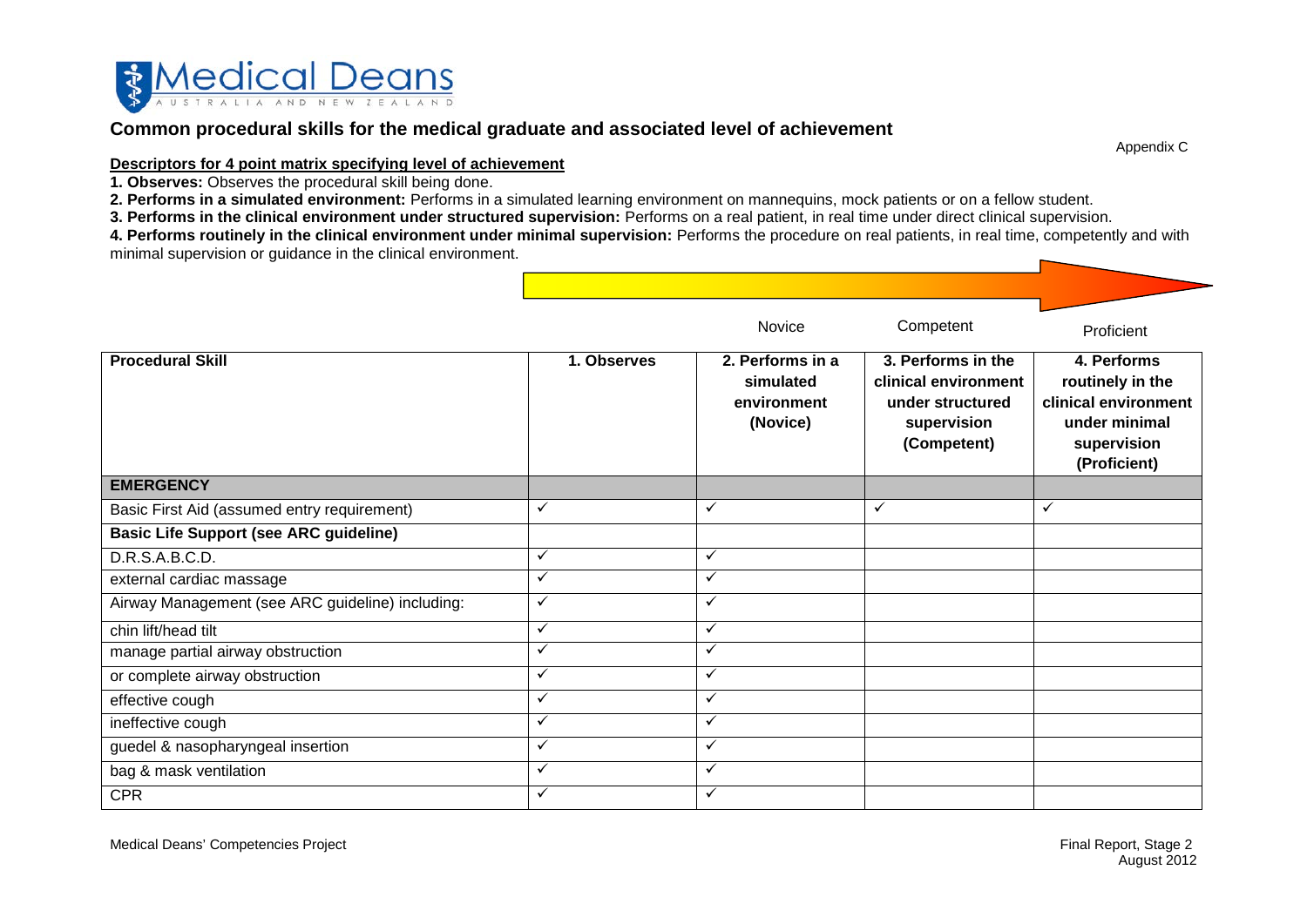

| <b>Procedural Skill</b>                                   | 1. Observes  | 2. Performs in a<br>simulated<br>environment<br>(Novice) | 3. Performs in the<br>clinical environment<br>under structured<br>supervision<br>(Competent) | 4. Performs<br>routinely in the<br>clinical environment<br>under minimal<br>supervision<br>(Proficient) |
|-----------------------------------------------------------|--------------|----------------------------------------------------------|----------------------------------------------------------------------------------------------|---------------------------------------------------------------------------------------------------------|
| Advanced Life Support (see ARC guidelines) including:     | $\checkmark$ | $\checkmark$                                             |                                                                                              |                                                                                                         |
| Good quality CPR                                          | ✓            | ✓                                                        |                                                                                              |                                                                                                         |
| Rhythm assessment                                         | ✓            | ✓                                                        |                                                                                              |                                                                                                         |
| (shockable or non shockable)                              | ✓            | $\checkmark$                                             |                                                                                              |                                                                                                         |
| Defibrillation                                            | $\checkmark$ | $\checkmark$                                             |                                                                                              |                                                                                                         |
| Immediate CPR                                             | ✓            | $\checkmark$                                             |                                                                                              |                                                                                                         |
| Post resuscitation care                                   | ✓            | ✓                                                        |                                                                                              |                                                                                                         |
| Volume resuscitation                                      | $\checkmark$ | $\checkmark$                                             |                                                                                              |                                                                                                         |
| Appropriate oxygen administration                         | $\checkmark$ | $\checkmark$                                             | $\checkmark$                                                                                 | $\checkmark$                                                                                            |
| Nasal prongs and face mask                                | ✓            | $\checkmark$                                             | $\checkmark$                                                                                 | ✓                                                                                                       |
| Cervical spine stabilisation                              | ✓            | ✓                                                        |                                                                                              |                                                                                                         |
| <b>GENERAL DOCTOR &amp; PATIENT</b>                       |              |                                                          |                                                                                              |                                                                                                         |
| Peak flow meter function testing                          | ✓            | ✓                                                        | $\checkmark$                                                                                 | ✓                                                                                                       |
| Spirometry                                                | $\checkmark$ | $\checkmark$                                             |                                                                                              |                                                                                                         |
| <b>ECG</b>                                                | $\checkmark$ | $\checkmark$                                             | $\checkmark$                                                                                 | $\checkmark$                                                                                            |
| Blood pressure measurement                                | $\checkmark$ | $\checkmark$                                             | $\checkmark$                                                                                 | $\checkmark$                                                                                            |
| Height, weight/BMI adults and children                    | $\checkmark$ | $\checkmark$                                             | $\checkmark$                                                                                 | ✓                                                                                                       |
| <b>EYE, EAR, NOSE &amp; THROAT</b>                        |              |                                                          |                                                                                              |                                                                                                         |
| Foreign body removal - ear & nose                         | ✓            | $\checkmark$                                             |                                                                                              |                                                                                                         |
| Eye foreign body removal including padding as appropriate | $\checkmark$ | $\checkmark$                                             |                                                                                              |                                                                                                         |
| Ophthalmoscopy                                            | $\checkmark$ | $\checkmark$                                             | $\checkmark$                                                                                 |                                                                                                         |
| Slit lamp use                                             | $\checkmark$ | ✓                                                        |                                                                                              |                                                                                                         |
| Eyelid eversion                                           | ✓            | $\checkmark$                                             | $\checkmark$                                                                                 |                                                                                                         |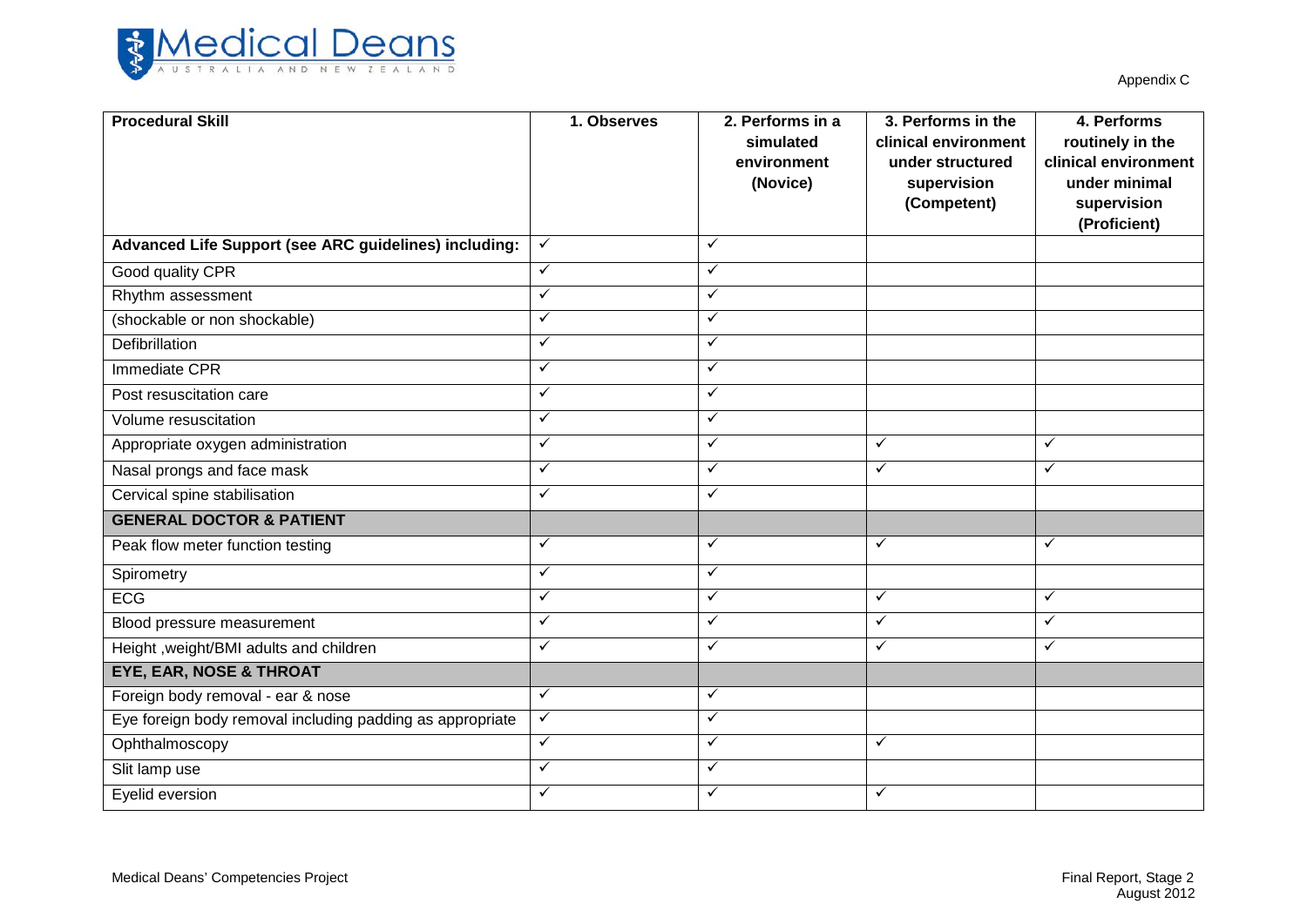

| <b>Procedural Skill</b>                                                                  | 1. Observes  | 2. Performs in a<br>simulated<br>environment<br>(Novice) | 3. Performs in the<br>clinical environment<br>under structured<br>supervision<br>(Competent) | 4. Performs<br>routinely in the<br>clinical environment<br>under minimal<br>supervision<br>(Proficient) |
|------------------------------------------------------------------------------------------|--------------|----------------------------------------------------------|----------------------------------------------------------------------------------------------|---------------------------------------------------------------------------------------------------------|
| Fluroscein - staining of cornea                                                          | ✓            | $\checkmark$                                             |                                                                                              |                                                                                                         |
| External auditory canal irrigation                                                       | ✓            |                                                          |                                                                                              |                                                                                                         |
| External auditory canal ear wick insertion                                               | ✓            |                                                          |                                                                                              |                                                                                                         |
| <b>GENERAL PROCEDURAL</b>                                                                |              |                                                          |                                                                                              |                                                                                                         |
| Nasogastric tube insertion                                                               | ✓            | $\checkmark$                                             |                                                                                              |                                                                                                         |
| IV cannulation (including set up and IV fluid administration)                            | $\checkmark$ | ✓                                                        | ✓                                                                                            | ✓                                                                                                       |
| Venepuncture for venous blood sample                                                     | ✓            | $\checkmark$                                             | ✓                                                                                            | $\checkmark$                                                                                            |
| Collection of arterial blood sample from the radial artery                               | $\checkmark$ | $\checkmark$                                             |                                                                                              |                                                                                                         |
| Measures blood glucose levels using finger prick testing                                 | ✓            | $\checkmark$                                             | ✓                                                                                            | $\checkmark$                                                                                            |
| Collects blood culture specimens using aseptic techniques                                | $\checkmark$ | $\checkmark$                                             | ✓                                                                                            | $\checkmark$                                                                                            |
| Samples, analyses and reads urinary dipsticks                                            | ✓            | $\checkmark$                                             | ✓                                                                                            | $\checkmark$                                                                                            |
| Lumbar puncture                                                                          | $\checkmark$ | $\checkmark$                                             |                                                                                              |                                                                                                         |
| Simple swab using standard microbial collection                                          | $\checkmark$ | $\checkmark$                                             | ✓                                                                                            | $\checkmark$                                                                                            |
| Preparation for sterile procedures including hand washing.                               | $\checkmark$ | $\checkmark$                                             | $\checkmark$                                                                                 | $\checkmark$                                                                                            |
| Sterile preparation techniques for operating theatres<br>including scrub, glove and gown | ✓            | $\checkmark$                                             | ✓                                                                                            | $\checkmark$                                                                                            |
| Use of personal protective equipment                                                     | ✓            | ✓                                                        | ✓                                                                                            | $\checkmark$                                                                                            |
| <b>WOMEN'S HEALTH</b>                                                                    |              |                                                          |                                                                                              |                                                                                                         |
| Urine pregnancy testing                                                                  | $\checkmark$ | $\checkmark$                                             | $\checkmark$                                                                                 | $\checkmark$                                                                                            |
| Pap smear                                                                                | $\checkmark$ | $\checkmark$                                             |                                                                                              |                                                                                                         |
| Collects vaginal and endocervical swabs                                                  | ✓            | $\checkmark$                                             |                                                                                              |                                                                                                         |
| Female catheterisation                                                                   | ✓            | $\checkmark$                                             |                                                                                              |                                                                                                         |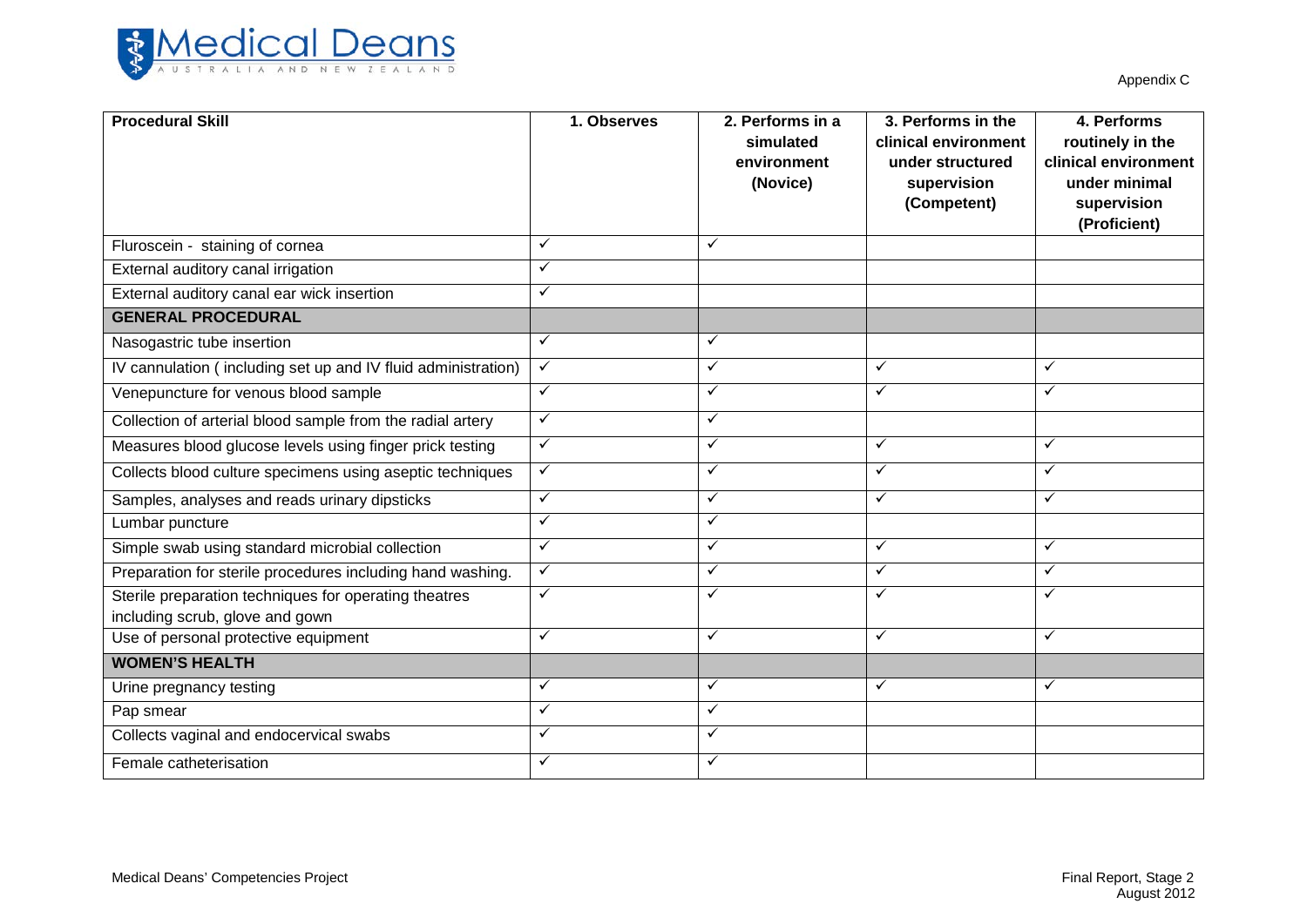

| <b>Procedural Skill</b>                     | 1. Observes  | 2. Performs in a<br>simulated<br>environment<br>(Novice) | 3. Performs in the<br>clinical environment<br>under structured<br>supervision<br>(Competent) | 4. Performs<br>routinely in the<br>clinical environment<br>under minimal<br>supervision<br>(Proficient) |
|---------------------------------------------|--------------|----------------------------------------------------------|----------------------------------------------------------------------------------------------|---------------------------------------------------------------------------------------------------------|
| <b>MEN'S HEALTH</b>                         |              |                                                          |                                                                                              |                                                                                                         |
| Male catheterisation                        | ✓            | $\checkmark$                                             |                                                                                              |                                                                                                         |
| MUSCULOSKELETAL INJURY & ANAESTHESIA        |              |                                                          |                                                                                              |                                                                                                         |
| Simple wound repair including skin suture   | ✓            | $\checkmark$                                             |                                                                                              |                                                                                                         |
| Plastering of the upper limb and lower limb | $\checkmark$ | ✓                                                        |                                                                                              |                                                                                                         |
| Injection of a local anaesthetic            | ✓            | $\checkmark$                                             | $\checkmark$                                                                                 |                                                                                                         |
| Subcutaneous injections                     | $\checkmark$ | $\checkmark$                                             | $\checkmark$                                                                                 |                                                                                                         |
| Intramuscular injections                    | ✓            | $\checkmark$                                             |                                                                                              |                                                                                                         |
| Intravenous injections                      | ✓            | $\checkmark$                                             | ✓                                                                                            |                                                                                                         |
| Skin lesion excision                        | ✓            | $\checkmark$                                             |                                                                                              |                                                                                                         |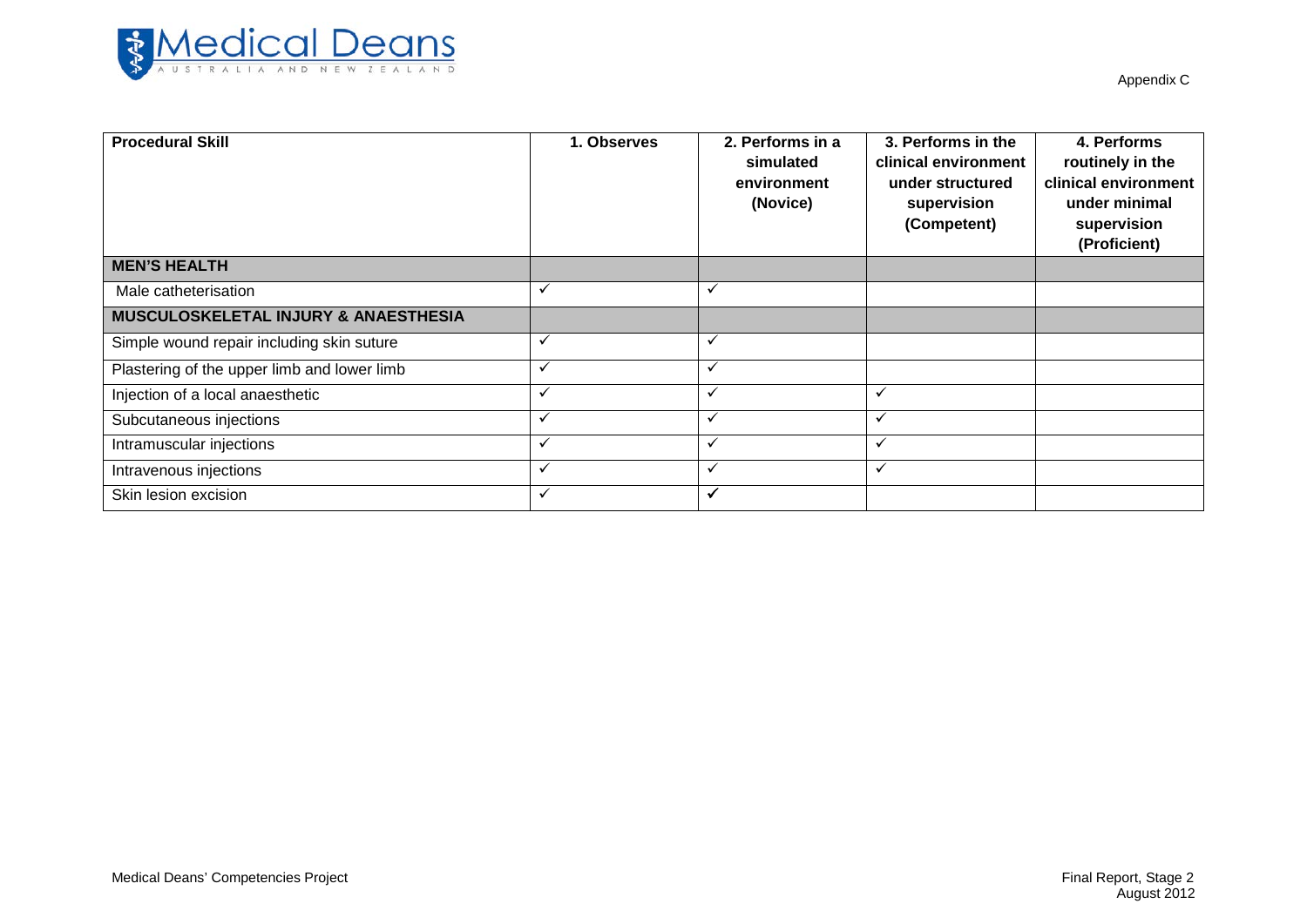

#### **Recommended observations of common diagnostic and procedural skills for the medical graduate to enhance clinical experience**

#### **Recommended observations of Diagnostic skills**

- Bone Density scans.
- VQ scans
- PETS Scans
- Bone scans
- Gallium scans

#### **Recommended observations of Procedural skills**

- Abdominal paracentesis
- Insertion of a central venous line
- Chest tube insertion
- Proctoscopy
- Drainage of an abscess
- Complex wound suturing
- Pressure haemostasis
- Joint aspiration
- Joint relocation
- Aspiration of a pneumothorax
- Sigmoidoscopy
- Sigmoidoscopy
- Haematolysis

Appendix D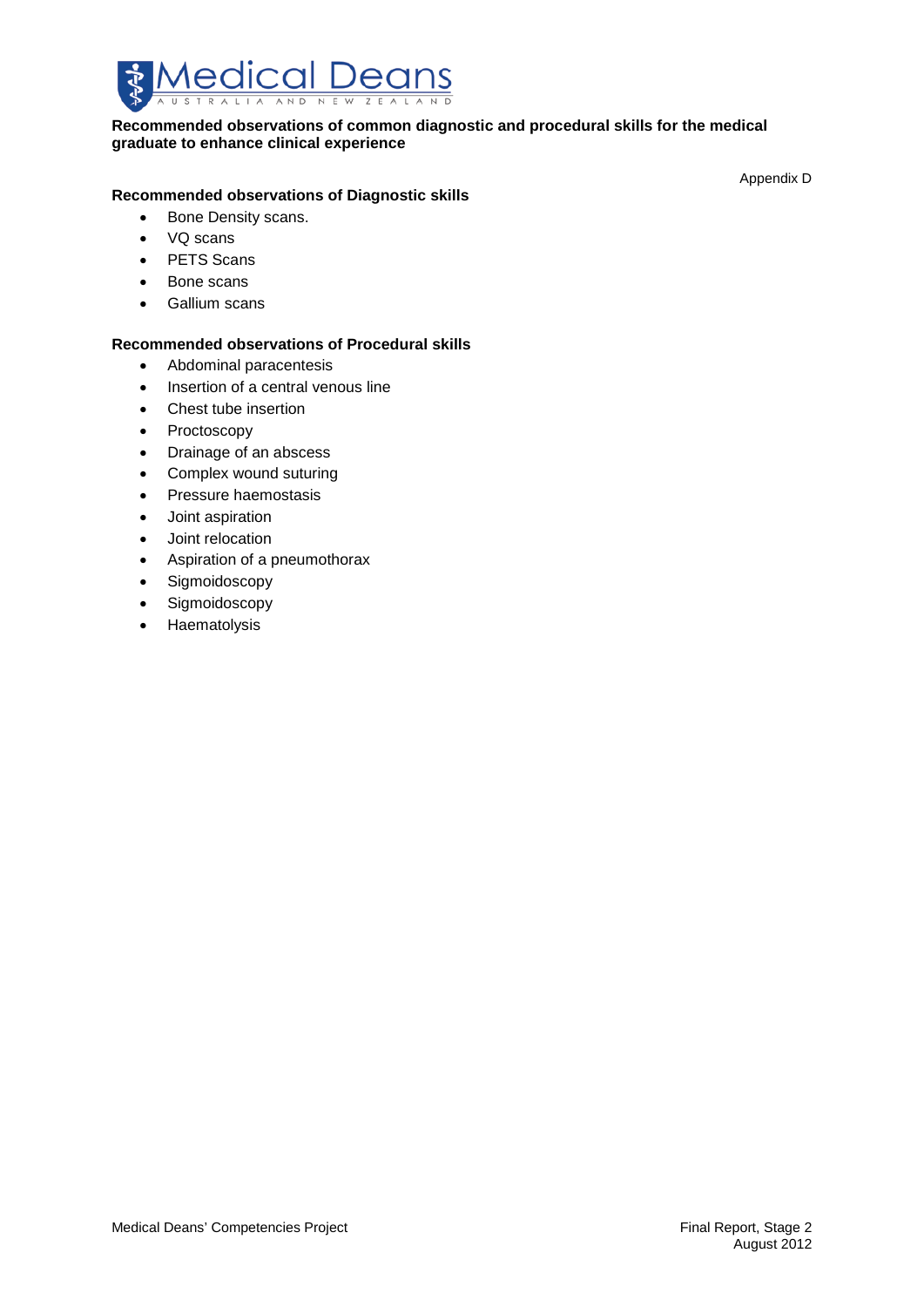Common diagnostic and procedural requirements for the medical graduate mapped back to the AMC graduate attributes with concurrrent themes. Common requirements identified mapped back into the Framework of Competencies **Appendix E** Appendix E

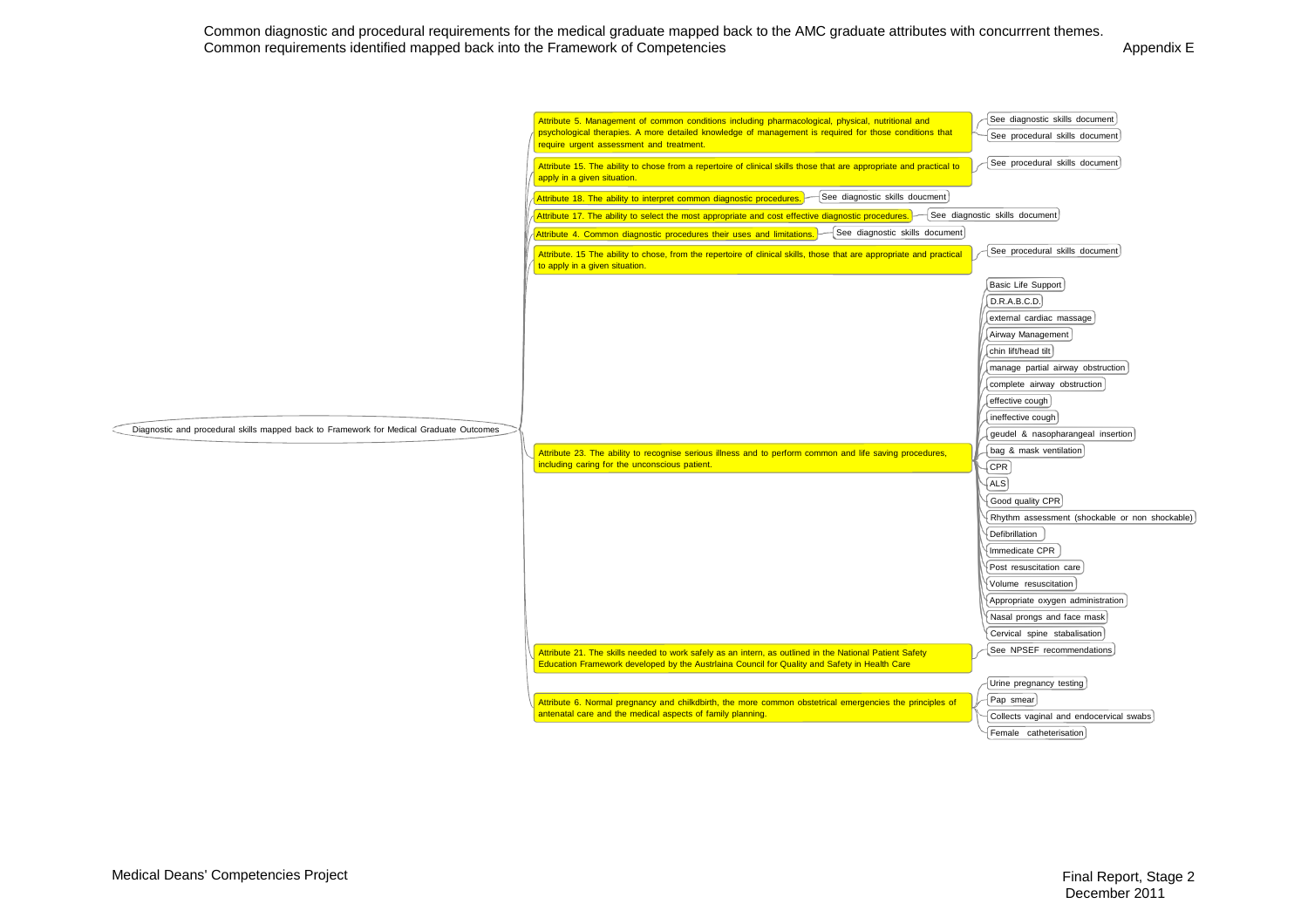### **Common diagnostic requirements for the medical graduate mapped to the Australian Curriculum Framework for Junior Doctors** Appendix F

| <b>Diagnostic Skill</b>            | 1. Select<br>Appropriately | 2A. Interprets<br><b>Expert report</b> | 2B. Interprets<br>results directly,<br>recognises<br>normal and<br>abnormal. | 3. Responds<br>appropriately | <b>Maps to ACFJD</b>                                                                                     |
|------------------------------------|----------------------------|----------------------------------------|------------------------------------------------------------------------------|------------------------------|----------------------------------------------------------------------------------------------------------|
| <b>Electrocardiograms</b>          | $\checkmark$               | $\checkmark$                           | $\checkmark$                                                                 | $\checkmark$                 | Interpretation of results Cardiopulmonary<br>- 12 lead electrocardiogram recording and<br>interpretation |
| Ventricular Tachycardia            |                            | $\checkmark$                           | ✓                                                                            | ✓                            |                                                                                                          |
| <b>Atrial Fibrillation</b>         |                            | $\checkmark$                           | $\checkmark$                                                                 | ✓                            |                                                                                                          |
| <b>Ventricular Fibrillation</b>    |                            | $\checkmark$                           | $\checkmark$                                                                 | ✓                            |                                                                                                          |
| A flutter                          |                            | $\checkmark$                           | $\checkmark$                                                                 | ✓                            |                                                                                                          |
| Complete heart block               |                            | $\checkmark$                           | $\checkmark$                                                                 | ✓                            |                                                                                                          |
| <b>SVT</b>                         |                            | $\checkmark$                           | $\checkmark$                                                                 | ✓                            |                                                                                                          |
| Ischaemia (acute)                  |                            | $\checkmark$                           | ✓                                                                            | ✓                            |                                                                                                          |
| Artefact                           |                            | $\checkmark$                           | $\checkmark$                                                                 | ✓                            |                                                                                                          |
| Bundle branch block (Left & Right) |                            | ✓                                      | $\checkmark$                                                                 | ✓                            |                                                                                                          |
| 24 hour blood pressure monitoring  | $\checkmark$               | $\checkmark$                           |                                                                              | $\checkmark$                 | Blood pressure monitoring                                                                                |
|                                    |                            |                                        |                                                                              |                              |                                                                                                          |
| <b>Holter Monitor</b>              | ✓                          | ✓                                      |                                                                              | ✓                            | <b>Clinical Problems and Conditions -</b><br><b>Arrhythmias</b>                                          |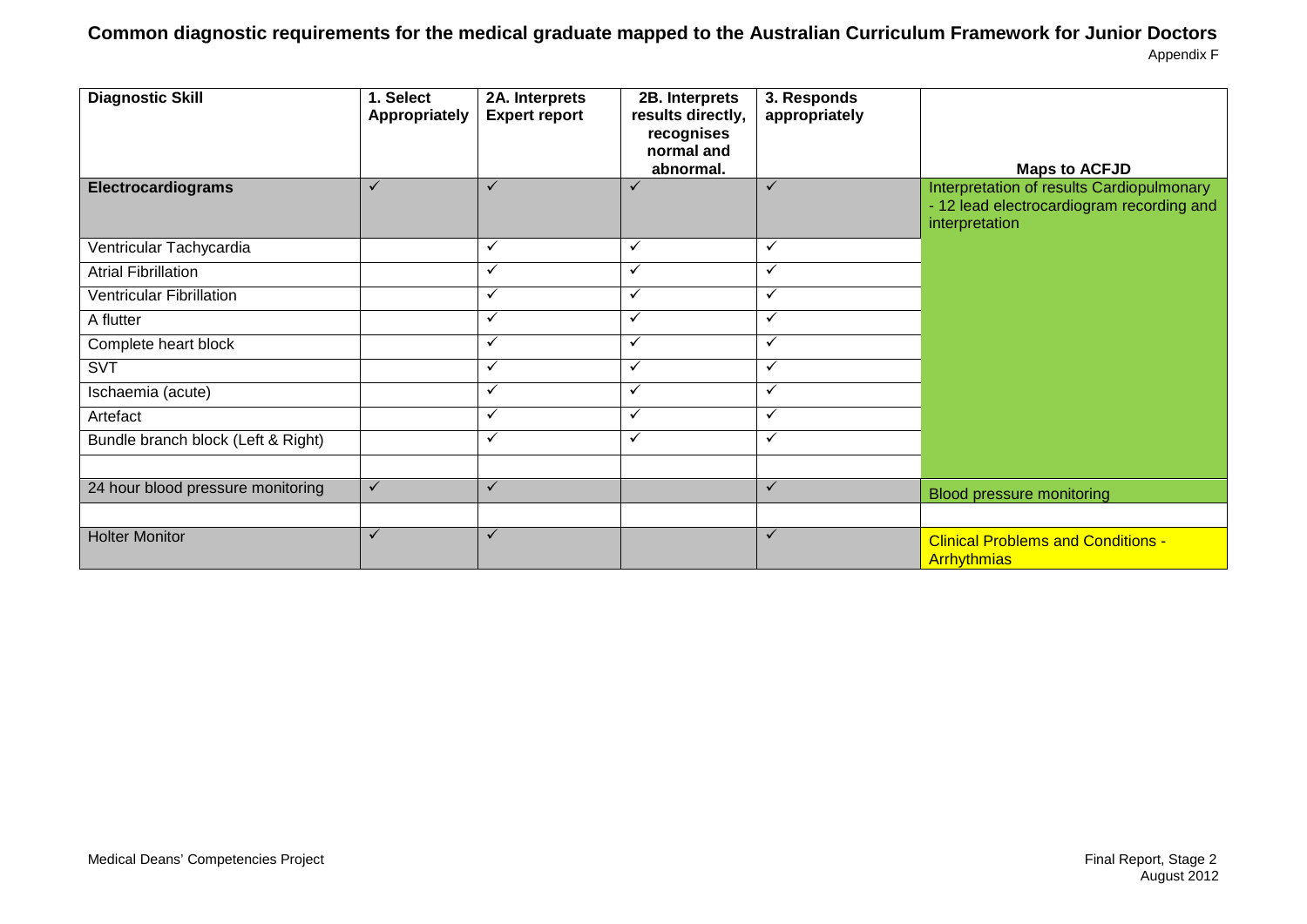| <b>Diagnostic Skill - Imaging</b>                                           | 1. Select &<br>Arrange | 2A. Interprets<br>expert report | 2B. Interprets<br>image directly<br>recognises<br>normal and<br>abnormal $# =$<br><b>Major fractures</b><br>and gross<br>abnormalities | 3. Responds<br>appropriately |                                              |
|-----------------------------------------------------------------------------|------------------------|---------------------------------|----------------------------------------------------------------------------------------------------------------------------------------|------------------------------|----------------------------------------------|
| Plain X-rays (routine & urgent)                                             | $\checkmark$           | $\checkmark$                    |                                                                                                                                        | $\checkmark$                 | Interpretation of results - radiology        |
| Chest X-rays                                                                |                        | $\checkmark$                    | $\checkmark$                                                                                                                           | $\checkmark$                 |                                              |
| Abdominal                                                                   |                        | $\checkmark$                    | $\checkmark$                                                                                                                           | ✓                            |                                              |
| Musculoskeletal (all limbs)                                                 |                        | $\checkmark$                    | $\checkmark$ #                                                                                                                         | $\checkmark$                 |                                              |
| Pelvis                                                                      |                        | $\checkmark$                    | $\sqrt{\frac{4}{7}}$                                                                                                                   | $\checkmark$                 |                                              |
| <b>Cervical Spine</b>                                                       |                        | $\checkmark$                    | $\sqrt{\frac{4}{7}}$                                                                                                                   | $\checkmark$                 |                                              |
| <b>Thoracic Spine</b>                                                       |                        | $\checkmark$                    | $\checkmark$ #                                                                                                                         | $\checkmark$                 |                                              |
| <b>Lumbar Spine</b>                                                         |                        | $\checkmark$                    | $\checkmark$ #                                                                                                                         | $\checkmark$                 |                                              |
| Facial                                                                      |                        | ✓                               | $\sqrt{\frac{4}{1}}$                                                                                                                   | $\checkmark$                 |                                              |
| Skull                                                                       |                        | $\checkmark$                    | $\sqrt{\#}$                                                                                                                            | $\checkmark$                 |                                              |
| <b>CT</b> scans                                                             | $\checkmark$           | $\checkmark$                    | $\checkmark$                                                                                                                           | $\checkmark$                 |                                              |
| $# = can detect major abnormalities$<br>including SOL or internal bleeding) |                        |                                 |                                                                                                                                        |                              |                                              |
| Head                                                                        | $\checkmark$           | $\checkmark$                    | $\sqrt{\frac{4}{1}}$                                                                                                                   | $\checkmark$                 |                                              |
| Thoracic                                                                    | $\checkmark$           | $\checkmark$                    |                                                                                                                                        | $\checkmark$                 |                                              |
| Abdominal                                                                   | $\checkmark$           | $\checkmark$                    |                                                                                                                                        | $\checkmark$                 |                                              |
| <b>MRI</b>                                                                  | $\checkmark$           | $\checkmark$                    |                                                                                                                                        | $\checkmark$                 | Interpretation of results - radiology        |
| <b>Ultrasound</b>                                                           | $\checkmark$           | $\checkmark$                    |                                                                                                                                        | $\checkmark$                 | <b>Clinical Management - Investigations</b>  |
| Echocardiogram                                                              | $\checkmark$           | $\checkmark$                    |                                                                                                                                        | $\checkmark$                 |                                              |
| Doppler and duplex - vascular                                               | $\checkmark$           | $\checkmark$                    |                                                                                                                                        | $\checkmark$                 |                                              |
| Angiography                                                                 | $\checkmark$           | $\checkmark$                    |                                                                                                                                        | ✓                            |                                              |
| <b>Bone Densitometry</b>                                                    | $\checkmark$           |                                 |                                                                                                                                        | $\checkmark$                 | Interpretation of results - nuclear medicine |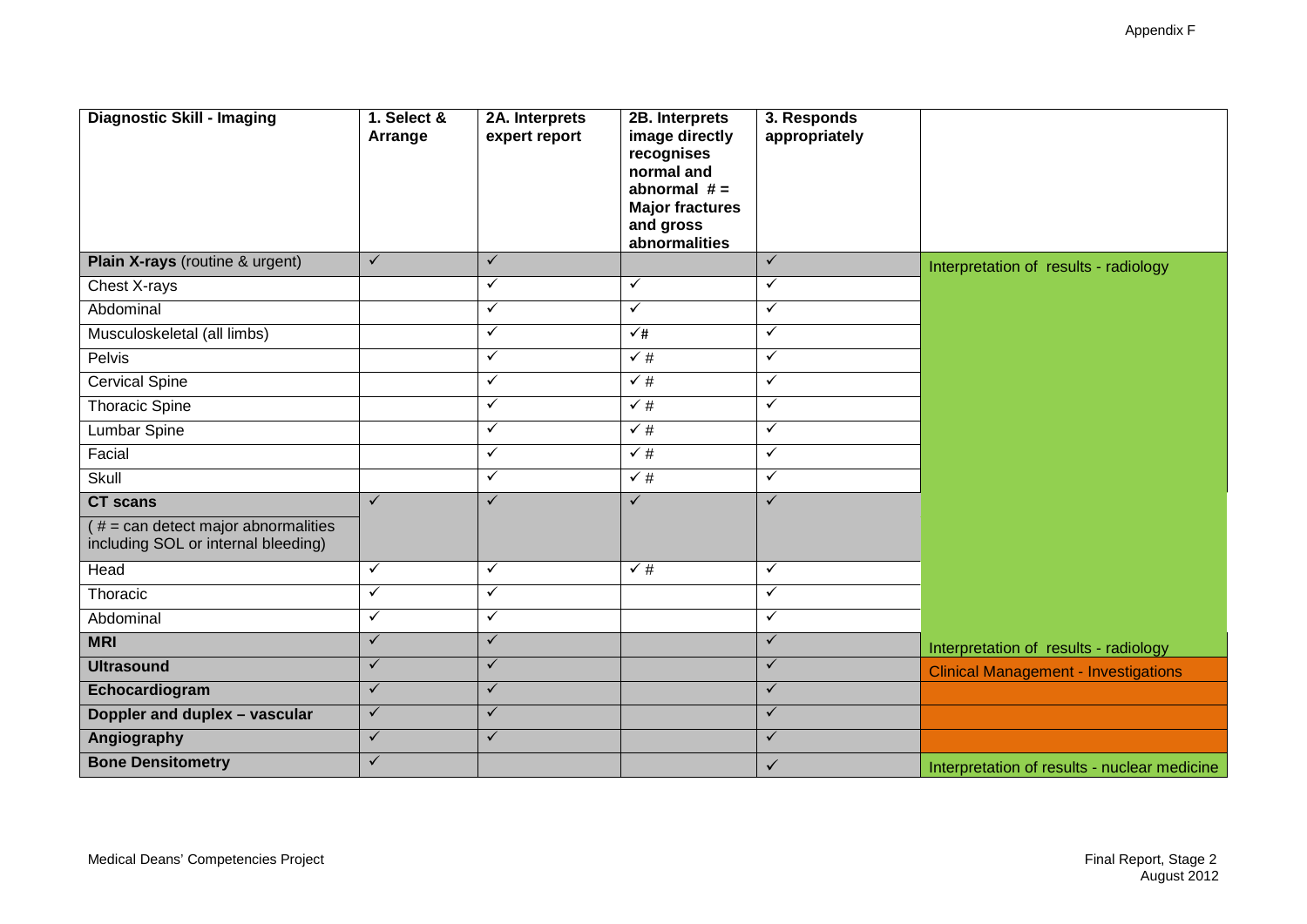Appendix F

| Diagnostic Skill - Pathology                                | 1. Select &<br>Arrange | 2.A Interprets<br>expert report | 2.B Interpret<br>pathology<br>results | 3. Responds<br>appropriately |                                                                                                          |
|-------------------------------------------------------------|------------------------|---------------------------------|---------------------------------------|------------------------------|----------------------------------------------------------------------------------------------------------|
| <b>Pathology Reports</b>                                    | $\checkmark$           |                                 | $\checkmark$                          | $\checkmark$                 | Interpretation of results - pathology                                                                    |
| Haematology                                                 |                        |                                 |                                       |                              |                                                                                                          |
| Full blood counts                                           | $\checkmark$           |                                 | $\checkmark$                          | $\checkmark$                 | Diagnostic - (blood culture)                                                                             |
| <b>Blood films</b>                                          | $\checkmark$           | ✓                               |                                       | $\checkmark$                 |                                                                                                          |
| Coagulation tests/studies                                   | ✓                      |                                 | $\checkmark$                          | $\checkmark$                 | Diagnostic (blood culture) and<br>Therapeutics - anticoagulant                                           |
| D dimer                                                     | $\checkmark$           |                                 | $\checkmark$                          | $\checkmark$                 | Diagnostic - (blood culture)                                                                             |
| <b>Microbiology</b>                                         |                        |                                 |                                       |                              |                                                                                                          |
| <b>Blood culture</b>                                        | $\checkmark$           | $\checkmark$                    |                                       | $\checkmark$                 | Diagnostic - (blood culture)                                                                             |
| HIV & hepatitis serology                                    | $\checkmark$           | $\checkmark$                    |                                       | $\checkmark$                 | Interpretation of results - pathology                                                                    |
| Urine microscopy and culture                                | $\checkmark$           | $\checkmark$                    |                                       | $\checkmark$                 | Interpretation of results - pathology                                                                    |
| Faecal microscopy and culture                               | $\checkmark$           | $\checkmark$                    |                                       | $\checkmark$                 | Interpretation of results - pathology                                                                    |
| CSF microscopy and culture                                  | $\checkmark$           | $\checkmark$                    |                                       | $\checkmark$                 | Interpretation of results - pathology                                                                    |
| Sputum microscopy and culture                               | $\checkmark$           | $\checkmark$                    |                                       | ✓                            | Interpretation of results - pathology                                                                    |
| Wound swab microscopy and culture                           | $\checkmark$           | ✓                               |                                       | $\checkmark$                 | Diagnostic - Wound culture and<br>Interpretation of pathology                                            |
| Pleural tap/Pleural effusion tests                          | $\checkmark$           | $\checkmark$                    |                                       | $\checkmark$                 | Interpretation of results - pathology                                                                    |
| <b>Biochemistry</b>                                         |                        |                                 |                                       |                              |                                                                                                          |
| Liver function tests                                        | $\checkmark$           | $\checkmark$                    | ✓                                     | $\checkmark$                 | Interpretation of results - pathology                                                                    |
| Urinalysis (dipstick)                                       | $\checkmark$           |                                 | ✓                                     | $\checkmark$                 | Urogenital - urine dipstick                                                                              |
| Pregnancy testing                                           | $\checkmark$           |                                 | $\checkmark$                          | $\checkmark$                 | Interpretation of results - pathology                                                                    |
| Urea, creatinine, estimated GFR and<br>electrolytes         | $\checkmark$           | $\checkmark$                    | $\checkmark$                          | $\checkmark$                 | Interpretation of results - pathology                                                                    |
| Cardiac enzymes                                             | $\checkmark$           | $\checkmark$                    | $\checkmark$                          | $\checkmark$                 | Interpretation of results - pathology                                                                    |
| Iron studies including B12 & folate                         | $\checkmark$           | $\checkmark$                    | $\checkmark$                          | $\checkmark$                 | Interpretation of results - pathology                                                                    |
| Urinary electrolytes                                        | $\checkmark$           | $\checkmark$                    | $\checkmark$                          | $\checkmark$                 | Interpretation of results - pathology                                                                    |
| Glucose tests (random & fasting<br>glucose, GTT &/or HBA1C) | $\checkmark$           | ✓                               | $\checkmark$                          | $\checkmark$                 | Diagnostic - Blood sugar testing,<br>Therapuetics - Insulin and interpretation<br>of results - pathology |

Ξ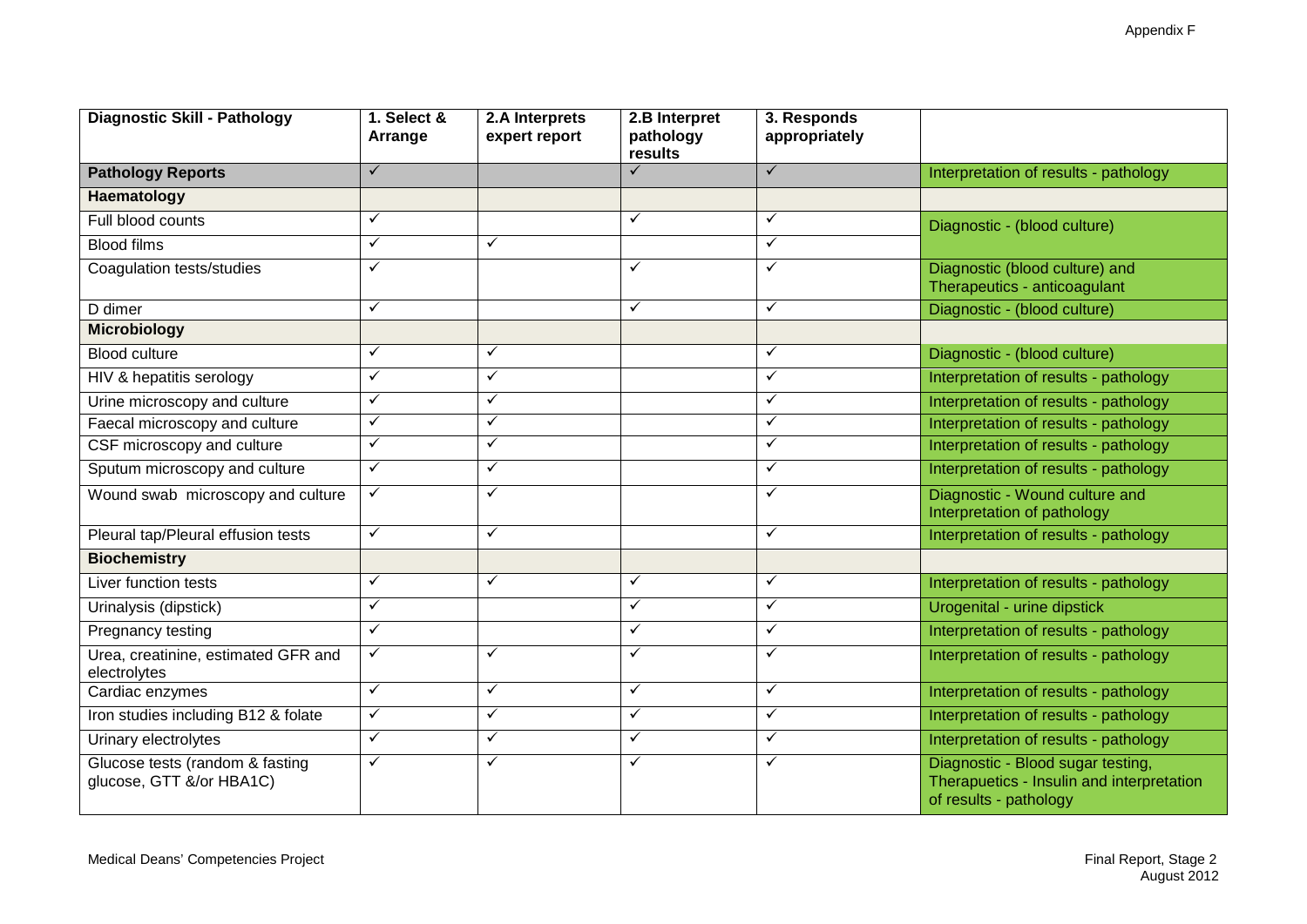| Urinary protein analysis                                 |              |   |              |              | Interpretation of results - pathology and<br>urogenital - urine dipstick |
|----------------------------------------------------------|--------------|---|--------------|--------------|--------------------------------------------------------------------------|
| Calcium levels                                           | ✓            | ✓ | ✓            | ✓            | Interpretation of results - pathology                                    |
| Metabolic bone markers eg (vitamin<br>D, phosphate, PTH) | ✓            | ✓ |              | ✓            | Interpretation of results - pathology                                    |
| Pancreatic enzymes                                       | $\checkmark$ | ✓ | $\checkmark$ | $\checkmark$ | Interpretation of results - pathology                                    |
| Blood gas (arterial & venous)                            | ✓            | ✓ | $\checkmark$ | ✓            | Cardiopulmonary - ABG sampling &<br>interprtation                        |
| Cholesterol/triglycerides                                | $\checkmark$ | ✓ | $\checkmark$ | ✓            | Interpretation of results - pathology                                    |
| Acute phase reactants                                    | $\checkmark$ | ✓ | $\checkmark$ | ✓            | Interpretation of results - pathology                                    |
| <b>Endocrine</b>                                         |              |   |              |              | Interpretation of results - pathology                                    |
| Thyroid functioning                                      | ✓            | ✓ | ✓            | ✓            | Interpretation of results - pathology                                    |
| Serum cortisol                                           | $\checkmark$ | ✓ |              | ✓            | Interpretation of results - pathology                                    |
| Serum parathyroid levels                                 | $\checkmark$ | ✓ |              | ✓            | Interpretation of results - pathology                                    |
| <b>Folllicle Stimulating Hormone</b>                     | $\checkmark$ | ✓ |              | ✓            | Interpretation of results - pathology                                    |
| Luteinizing Hormone                                      | $\checkmark$ | ✓ |              | ✓            | Interpretation of results - pathology                                    |
| Oestrogen                                                | ✓            | ✓ |              | ✓            | Interpretation of results - pathology                                    |
| Progesterone                                             | ✓            | ✓ |              | ✓            | Interpretation of results - pathology                                    |
| Testosterone                                             | ✓            | ✓ |              | ✓            | Interpretation of results - pathology                                    |
| Histopathology                                           |              |   |              |              | Interpretation of results - pathology                                    |
| Cytology                                                 | ✓            | ✓ |              | ✓            | Interpretation of results - pathology                                    |
| tissue biopsy (including fine needle<br>aspiration)      | ✓            | ✓ |              |              | Interpretation of results - pathology                                    |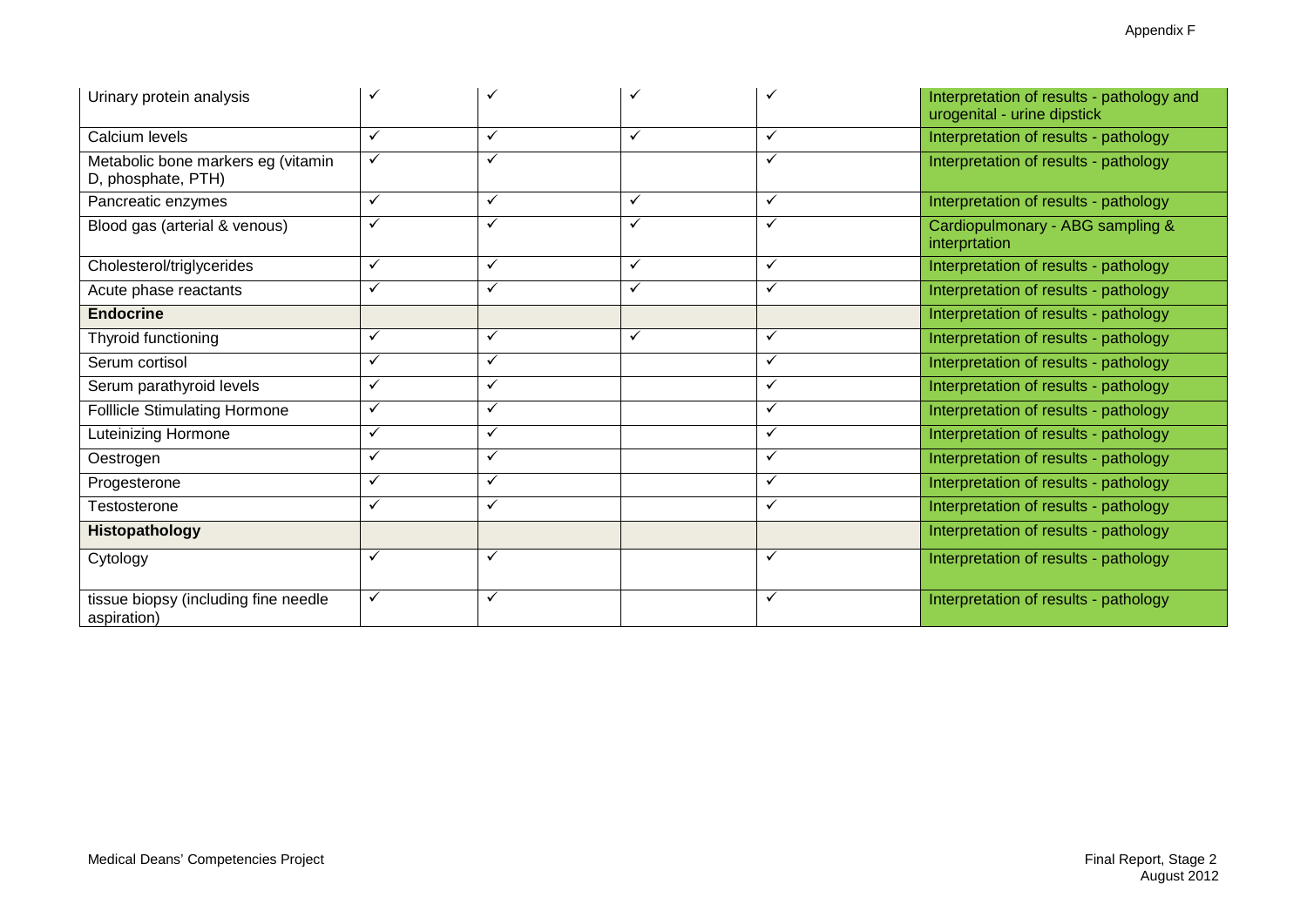| <b>Diagnostic Skill</b>                                           | 1. Select &<br>Arrange | 2. A Interprets<br>expert report | 2. B Interprets<br>results | <b>Responds</b><br>appropriately |                                               |
|-------------------------------------------------------------------|------------------------|----------------------------------|----------------------------|----------------------------------|-----------------------------------------------|
| <b>Endoscopic procedures</b>                                      |                        |                                  |                            |                                  | <b>Clinical Management - investigations</b>   |
| upper GI                                                          |                        |                                  |                            |                                  |                                               |
| colonoscopy                                                       |                        |                                  |                            |                                  |                                               |
| <b>Pulmonary function tests</b><br>(Spirometry & peak flow meter) |                        |                                  |                            |                                  | Cardiopulmonary - peak flow and<br>spirometry |

Relevant section of the Australian Curriculum Framework for Junior Doctors



Interpretation of results



Clinical Problems and conditions

Clinical Management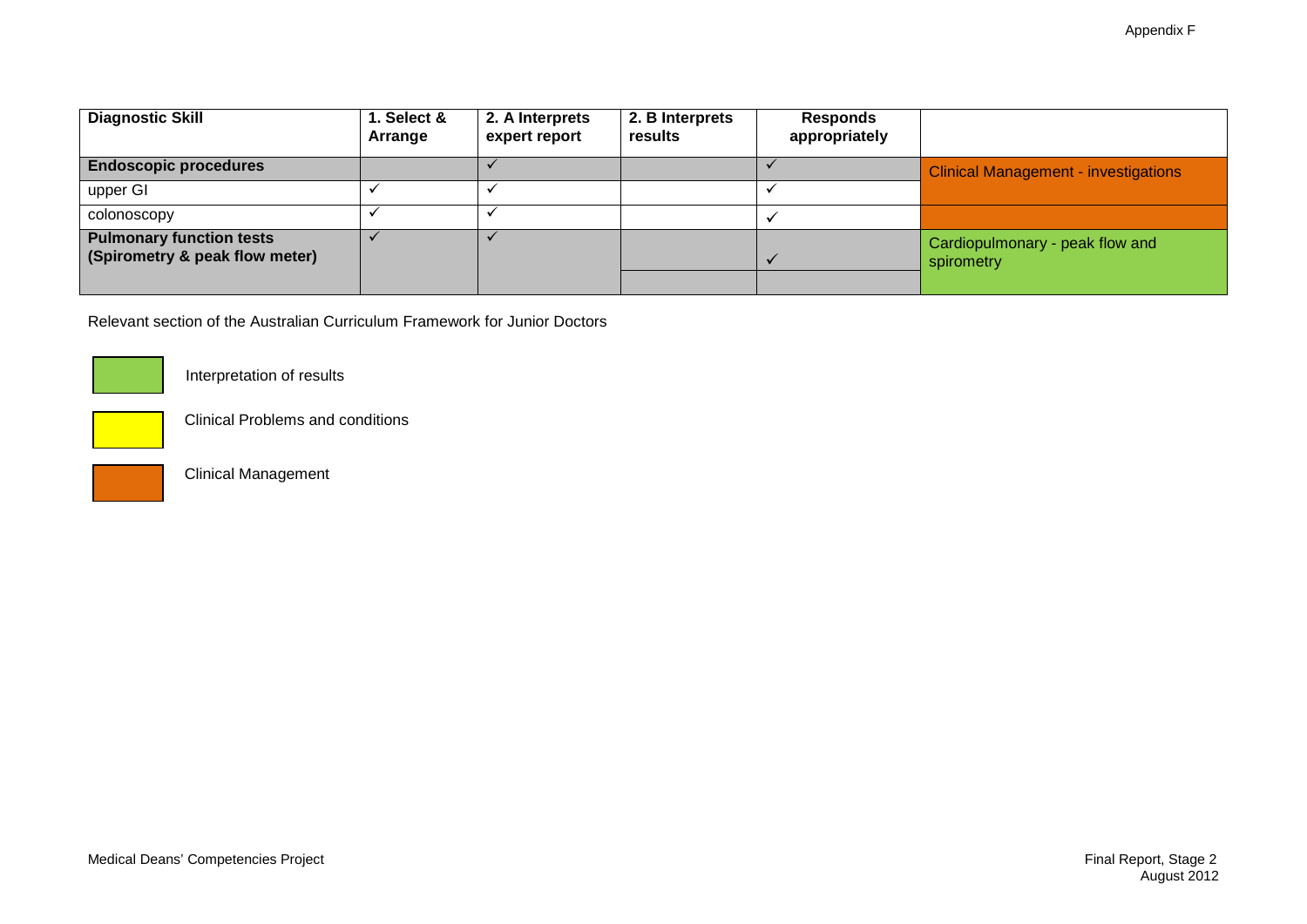

#### **Common procedural skills for the medical graduate mapped to the Australian Curriculum framework for Junior Doctors** Appendix G

| <b>Procedural Skill</b>                                         | 1. Observes  | 2. Performs in a<br>simulated<br>environment<br>(Novice) | 3. Performs in the<br>clinical<br>environment<br>under structured<br>supervision<br>(Competent) | 4. Performs<br>routinely in the<br>clinical<br>environment under<br>minimal<br>supervision<br>(Proficient) | $\mu$<br><b>Maps to ACFJD</b>                                                      |
|-----------------------------------------------------------------|--------------|----------------------------------------------------------|-------------------------------------------------------------------------------------------------|------------------------------------------------------------------------------------------------------------|------------------------------------------------------------------------------------|
| <b>EMERGENCY</b>                                                |              |                                                          |                                                                                                 |                                                                                                            |                                                                                    |
| Basic First Aid (assumed entry<br>requirement)                  | ✓            | ✓                                                        | ✓                                                                                               | ✓                                                                                                          |                                                                                    |
| <b>Basic Life Support (see ARC guideline)</b>                   |              |                                                          |                                                                                                 |                                                                                                            | <b>Clinical Management - BLS</b>                                                   |
| D.R.S.A.B.C.D.                                                  | ✓            | ✓                                                        |                                                                                                 |                                                                                                            | <b>Clinical Management - BLS</b>                                                   |
| external cardiac massage                                        | ✓            | ✓                                                        |                                                                                                 |                                                                                                            | <b>Clinical Management - BLS</b>                                                   |
| Airway Management (see ARC guideline)<br>including:             | ✓            | ✓                                                        |                                                                                                 |                                                                                                            | <b>Skills &amp; Procedures -</b><br>respiratory                                    |
| chin lift/head tilt                                             | ✓            | ✓                                                        |                                                                                                 |                                                                                                            | <b>Clinical Management - BLS</b>                                                   |
| manage partial airway obstruction                               | $\checkmark$ | $\checkmark$                                             |                                                                                                 |                                                                                                            | <b>Clinical Management - BLS</b>                                                   |
| or complete airway obstruction                                  | ✓            | $\checkmark$                                             |                                                                                                 |                                                                                                            | <b>Clinical Management - BLS,</b><br><b>Skills &amp; Procedures</b><br>respiratory |
| effective cough                                                 | ✓            | $\checkmark$                                             |                                                                                                 |                                                                                                            | <b>Clinical Management - BLS</b>                                                   |
| ineffective cough                                               | $\checkmark$ | $\checkmark$                                             |                                                                                                 |                                                                                                            | <b>Clinical Management - BLS</b>                                                   |
| geudel & nasopharyngeal insertion                               | ✓            | ✓                                                        |                                                                                                 |                                                                                                            | <b>Skills &amp; Procedures -</b><br>respiratory                                    |
| bag & mask ventilation                                          | ✓            | ✓                                                        |                                                                                                 |                                                                                                            | <b>Skills &amp; Procedures</b><br>respiratory - Bag & Mask<br>ventilation          |
| <b>CPR</b>                                                      | ✓            | ✓                                                        |                                                                                                 |                                                                                                            | <b>Clinical Management - CPR</b>                                                   |
| <b>Advanced Life Support (see ARC</b><br>guidelines) including: | ✓            | ✓                                                        |                                                                                                 |                                                                                                            | <b>Clinical Management - ALS</b>                                                   |
| Good quality CPR                                                | ✓            | ✓                                                        |                                                                                                 |                                                                                                            |                                                                                    |
| Rhythm assessment                                               | ✓            | ✓                                                        |                                                                                                 |                                                                                                            |                                                                                    |
| (shockable or non shockable)                                    | $\checkmark$ | $\checkmark$                                             |                                                                                                 |                                                                                                            |                                                                                    |
| Defibrillation                                                  | ✓            | ✓                                                        |                                                                                                 |                                                                                                            |                                                                                    |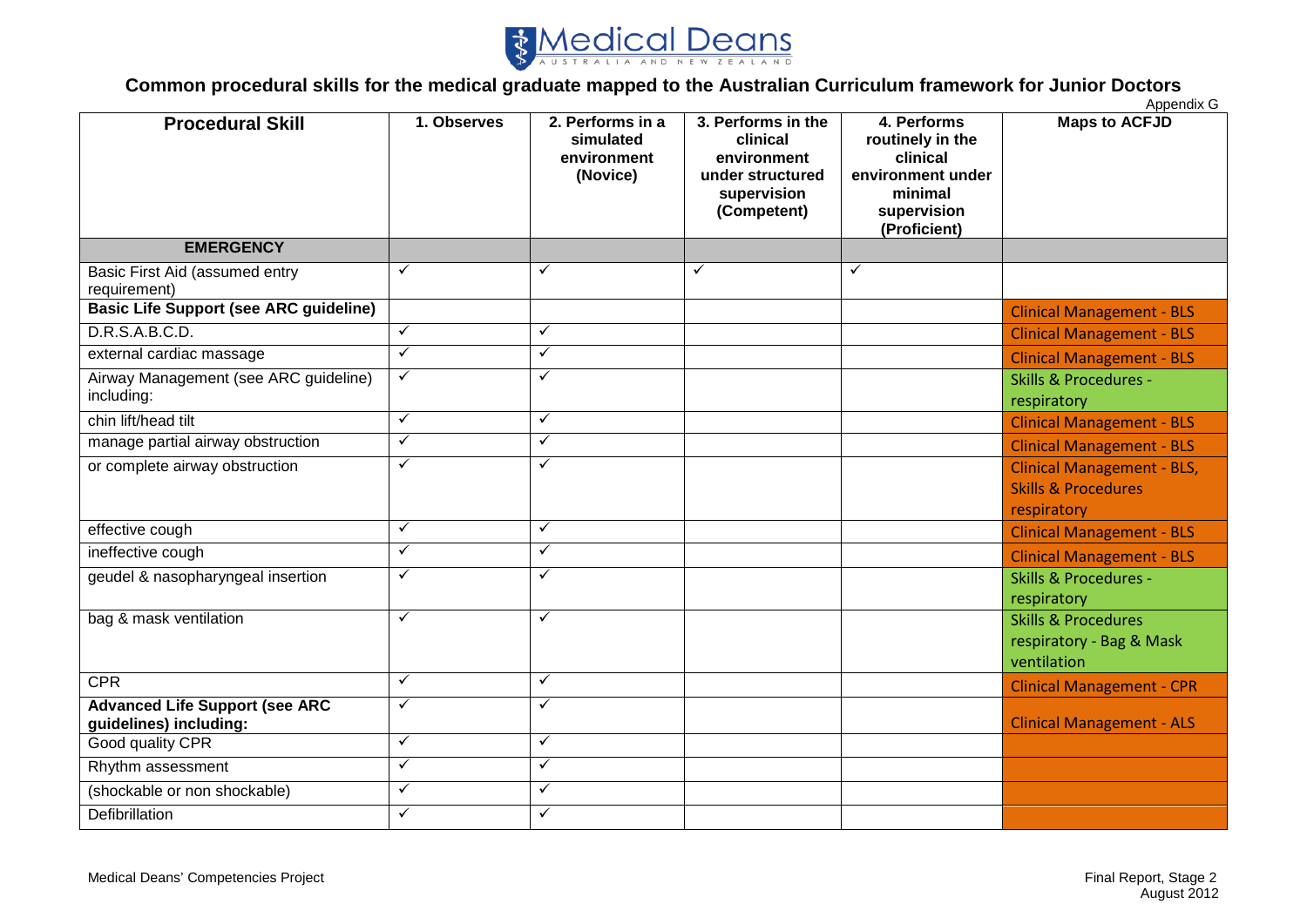| Immediate CPR                                                | $\checkmark$ | $\checkmark$ |              |              |                                                                                                           |
|--------------------------------------------------------------|--------------|--------------|--------------|--------------|-----------------------------------------------------------------------------------------------------------|
| Post resuscitation care                                      | $\checkmark$ | $\checkmark$ |              |              |                                                                                                           |
| Volume resuscitation                                         | $\checkmark$ | $\checkmark$ |              |              | Trauma - volume<br>resuscitation, Clinical<br><b>Management - ALS</b>                                     |
| Appropriate oxygen administration                            | $\checkmark$ | $\checkmark$ | $\checkmark$ | $\checkmark$ | <b>Skills &amp; Procedures</b><br>respiratory - Oxygen therapy                                            |
| Nasal prongs and face mask                                   | $\checkmark$ | $\checkmark$ | $\checkmark$ | $\checkmark$ | <b>Skills &amp; Procedures -</b><br>respiratory bag & mask<br>ventilation                                 |
| Cervical spine stabilisation                                 | ✓            | ✓            |              |              | Trauma - in - line<br>immobilisation of cervical<br>spine, cervical collar<br>application                 |
| <b>GENERAL DOCTOR &amp; PATIENT</b>                          |              |              |              |              |                                                                                                           |
| Peak flow meter function testing                             | $\checkmark$ | $\checkmark$ | $\checkmark$ | $\checkmark$ | <b>Skills &amp; Procedures</b><br>Cardiopulmonary - peak flow<br>measurement                              |
| Spirometry                                                   | ✓            | $\checkmark$ |              |              | <b>Skills &amp; Procedures</b><br>Cardiopulmonary - Spirometry                                            |
| <b>ECG</b>                                                   | $\checkmark$ | $\checkmark$ | $\checkmark$ | $\checkmark$ | <b>Skills &amp; Procedures</b><br>Cardiopulmonary - 12 lead<br><b>ECG</b> recording and<br>interpretation |
| Blood pressure measurement                                   | $\checkmark$ | $\checkmark$ | $\checkmark$ | $\checkmark$ | <b>Skills &amp; Procedures</b><br><b>Measurement - Blood</b><br>pressure                                  |
| Height, weight/BMI adults and children                       | $\checkmark$ | $\checkmark$ | $\checkmark$ | $\checkmark$ | <b>Clinical problems &amp;</b><br>conditions - Nutrition<br><b>Metabolic</b>                              |
| <b>EYE, EAR, NOSE &amp; THROAT</b>                           |              |              |              |              |                                                                                                           |
| Foreign body removal - ear & nose                            | $\checkmark$ | ✓            |              |              | Skills & procedures - Ear,<br>nose & throat                                                               |
| Eye foreign body removal including<br>padding as appropriate | $\checkmark$ | $\checkmark$ |              |              | <b>Skills &amp; Procedures</b><br>Ophthalmic - Eye bandage<br>application                                 |
| Ophthalmoscopy                                               | $\checkmark$ | $\checkmark$ | $\checkmark$ |              | <b>Skills &amp; Procedures</b><br><b>Ophthalmic - Direct</b>                                              |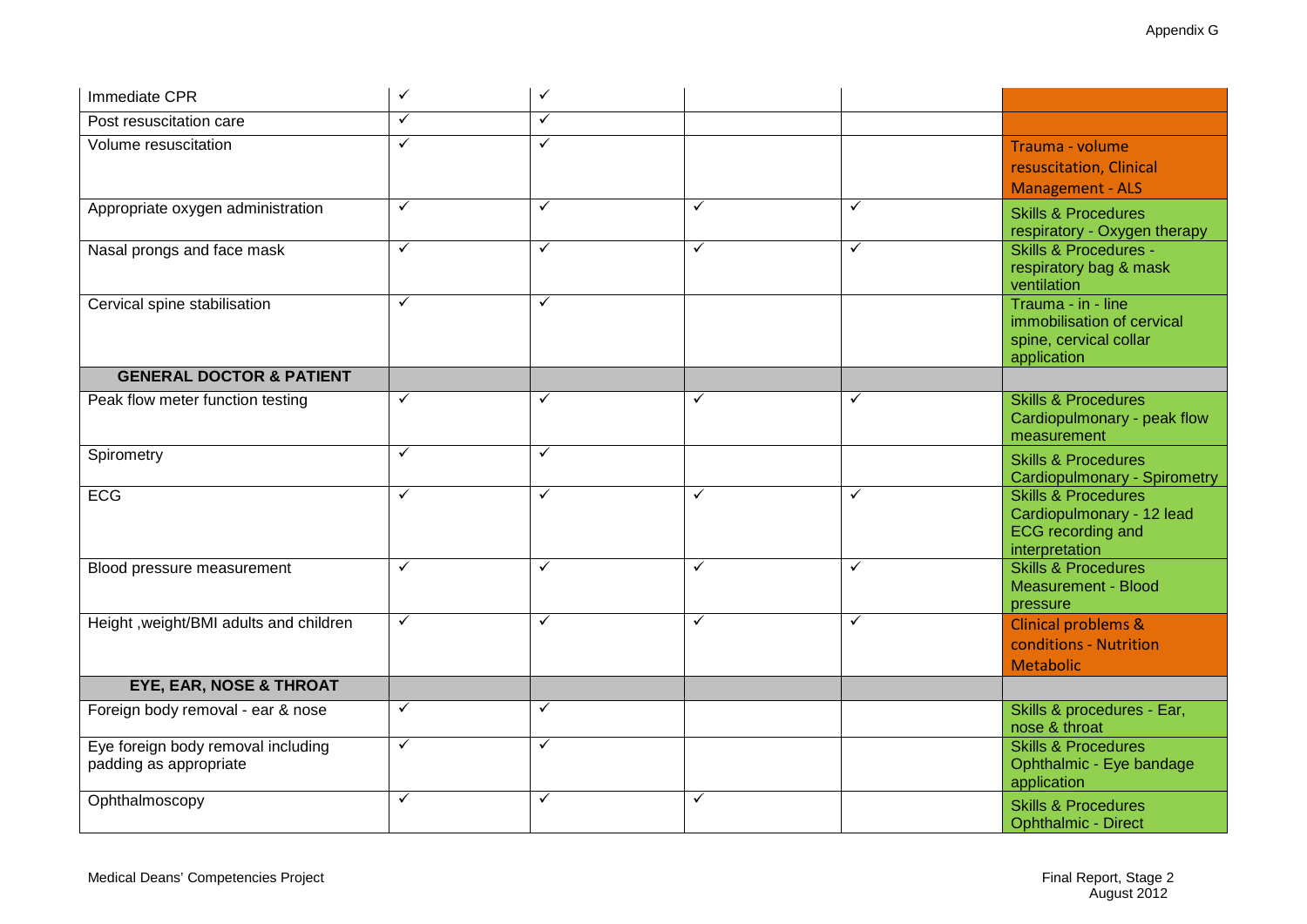|                                                                  |              |              |                         |              | ophthalmoscopy                                                                                                          |
|------------------------------------------------------------------|--------------|--------------|-------------------------|--------------|-------------------------------------------------------------------------------------------------------------------------|
| Slit lamp use                                                    | ✓            | $\checkmark$ | $\Box$                  |              | <b>Skills &amp; Procedures</b><br>Ophthalmic - Slit lamp<br>examination (adv)                                           |
| Eyelid eversion                                                  | ✓            | $\checkmark$ | $\overline{\checkmark}$ |              | <b>Skills &amp; Procedures</b><br>Ophthalmic - eyelid eversion                                                          |
| Fluroscein - staining of cornea                                  | ✓            | $\checkmark$ |                         |              | <b>Skills &amp; Procedures</b><br>Ophthalmic - Slit lamp<br>examination (adv)                                           |
| External auditory canal irrigation                               | ✓            |              |                         |              | <b>Skills &amp; Procedures Ear, Nose</b><br>& Throat - external auditory<br>canal irrigation                            |
| External auditory canal ear wick insertion                       | ✓            |              |                         |              | <b>Skills &amp; Procedures Ear, Nose</b><br>& Throat - external auditory<br>canal ear wick insertion                    |
| <b>GENERAL PROCEDURAL</b>                                        |              |              |                         |              |                                                                                                                         |
| Nasogastric tube insertion                                       | ✓            | $\checkmark$ |                         |              | <b>Skills &amp; Procedures</b><br>Gastrointestinal - nasogastric<br>tube insertion                                      |
| IV cannulation (including set up and IV<br>fluid administration) | ✓            | $\checkmark$ | ✓                       | $\checkmark$ | <b>Skills &amp; Procedures</b><br>Intravenous cannulation,<br>intravenous infusion set up,<br>intravenous fluid therapy |
| Venepuncture for venous blood sample                             | ✓            | $\checkmark$ | $\checkmark$            | $\checkmark$ | <b>Skills &amp; Procedures</b><br>Venepuncture                                                                          |
| Collection of arterial blood sample from<br>the radial artery    | $\checkmark$ | $\checkmark$ |                         |              | <b>Skills &amp; Procedures</b><br>Cardiopulmonary - arterial<br>blood gas sampling &<br>interpretation                  |
| Measures blood glucose levels using<br>finger prick testing      | ✓            | $\checkmark$ | $\checkmark$            | $\checkmark$ | <b>Skills &amp; Procedures</b><br>Diagnostic - blood sugar<br>testing                                                   |
| Collects blood culture specimens using<br>aseptic techniques     | ✓            | $\checkmark$ | $\checkmark$            | $\checkmark$ | <b>Skills &amp; Procedures</b><br>Diagnostic - blood culture                                                            |
| Samples, analyses and reads urinary<br>dipsticks                 | ✓            | $\checkmark$ | $\checkmark$            | $\checkmark$ | <b>Skills &amp; Procedures</b><br>Urogenital                                                                            |
| Lumbar puncture                                                  | ✓            | $\checkmark$ |                         |              | <b>Skills &amp; Procedures Lumbar</b><br>puncture (adv)                                                                 |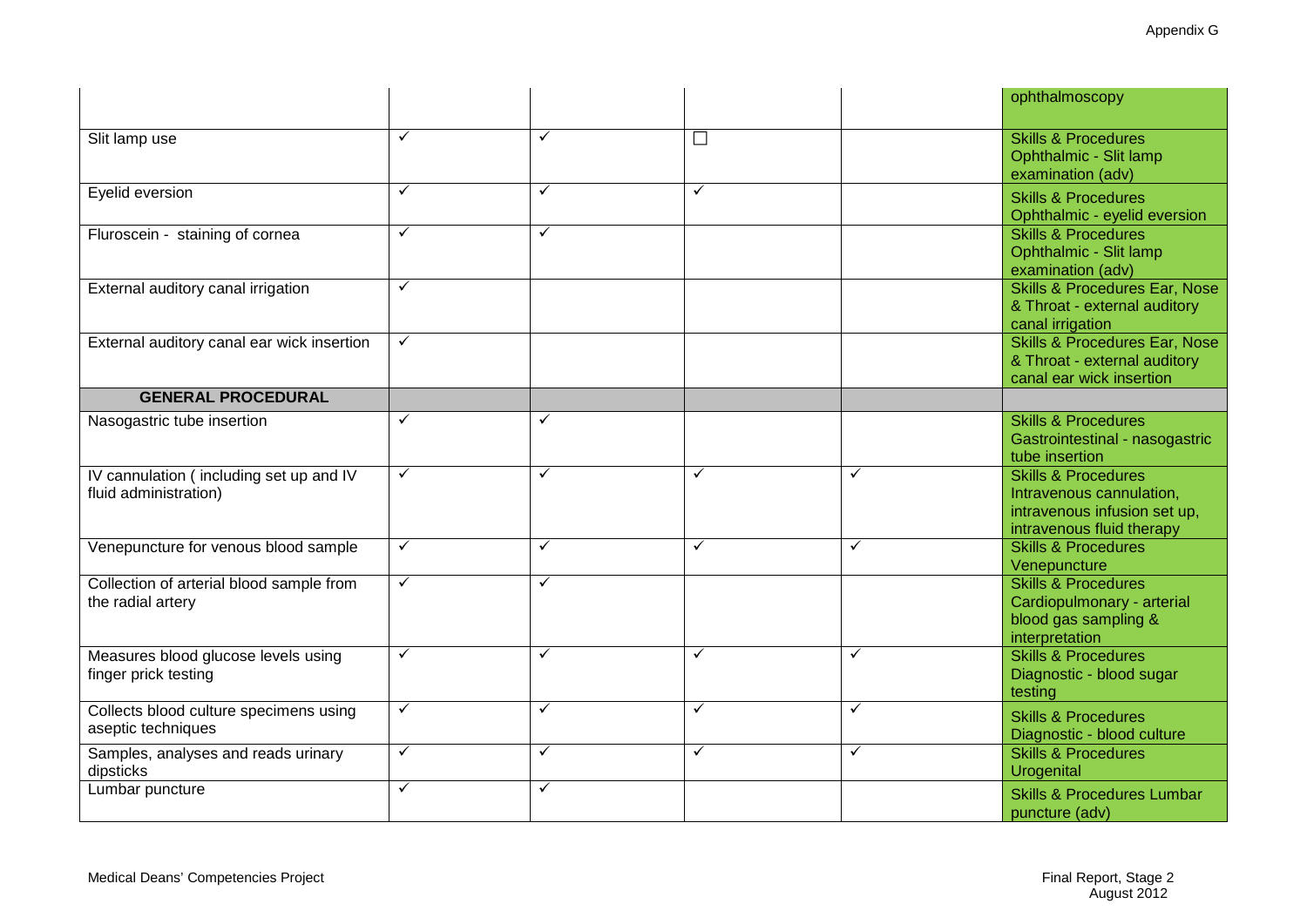| Simple swab using standard microbial<br>collection                                          | ✓            |              |              | ✓            | <b>Skills &amp; Procedures</b><br>Diagnostic - wound swab                            |
|---------------------------------------------------------------------------------------------|--------------|--------------|--------------|--------------|--------------------------------------------------------------------------------------|
| Preparation for sterile procedures<br>including hand washing.                               | $\checkmark$ | $\checkmark$ | $\checkmark$ | $\checkmark$ | Clinical management -<br>infection control                                           |
| Sterile preparation techniques for<br>operating theatres including scrub, glove<br>and gown | $\checkmark$ | ✓            | ✓            | ✓            | <b>Skills &amp; Procedures Surgical -</b><br>scrub, glove and gown                   |
| Use of personal protective equipment                                                        | $\checkmark$ | ✓            | $\checkmark$ | $\checkmark$ | <b>Clinical management -</b><br>infection control                                    |
| <b>WOMEN'S HEALTH</b>                                                                       |              |              |              |              |                                                                                      |
| Urine pregnancy testing                                                                     | ✓            | ✓            | ✓            | $\checkmark$ | <b>Skills &amp; Procedures Women's</b><br>health - Urine pregnancy<br>testing        |
| Pap smear                                                                                   | ✓            | ✓            |              |              | <b>Skills &amp; Procedures Women's</b><br>health - PAP smear                         |
| Collects vaginal and endocervical swabs                                                     | $\checkmark$ | $\checkmark$ |              |              | <b>Skills &amp; Procedures Women's</b><br>health - endocervical swab                 |
| Female catheterisation                                                                      | $\checkmark$ | ✓            |              |              | <b>Skills &amp; Procedures</b><br><b>Urogenital - Bladder</b><br>catheterisation (W) |
| <b>MEN'S HEALTH</b>                                                                         |              |              |              |              |                                                                                      |
| Male catheterisation                                                                        | ✓            | ✓            |              |              | <b>Skills &amp; Procedures</b><br><b>Urogenital - Bladder</b><br>catheterisation (M) |
| <b>MUSCULOSKELETAL INJURY &amp;</b><br><b>ANAESTHESIA</b>                                   |              |              |              |              |                                                                                      |
| Simple wound repair including skin suture                                                   | $\checkmark$ | $\checkmark$ |              |              | <b>Skills &amp; Procedures Surgical -</b><br>simple wound repair                     |
| Plastering of the upper limb and lower<br>limb                                              | $\checkmark$ | $\checkmark$ |              |              | <b>Skills &amp; Procedures Trauma -</b><br>plaster cast/splint<br>immobilisation     |
| Injection of a local anaesthetic                                                            | ✓            | $\checkmark$ | $\checkmark$ |              | <b>Skills &amp; Procedures Surgical -</b><br>local anaesthesia                       |
| Subcutaneous injections                                                                     | ✓            | $\checkmark$ | $\checkmark$ |              | <b>Skills &amp; Procedures Injections</b><br>- subcutaneous                          |
| Intramuscular injections                                                                    | $\checkmark$ | $\checkmark$ | $\checkmark$ |              | <b>Skills &amp; Procedures Injections</b><br>- Intramuscular                         |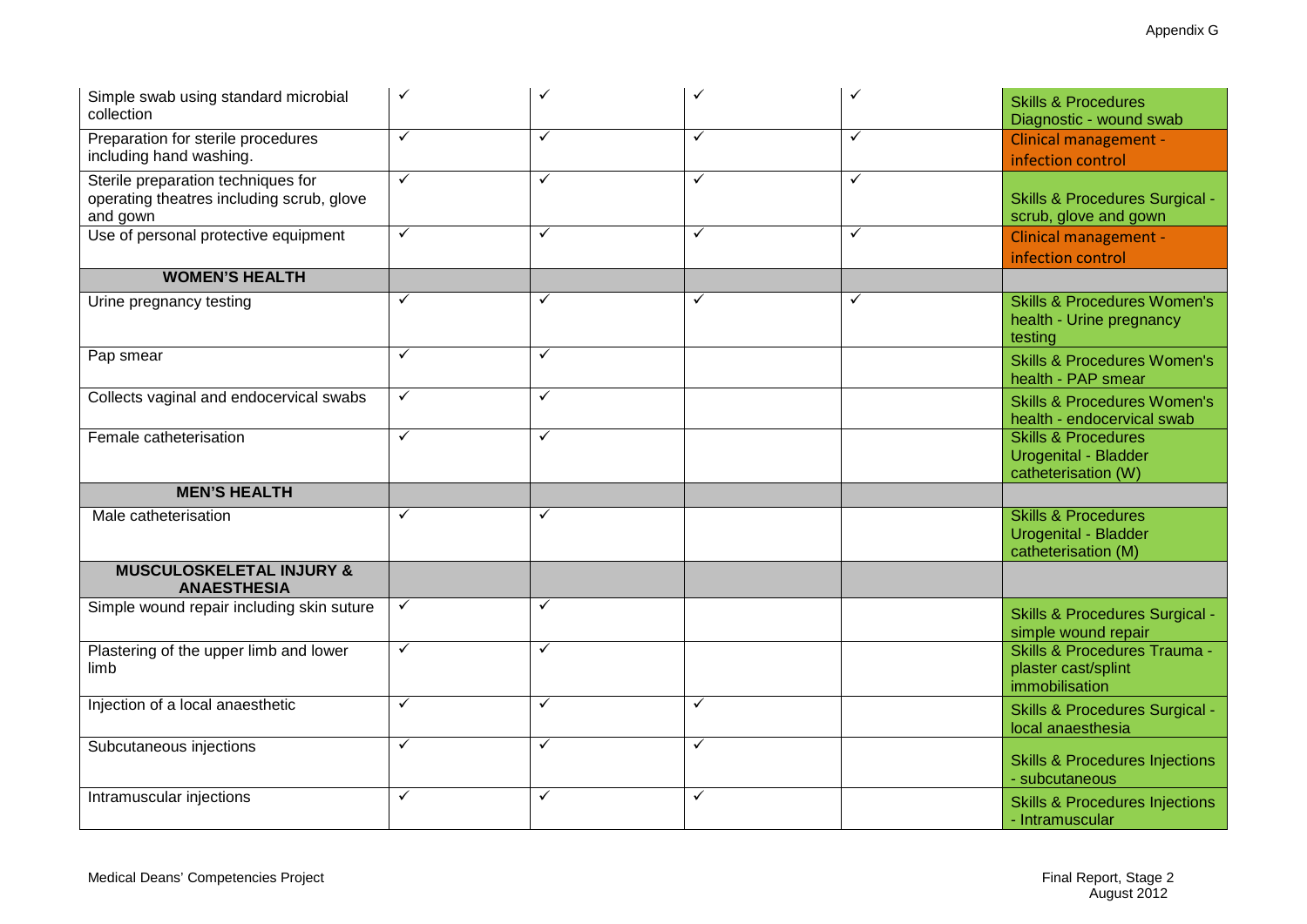| Intravenous injections |  | Skills & Procedures -<br>Intravenous drug<br>administration              |
|------------------------|--|--------------------------------------------------------------------------|
| Skin lesion excision   |  | <b>Skills &amp; Procedures Surgical -</b><br>simple skin lesion excision |

Relevant sections of the Australian Curriculum framework for Junior Doctors



Skills and Procedures



Clinical management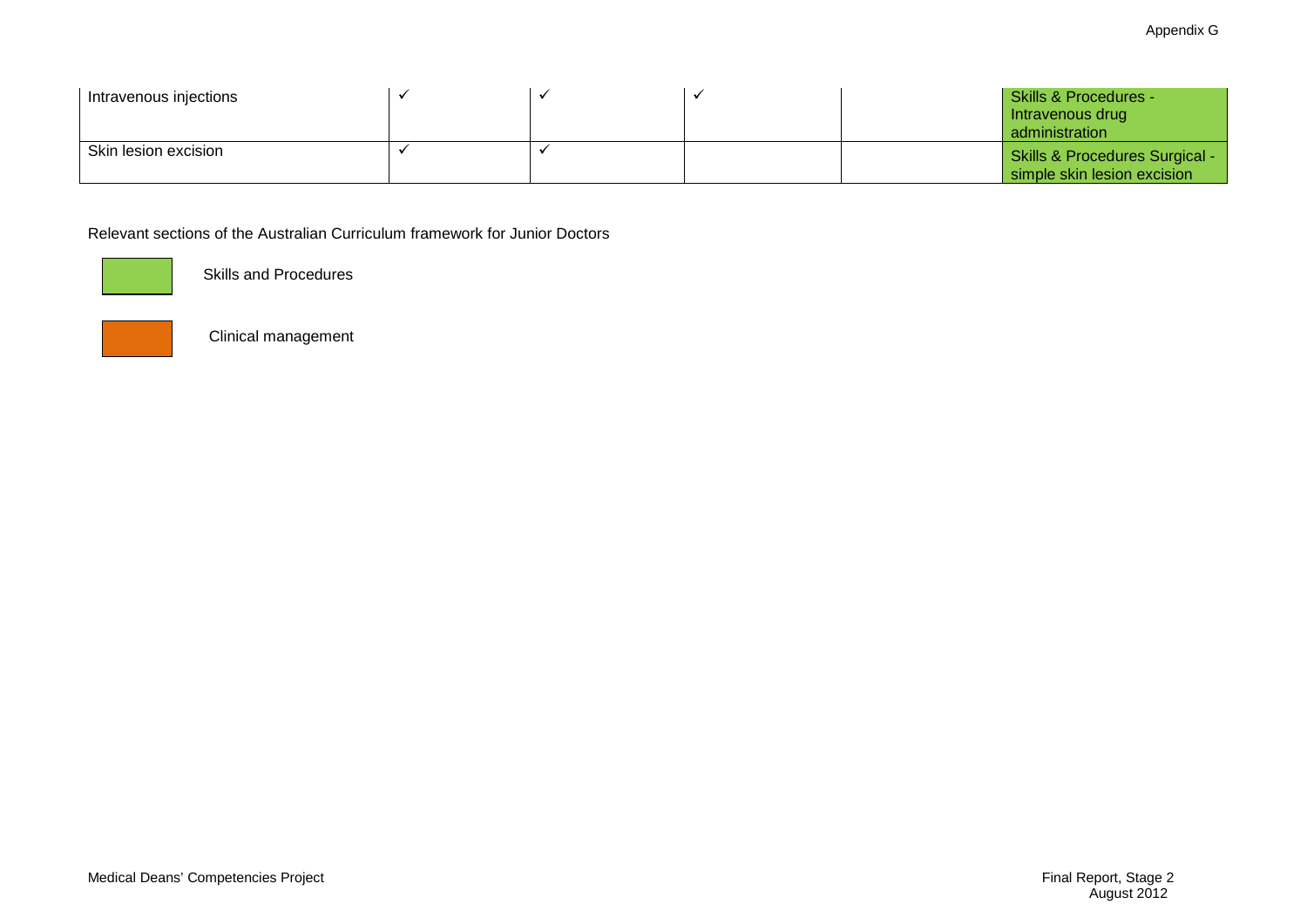

| <b>Glossary of terms</b>    |                                                                                                                                                     |
|-----------------------------|-----------------------------------------------------------------------------------------------------------------------------------------------------|
| Ability                     | Competence in an activity or occupation because of one's skill,<br>training, or other qualification.                                                |
| Abnormal                    | Not normal, average, typical, or usual; deviates from a standard.                                                                                   |
| Accurately                  | Free from error or defect; consistent with a standard, rule, or model;<br>precise; exact.                                                           |
| Acknowledges                | To show or express recognition or realization of.                                                                                                   |
| Advanced beginner           | Limited situational perception, all aspects of work treated separately                                                                              |
|                             | with equal importance.                                                                                                                              |
| Analyses                    | The separating of any material or abstract entity into its constituent<br>elements, this process as a method of studying the nature of              |
| Applies                     | something or of determining its essential features and their relations.<br>To make use of as relevant, suitable, or pertinent, to apply a theory to |
|                             | a problem, to put to use, especially for a particular purpose, to bring<br>into action.                                                             |
| Appreciates                 | To be fully conscious of; be aware of; detect.                                                                                                      |
| Appropriately               | To set apart, authorize, or legislate for some specific purpose or use.                                                                             |
| Arrange                     | To place in proper, desired, or convenient order; adjust properly, to                                                                               |
|                             | come to an agreement or understanding regarding, to prepare or plan.                                                                                |
| Clinical                    | Healthcare setting which involves the direct observation and treatment<br>of patients.                                                              |
| <b>Clinical environment</b> | Situations directly involving, patients and their problems in the context<br>of professional practice.                                              |
| Clinical placement          | For the purposes of this project, clinical placement refers to those                                                                                |
|                             | placements which occur in the second half of a medical degree when                                                                                  |
|                             | the medical student is full time in their clinical attachments. Clinical                                                                            |
|                             | placements provide opportunities in a relevant professional setting for                                                                             |
|                             | the education and training of health sector students for the purposes                                                                               |
|                             | of:<br>• integrating theory into practice                                                                                                           |
|                             | • familiarising the student with the practice environment                                                                                           |
|                             | · building the knowledge, skills and attributes essential for                                                                                       |
|                             | professional practice, as identified by the education institution and/or                                                                            |
|                             | external accrediting/licensing body.                                                                                                                |
|                             | During clinical placements the provision of safe, high-quality patient                                                                              |
|                             | care is always the primary consideration.                                                                                                           |
| <b>Clinical skill</b>       | For the purposes of this project clinical skills refers to those skills                                                                             |
|                             | which are psychomotor skills or procedural skills.                                                                                                  |
| Communicates                | To impart knowledge of; make known.                                                                                                                 |
| Competence                  | The array of abilities across multiple domains or aspects of physician                                                                              |
|                             | performance in a certain context. Competence is multidimensional,                                                                                   |
|                             | dynamic and changes with time, experience, and setting. (ICBMECG                                                                                    |
|                             | 2010)                                                                                                                                               |
| Competency                  | An observable ability of a health professional, integrating multiple                                                                                |
|                             | components such as knowledge, skills, values, and attitudes. Since<br>competencies are observable, they can be measured and assessed to             |
|                             | ensure acquisition by a professional. Competencies can be                                                                                           |
|                             | assembled like building blocks to facilitate progressive development.                                                                               |
|                             | (ICBMECG 2010)                                                                                                                                      |
| Competent                   | Possessing the required abilities in all domains in a certain context at                                                                            |
|                             | a defined stage of medical education or practice. (ICBMECG 2010)                                                                                    |
| Conducts                    | To direct in action or course; manage; carry on: to conduct a meeting;                                                                              |
|                             | to conduct a test, to direct.                                                                                                                       |
| Considers                   | To think carefully about, especially in order to make a decision;<br>contemplate; reflect on.                                                       |
| Consults                    | To seek advice or information from; ask guidance from.                                                                                              |
| Contributes                 | To be an important factor in.                                                                                                                       |
| Demonstrates                | To make evident or establish by arguments or reasoning; prove, to                                                                                   |
|                             | describe, explain, or illustrate by examples or performance.                                                                                        |
| Diagnostic procedure        | A procedure followed to make a medical diagnosis.                                                                                                   |
| <b>Displays</b>             | To show or exhibit.                                                                                                                                 |
| Documents                   | To furnish with references, citations, in support of statements made.                                                                               |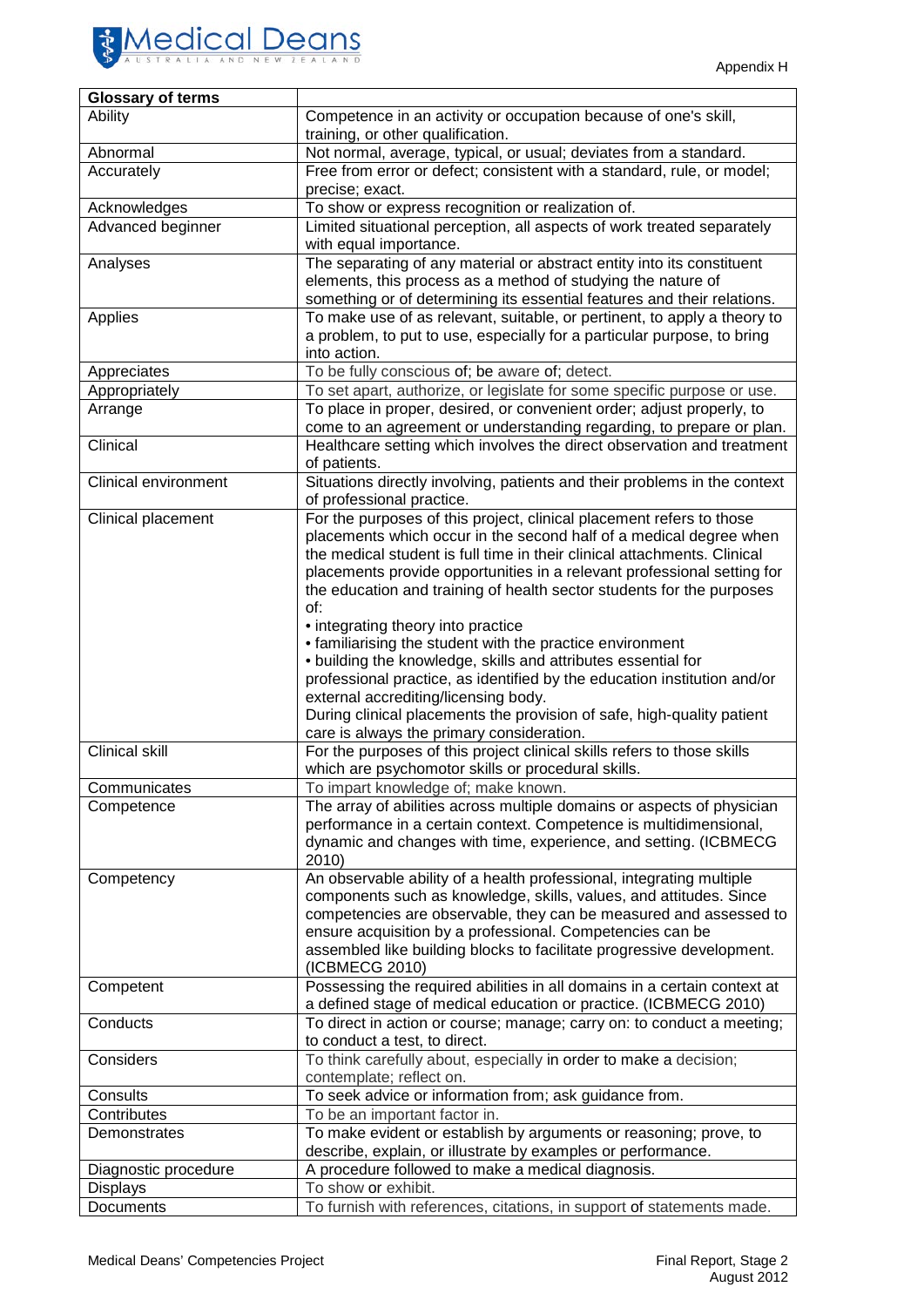| Efficiently           | Performing or functioning in the best possible manner with the least                                                                     |
|-----------------------|------------------------------------------------------------------------------------------------------------------------------------------|
|                       | waste of time and effort; having and using requisite knowledge, skill,                                                                   |
|                       | and industry; competent.                                                                                                                 |
| <b>Elicits</b>        | To draw or bring out or forth; educe; evoke.                                                                                             |
| Empathises<br>Engages | To demonstrate empathy for a patient or their family.<br>To occupy the attention or efforts of person/persons.                           |
| <b>Ensures</b>        |                                                                                                                                          |
| Evaluates             | To secure or guarantee.<br>To judge or determine the significance, worth, or quality of, assess.                                         |
|                       | Transcends reliance on rules, guidelines, and maxims, intuitive grasp                                                                    |
| Expert                | of situations based on deep, tacit understanding, has vision of what is                                                                  |
|                       | possible uses analytical approaches in new situations or in case of                                                                      |
|                       | problems.                                                                                                                                |
| Expert report         | A study written by one or more specialists in the field that states                                                                      |
|                       | findings and offers opinions.                                                                                                            |
| <b>Explains</b>       | To make plain or clear; render understandable or intelligible: to                                                                        |
|                       | explain an obscure point, to make known in detail.                                                                                       |
| Identifies            | To recognize or establish as being a particular person or thing.                                                                         |
| Incorporates          | To put or introduce into a body or mass as an integral part or parts.                                                                    |
| Integrates            | To bring together or incorporate (parts) into a whole, to make up,                                                                       |
|                       | combine, or complete to produce a whole or a larger unit.                                                                                |
| Interacts             | To act one upon another.                                                                                                                 |
| Interprets            | To give or provide the meaning of; explain; explicate; elucidate.                                                                        |
| Knows                 | To have knowledge or clear and certain perception, as of fact or truth.                                                                  |
| Level of achievement  | Progression of skill acquisition from lowest order to highest order,                                                                     |
|                       | incorporates the underpinning knowledge and understanding of the                                                                         |
|                       | skill.                                                                                                                                   |
| Listens               | To pay attention.                                                                                                                        |
| <b>Maintains</b>      | To keep in existence or continuance; preserve; retain.                                                                                   |
| Normal                | Conforming to a type, standard, or regular pattern, occurring naturally                                                                  |
|                       | and not because of disease, inoculation, or any experimental                                                                             |
|                       | treatment.                                                                                                                               |
| Novice                | Rigid adherence to taught rules or plans, no exercise of discretionary<br>judgment.                                                      |
| <b>Observes</b>       | To regard with attention, especially so as to see or learn.                                                                              |
| Organises             | To form as or into a whole consisting of interdependent or coordinated                                                                   |
|                       | parts.                                                                                                                                   |
| Participates          | To take or have a part.                                                                                                                  |
| Pathology report      | Expert report which accompanies the results of pathology                                                                                 |
|                       |                                                                                                                                          |
|                       |                                                                                                                                          |
| Performs              | collections/specimens.                                                                                                                   |
| Performs routinely    | What a doctor actually does in practice.                                                                                                 |
|                       | To carry out; execute; do, to go through or execute in the proper,<br>customary, or established manner in a regular, unvarying, habitual |
|                       | procedure.                                                                                                                               |
| Plans                 | A specific definite purpose.                                                                                                             |
| <b>Practices</b>      | Repeated performance or systematic process for the purpose of                                                                            |
|                       | acquiring skill or proficiency.                                                                                                          |
| Procedural skill      | Relating to or comprising memory or knowledge concerned with how                                                                         |
|                       | to accomplish a task, coming from one's knowledge, practice and                                                                          |
|                       | aptitude.                                                                                                                                |
| Proficiency           | Well advanced or competent in any art, science, or subject; skilled.                                                                     |
| Proficient            | Holistic view of situation, prioritizes importance of aspects, perceives                                                                 |
|                       | deviations from the normal pattern, and employs maxims for                                                                               |
|                       | guidance, with meanings that adapt to the situation at hand.                                                                             |
| Provides              | To make arrangements for supplying means of support.                                                                                     |
| Recognises            | To identify from knowledge of appearance or characteristics.                                                                             |
| Refers                | To send or direct for diagnosis or treatment.                                                                                            |
| Relevant              | Bearing upon or connected with the matter in hand; pertinent: a                                                                          |
|                       | relevant remark.                                                                                                                         |
| Respect               | Esteem for or a sense of the worth or excellence of a person, a                                                                          |
|                       | personal quality or ability, or something considered as a manifestation<br>of a personal quality or ability.                             |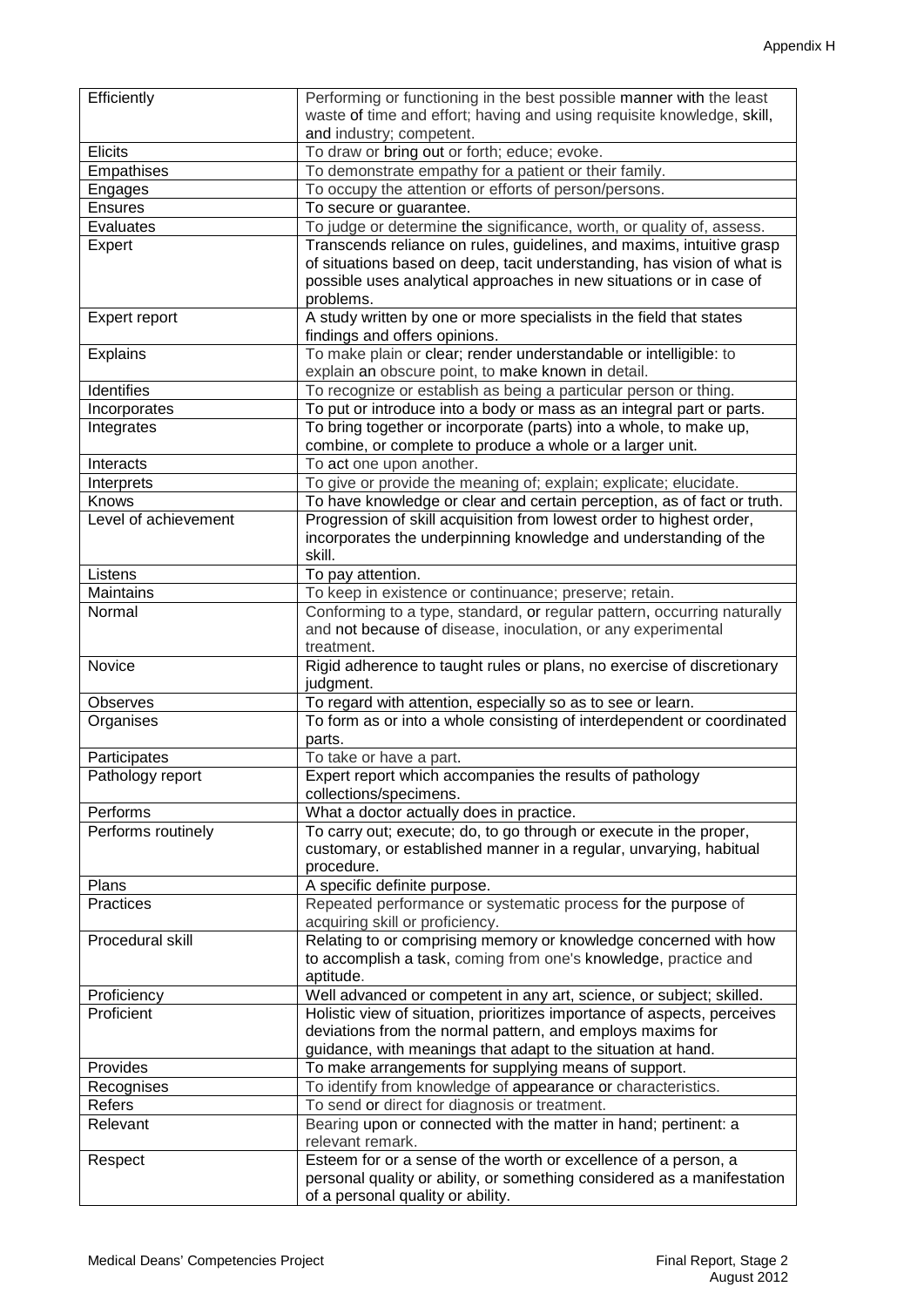| Responds appropriately | Knows the next step to assist with patient assessment and the use of<br>clinical investigations including seeking further advice, selecting and<br>arranging further investigations and overall patient management. |
|------------------------|---------------------------------------------------------------------------------------------------------------------------------------------------------------------------------------------------------------------|
| <b>Seeks</b>           | To try to find or discover by searching or questioning: to seek the                                                                                                                                                 |
|                        | solution to a problem.                                                                                                                                                                                              |
| <b>Selects</b>         | To choose in preference to another or others.                                                                                                                                                                       |
| Shows                  | To explain or make clear; make known.                                                                                                                                                                               |
| Simulated learning     | Artificial reality used to imitate real time situations for educational                                                                                                                                             |
| environment            | purposes.                                                                                                                                                                                                           |
| Standardised patient   | A role playing patient or examiner who is subject to a clinical                                                                                                                                                     |
|                        | procedure/encounter by a candidate for the purpose of assessing<br>competence.                                                                                                                                      |
| Structured supervision | To assess, monitor and support medical students to develop                                                                                                                                                          |
|                        | professional competencies required for internship during a period of                                                                                                                                                |
|                        | restricted practice whilst ensuring delivery of safe and effective                                                                                                                                                  |
|                        | services. This involves observing, approving and being responsible for                                                                                                                                              |
|                        | the activities of a junior in a clinical setting. This requires direct                                                                                                                                              |
|                        | oversight by a clinical supervisor of professional procedures and/or                                                                                                                                                |
|                        | processes performed by a student or a group of students within a                                                                                                                                                    |
|                        | clinical placement for the purpose of guiding, providing feedback on,                                                                                                                                               |
|                        | and assessing personal, professional and educational development in                                                                                                                                                 |
|                        | the context of each student's experience of providing safe,                                                                                                                                                         |
|                        | appropriate and high-quality patient care.                                                                                                                                                                          |
| <b>Tailors</b>         | To fit or apply to the given situation.                                                                                                                                                                             |
| <b>Treats</b>          | To care for or deal with medically.                                                                                                                                                                                 |
| Understands            | To perceive the meaning of; grasp the idea of; comprehend, to be                                                                                                                                                    |
|                        | thoroughly familiar with; apprehend clearly the character, nature, or                                                                                                                                               |
|                        | subtleties of, to assign a meaning to, to grasp the significance,                                                                                                                                                   |
|                        | implications, or importance.                                                                                                                                                                                        |
| Undertakes             | To take upon oneself, as a task, performance, attempt, to promise,                                                                                                                                                  |
|                        | agree, or obligate oneself, to warrant or guarantee, to take in charge,                                                                                                                                             |
|                        | and assume the duty of attending to.                                                                                                                                                                                |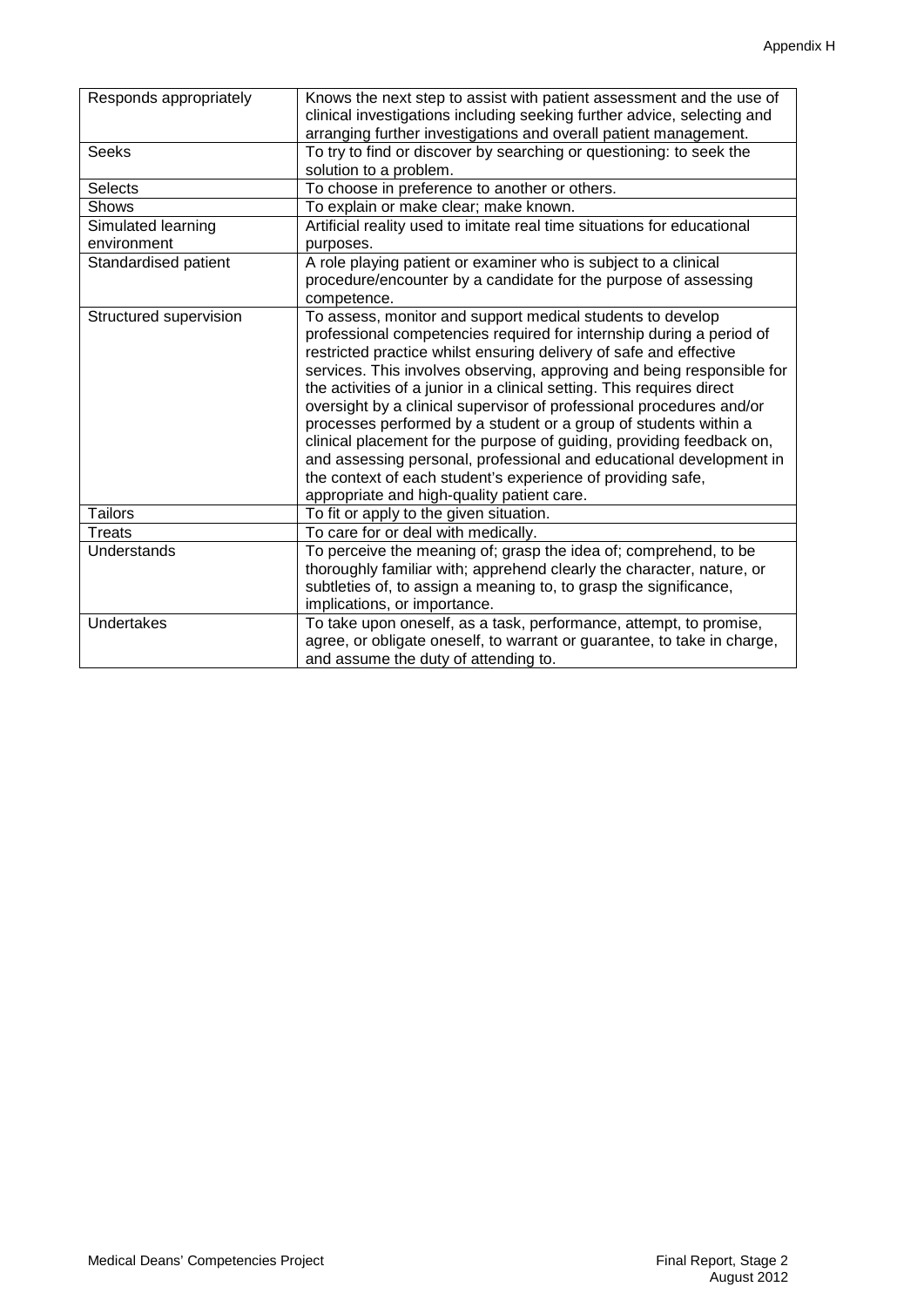| <b>Section of NPSEF</b>                                                     | <b>Performance Elements - Level 2</b>                                                                                                                            | Recommended assessment in the<br>workplace                                                                                                                                                 | Additional assessment (non<br>workplace based) |
|-----------------------------------------------------------------------------|------------------------------------------------------------------------------------------------------------------------------------------------------------------|--------------------------------------------------------------------------------------------------------------------------------------------------------------------------------------------|------------------------------------------------|
| <b>Communication skills regarding</b><br>adverse events                     | Actively explain to patients and<br>$\bullet$<br>carers their role in care, decision-<br>making and preventing adverse<br>events.                                | $Mini - CEx$<br>$\bullet$<br><b>VIVA</b><br>$\bullet$                                                                                                                                      | • OSCE                                         |
|                                                                             | Communicate risk information to<br>patients and carers in an<br>appropriate way and assist them to<br>make informed decisions.                                   | role playing to test a medical<br>students ability to communicate<br>information to explain adverse<br>events, communicate risk, enable                                                    |                                                |
|                                                                             | Use a range of risk communication<br>tools to deliver information about the<br>risks associated with the various<br>treatment options including no<br>treatment. | decision making, explain a range of<br>treatment options and the<br>associated risks and using<br>standardised vocabulary.                                                                 |                                                |
|                                                                             | Reduce misunderstanding by using<br>$\bullet$<br>standardised 'vocabulary' to<br>describe the probability of a risk<br>occurring.                                |                                                                                                                                                                                            |                                                |
| <b>Communicating honestly with</b><br>patients after an adverse event (open | Respond to a patient suffering after<br>an adverse event or near miss.                                                                                           | Mini - CEx<br>$\bullet$                                                                                                                                                                    | <b>OSCE</b><br>$\bullet$                       |
| disclosure)                                                                 | Role playing<br>Notify a senior health care worker.<br>$\bullet$                                                                                                 | Most suitable assessment will be in<br>$\bullet$<br>a simulated learning environment<br>as medical graduates will not be<br>expected to communicate adverse<br>events with actual patients | Standardised patients                          |
|                                                                             | Complete appropriate<br>$\bullet$<br>documentation in the health care<br>records, incident reports and<br>records for investigation.                             |                                                                                                                                                                                            |                                                |
|                                                                             | Show understanding to patients<br>$\bullet$<br>suffering after adverse events or<br>near misses.                                                                 |                                                                                                                                                                                            |                                                |
|                                                                             | Provide patients and carers with<br>information about communicating<br>honestly after an adverse event<br>(open disclosure).                                     |                                                                                                                                                                                            |                                                |
|                                                                             | Comply with standards for open and<br>honest communication with patients.                                                                                        |                                                                                                                                                                                            |                                                |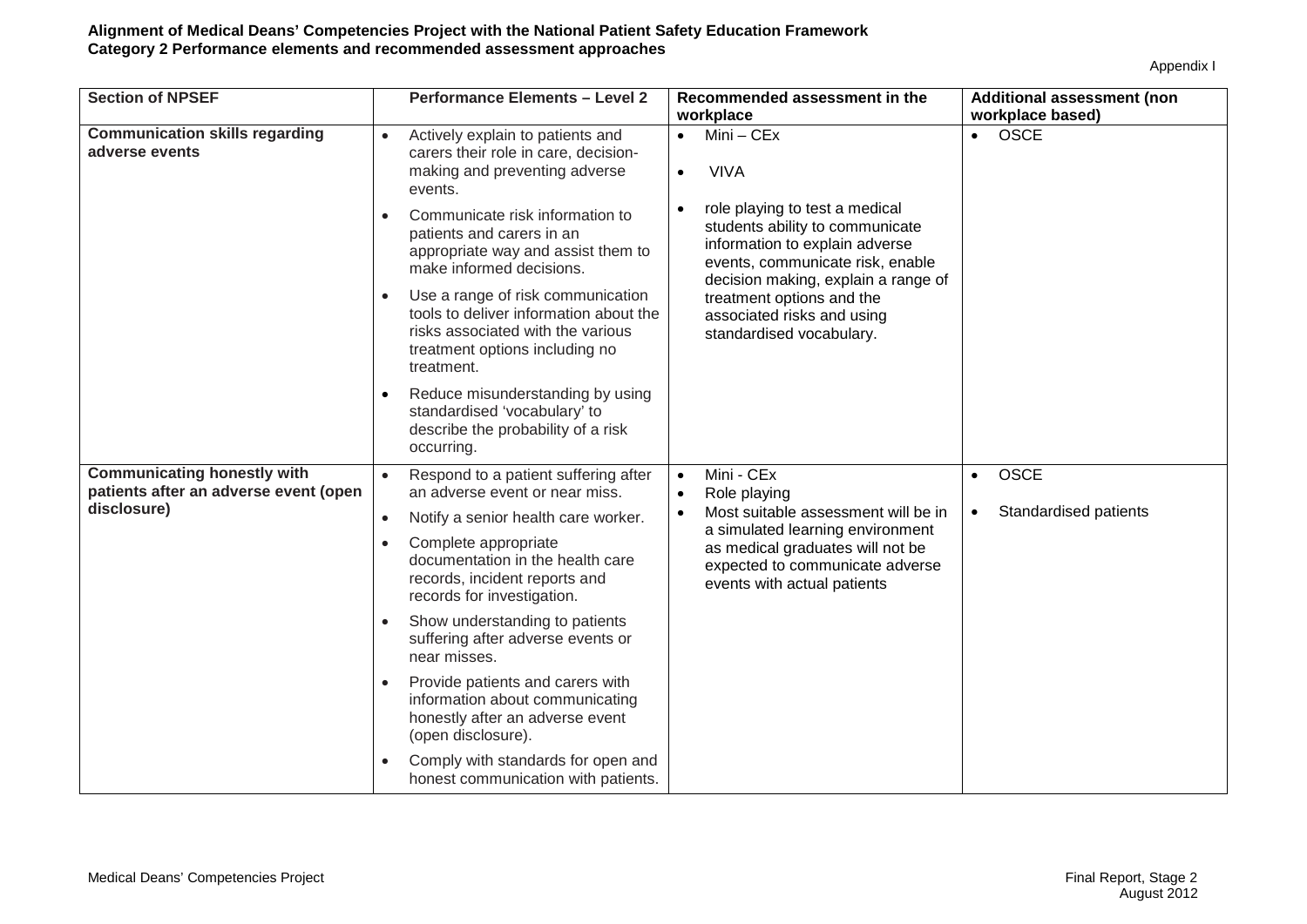| <b>Section of the NPSEF</b>                                              | <b>Performance Elements - Level 2</b>                                                                                                                                                                                                                                                                                                                                                                                                                                                                                                                                                                                                                                                                                                                         | Recommended assessment in the                                                                                                                                                                                                                                                                                                                                                                                                                                                                                                                                                                                                                              | <b>Additional Assessment (non</b>                    |
|--------------------------------------------------------------------------|---------------------------------------------------------------------------------------------------------------------------------------------------------------------------------------------------------------------------------------------------------------------------------------------------------------------------------------------------------------------------------------------------------------------------------------------------------------------------------------------------------------------------------------------------------------------------------------------------------------------------------------------------------------------------------------------------------------------------------------------------------------|------------------------------------------------------------------------------------------------------------------------------------------------------------------------------------------------------------------------------------------------------------------------------------------------------------------------------------------------------------------------------------------------------------------------------------------------------------------------------------------------------------------------------------------------------------------------------------------------------------------------------------------------------------|------------------------------------------------------|
|                                                                          |                                                                                                                                                                                                                                                                                                                                                                                                                                                                                                                                                                                                                                                                                                                                                               | workplace                                                                                                                                                                                                                                                                                                                                                                                                                                                                                                                                                                                                                                                  | workplace based)                                     |
| Recognising, reporting and<br>managing adverse events and near<br>misses | Identify report and learn from errors<br>$\bullet$<br>and system failures, including<br>supporting those making errors.<br>Share lessons from the analysis of<br>$\bullet$<br>system failures and patient safety<br>incidents with co-workers.<br>Learn from near misses and adverse<br>$\bullet$<br>events and apply safety principles in<br>the workplace.<br>Recognise the psychological<br>precursors of error-attitude,<br>inattention, distraction,<br>preoccupation, forgetfulness, fatigue<br>and stress.<br>Apply relevant procedures (policies)<br>and technical means (security) to<br>ensure that confidential information<br>is appropriately protected.<br>Report adverse events including<br>$\bullet$<br>drug or device events appropriately. | Above the level of the medical<br>$\bullet$<br>graduate. This would probably be<br>best assessed by getting interns<br>and medical students to do<br>presentations to their peers on how<br>to recognise, report, manage<br>adverse events and near misses.<br>The medical student could be given<br>the scenario of an adverse event<br>and develop a presentation<br>focusing on the above mentioned<br>elements for how to recognise,<br>report and manage an adverse<br>event. Perhaps could be taught as<br>part of a Problem Based Learning<br>exercise for the week focusing on<br>the error or adverse event.                                      | <b>OSCE</b><br>$\bullet$<br><b>OSCE</b><br>$\bullet$ |
| Preventing wrong site, wrong<br>procedure and wrong patient<br>treatment | Follow verification procedures to<br>$\bullet$<br>ensure the correct patient receives<br>the right treatment at the right time<br>and place.<br>Follow patient verification<br>$\bullet$<br>procedures.<br>Communicate face to face in<br>language the patient and carer<br>understands.<br>Follow the organisation or<br>$\bullet$<br>department guidelines for avoiding<br>patient misidentification.<br>Routinely use checklists and<br>$\bullet$<br>communicate with the treating team<br>about the identity of the patient and<br>the recommended treatment or<br>procedures.                                                                                                                                                                            | Suggested assessment<br>Above the level of the medical<br>graduate and more relevant to the<br>post graduate years. However,<br>there could be Workplace Based<br>Assessments developed to address<br>wrong site, wrong patient and<br>wrong procedure scenarios. This<br>could involve the intern following a<br>patient from the ward to the<br>operating theatre to observe exactly<br>the mechanisms in place which try<br>to prevent these types of adverse<br>events. This experience would also<br>provide the medical graduate with<br>insight into the roles of other health<br>care professional involved in patient<br>care and patient safety. | <b>OSCE</b><br>$\bullet$                             |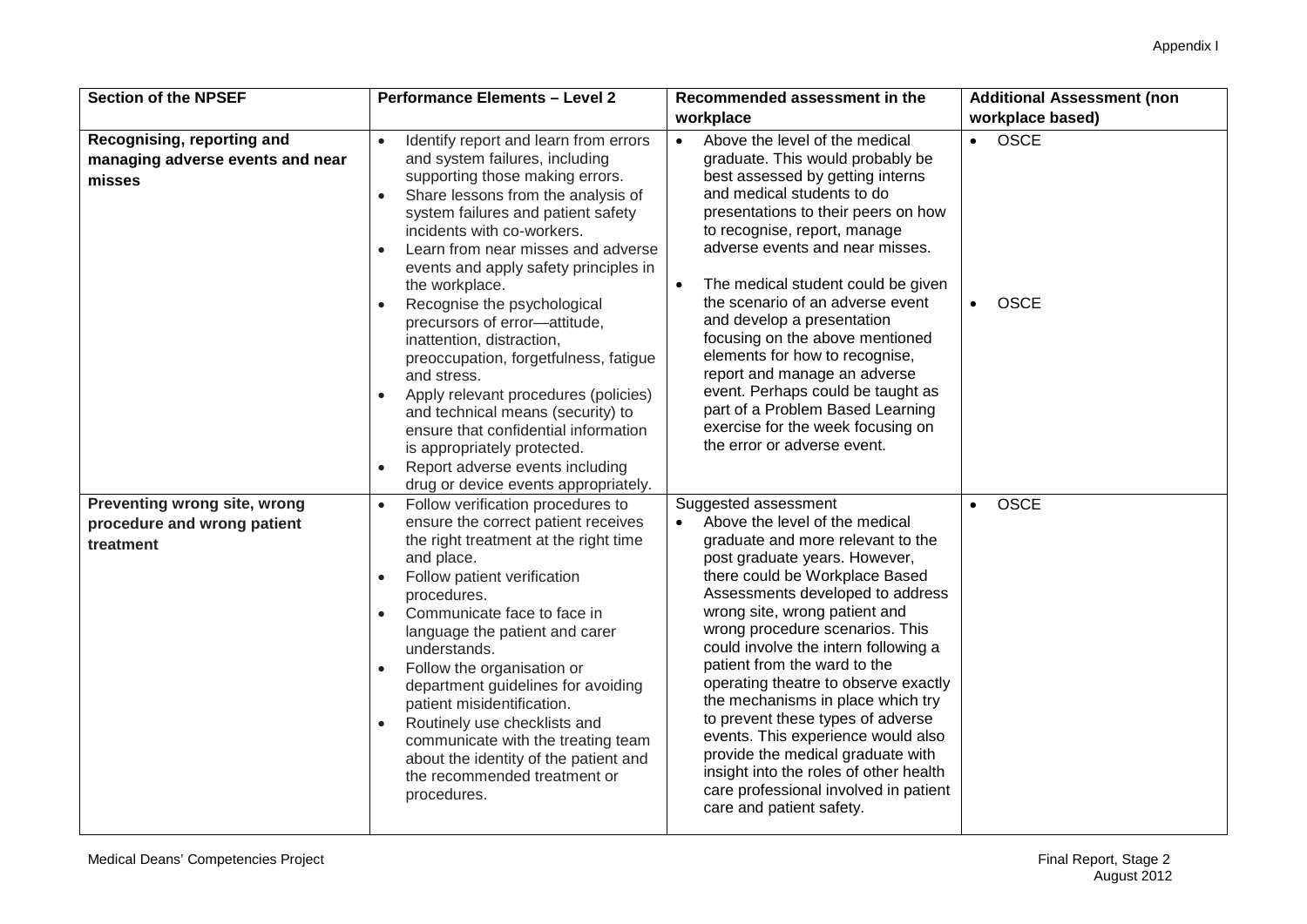| <b>Section of NPSEF</b>  | <b>Performance Elements- Level 2</b>                                                                                                                                                                                                                                                                                                                                                                                                                                                                                                                                                                                                                                                                                                                                                                                                                | Recommended workplace based                                                                                                                                                                                                                                                                                                                                                                                                                                                                                                                                                                                                                                                                                                                                                                                                                                                                                                                                                                                                                                                                                                  | <b>Additional assessment (non</b>                                                                                                                                                |
|--------------------------|-----------------------------------------------------------------------------------------------------------------------------------------------------------------------------------------------------------------------------------------------------------------------------------------------------------------------------------------------------------------------------------------------------------------------------------------------------------------------------------------------------------------------------------------------------------------------------------------------------------------------------------------------------------------------------------------------------------------------------------------------------------------------------------------------------------------------------------------------------|------------------------------------------------------------------------------------------------------------------------------------------------------------------------------------------------------------------------------------------------------------------------------------------------------------------------------------------------------------------------------------------------------------------------------------------------------------------------------------------------------------------------------------------------------------------------------------------------------------------------------------------------------------------------------------------------------------------------------------------------------------------------------------------------------------------------------------------------------------------------------------------------------------------------------------------------------------------------------------------------------------------------------------------------------------------------------------------------------------------------------|----------------------------------------------------------------------------------------------------------------------------------------------------------------------------------|
|                          |                                                                                                                                                                                                                                                                                                                                                                                                                                                                                                                                                                                                                                                                                                                                                                                                                                                     | assessment                                                                                                                                                                                                                                                                                                                                                                                                                                                                                                                                                                                                                                                                                                                                                                                                                                                                                                                                                                                                                                                                                                                   | workplace based)                                                                                                                                                                 |
| <b>Medicating safely</b> | Minimise the main errors and the<br>$\bullet$<br>risks associated with medications<br>Minimise medication errors through<br>$\bullet$<br>competent practice and appropriate<br>engagement with patients.<br>Prescribe and administer medications<br>$\bullet$<br>safely.<br>Involve and educate patients about<br>$\bullet$<br>their medications<br>Double check and document all dose<br>$\bullet$<br>calculations.<br>Provide clear documentation of<br>$\bullet$<br>people with allergies.<br>Confirm and double check all<br>$\bullet$<br>prescribing, dispensing and<br>administering of medications to<br>patients.<br>Report all medication errors<br>$\bullet$<br>(prescribing, dispensing,<br>administering) and near misses.<br>Write clearly and legibly.<br>Regularly update skills and<br>knowledge required for medication<br>safety. | This is an outcome not a process,<br>$\bullet$<br>could be assessed via Workplace<br><b>Based Assessment.</b><br>$\bullet$<br>This is an outcome not a process,<br>best assessed via Workplace Based<br>Assessment.<br>Workplace Based Assessment<br>$\bullet$<br>Workplace Based Assessment<br>Workplace Based Assessment<br>Workplace Based Assessment<br>$\bullet$<br>Workplace Based Assessment<br>Workplace Based Assessment<br>Assessment via a clinical audit.<br>Ask students to do a group project on<br>the outcomes of a surgical program.<br>Focus on sharing lessons learnt from<br>the analysis of the program.<br><b>Examples include Clinical</b><br>Pathological Conference held<br>regularly in academic teaching units.<br>Conference which promotes critical<br>reflection and quality assurance by<br>reflecting on real cases and what the<br>doctor could have differently to<br>improve the outcome. Any scenario<br>which promotes self-reflection and<br>mechanisms to review how the doctor<br>is performing would be relevant to<br>regularly updating skills and<br>knowledge in the workplace. | Assessed via OSCE station testing<br>basic prescribing skills.<br>Assessed via OSCE station<br>involving communicating with a<br>standardised patient about their<br>medications |